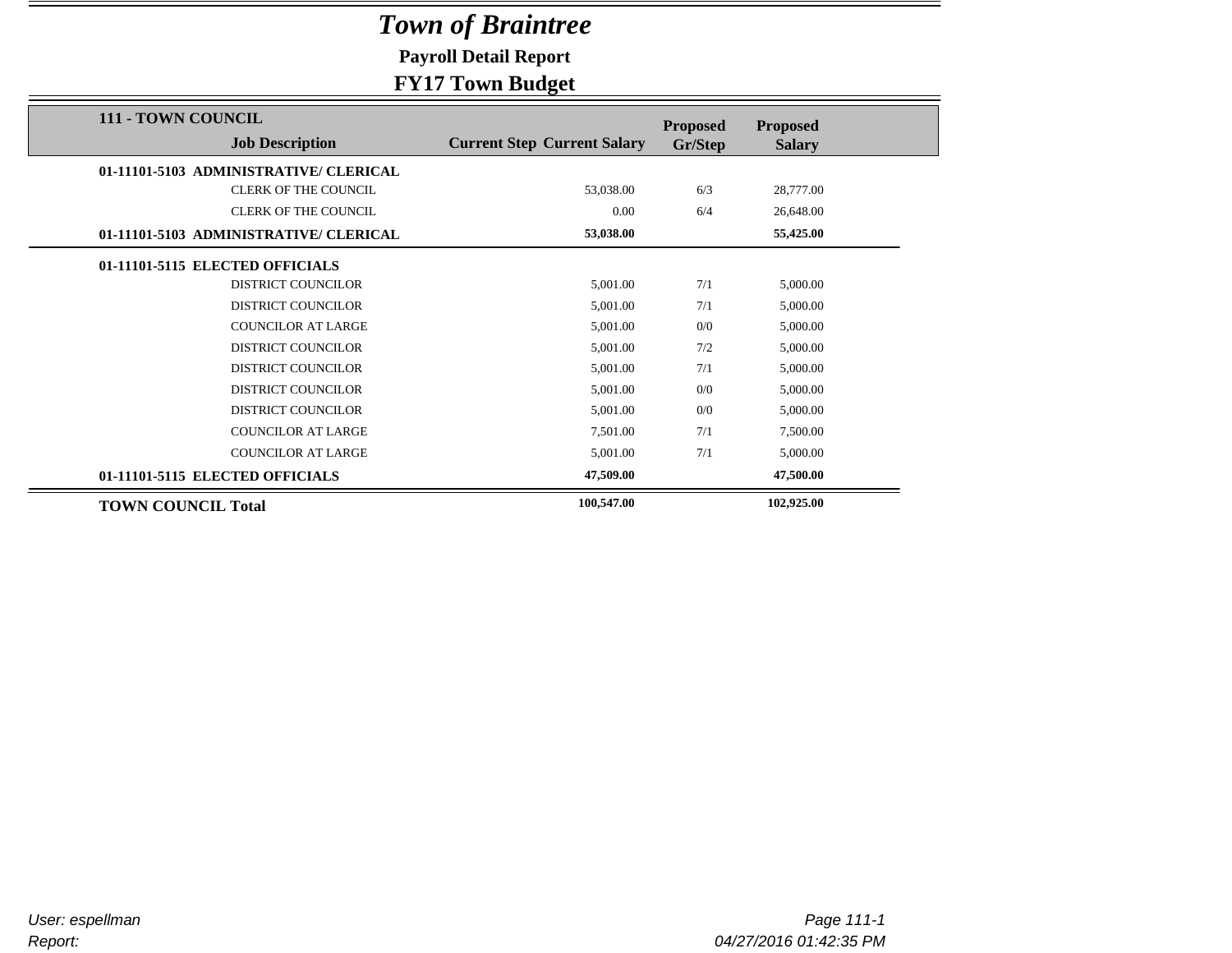**Payroll Detail Report**

|                                              | -9-                                |                            |                                  |
|----------------------------------------------|------------------------------------|----------------------------|----------------------------------|
| <b>121 - MAYOR</b><br><b>Job Description</b> | <b>Current Step Current Salary</b> | <b>Proposed</b><br>Gr/Step | <b>Proposed</b><br><b>Salary</b> |
| 01-12101-5101 DEPARTMENT HEAD                |                                    |                            |                                  |
| <b>MAYOR</b>                                 | 125,001.00                         | 26/5                       | 128,366.00                       |
| 01-12101-5101 DEPARTMENT HEAD                | 125,001.00                         |                            | 128,366.00                       |
| 01-12101-5103 ADMINISTRATIVE/ CLERICAL       |                                    |                            |                                  |
| <b>CHIEF OF STAFF</b>                        | 116,252.00                         | 25/5                       | 119,382.00                       |
| <b>ASSISTANT TO MAYOR</b>                    | 53,038.00                          | 4/5                        | 54,466.00                        |
| <b>SERVICES COORDINATOR</b>                  | 56,870.00                          | 6/5                        | 58,401.00                        |
| <b>GRANT WRITER</b>                          | 73,741.00                          | 13/5                       | 75,726.00                        |
| 01-12101-5103 ADMINISTRATIVE/ CLERICAL       | 299,901.00                         |                            | 307,975.00                       |
| <b>MAYOR</b> Total                           | 424,902.00                         |                            | 436,341.00                       |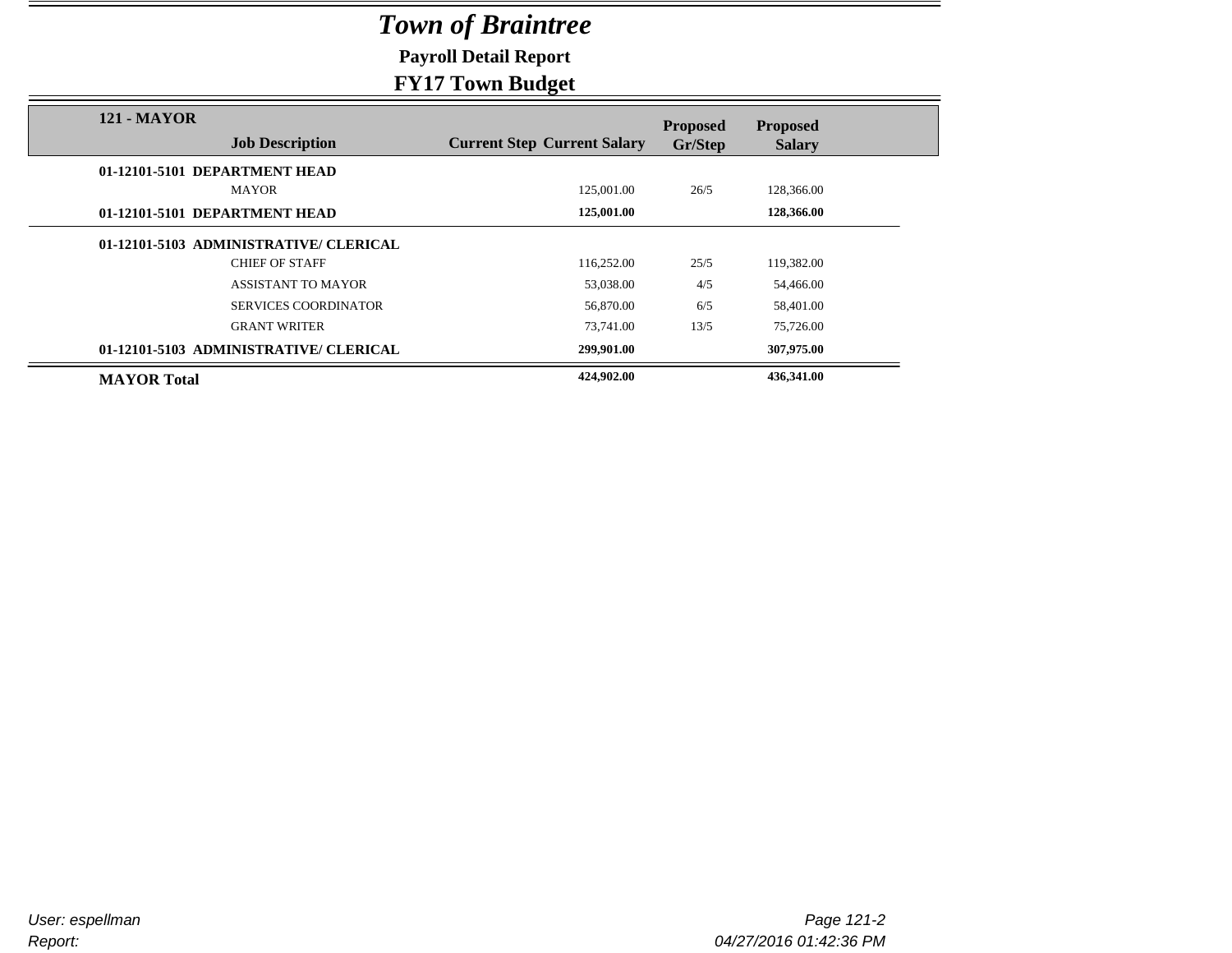**Payroll Detail Report**

| <b>133 - FINANCE</b>          |                            |                                    | <b>Proposed</b> | <b>Proposed</b> |  |
|-------------------------------|----------------------------|------------------------------------|-----------------|-----------------|--|
|                               | <b>Job Description</b>     | <b>Current Step Current Salary</b> | Gr/Step         | <b>Salary</b>   |  |
| 01-13301-5101 DEPARTMENT HEAD |                            |                                    |                 |                 |  |
|                               | <b>DIRECTOR OF FINANCE</b> | 130,768.00                         | 28/5            | 134,289.00      |  |
| 01-13301-5101 DEPARTMENT HEAD |                            | 130,768.00                         |                 | 134,289.00      |  |
| <b>FINANCE Total</b>          |                            | 130,768.00                         |                 | 134,289.00      |  |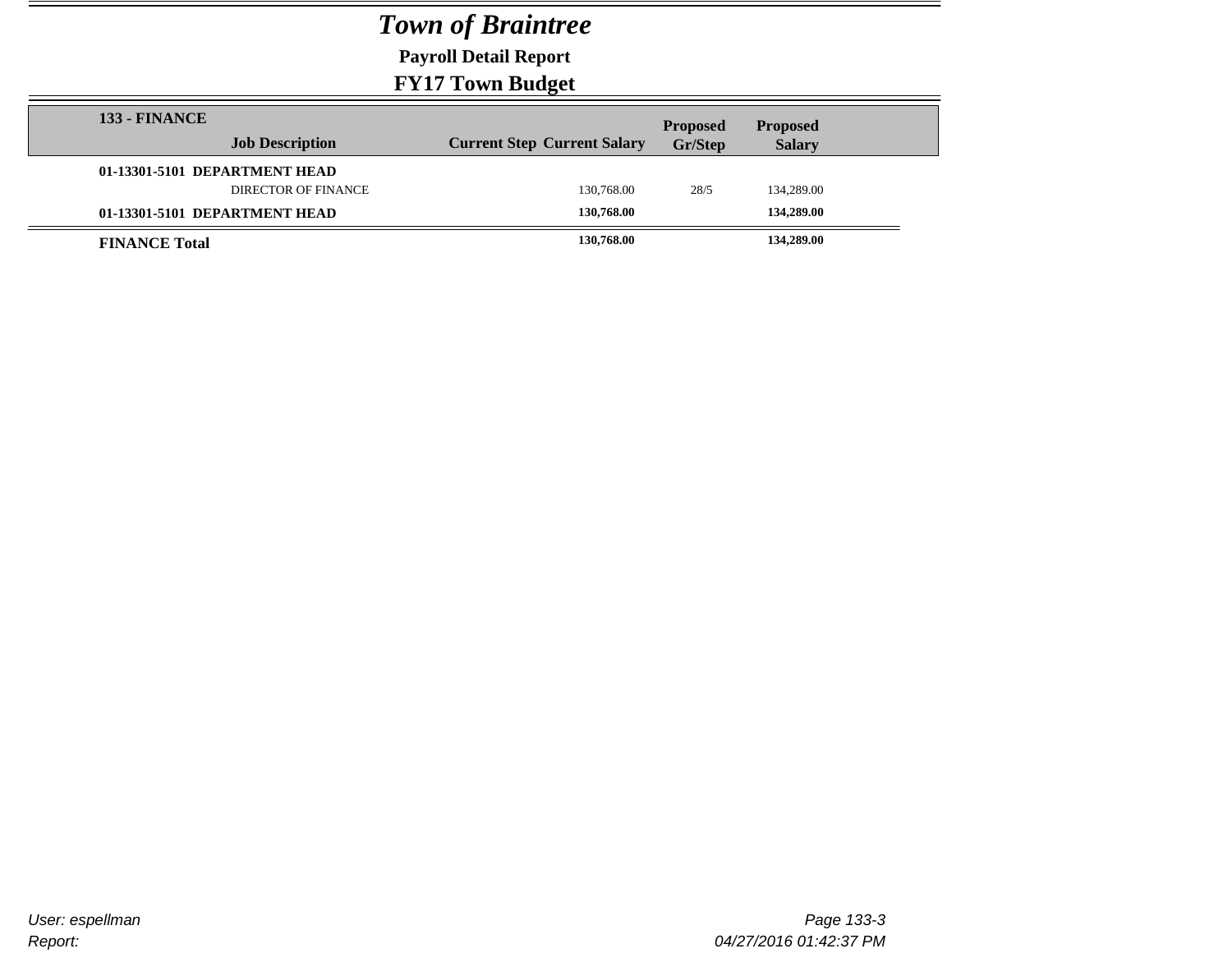**Payroll Detail Report**

| <b>135 - TOWN ACCOUNTANT</b>           |                                    |                            |                                  |
|----------------------------------------|------------------------------------|----------------------------|----------------------------------|
| <b>Job Description</b>                 | <b>Current Step Current Salary</b> | <b>Proposed</b><br>Gr/Step | <b>Proposed</b><br><b>Salary</b> |
| 01-13304-5101 DEPARTMENT HEAD          |                                    |                            |                                  |
| TOWN ACCOUNTANT                        | 84,609.00                          | 16/5                       | 86,887.14                        |
| 01-13304-5101 DEPARTMENT HEAD          | 84,609.00                          |                            | 86,887.14                        |
| 01-13304-5103 ADMINISTRATIVE/ CLERICAL |                                    |                            |                                  |
| PAYROLL/PROCURE.                       | 24,307.00                          | 11/5                       | 49,920.99                        |
| PRINCIPAL CLERK                        | 40.423.00                          | 5/4                        | 42,725.34                        |
| PRINCIPAL CLERK                        | 36.910.00                          | 5/1                        | 39.479.72                        |
| 01-13304-5103 ADMINISTRATIVE/ CLERICAL | 101,640.00                         |                            | 132,126.05                       |
| <b>TOWN ACCOUNTANT Total</b>           | 186,249.00                         |                            | 219,013.19                       |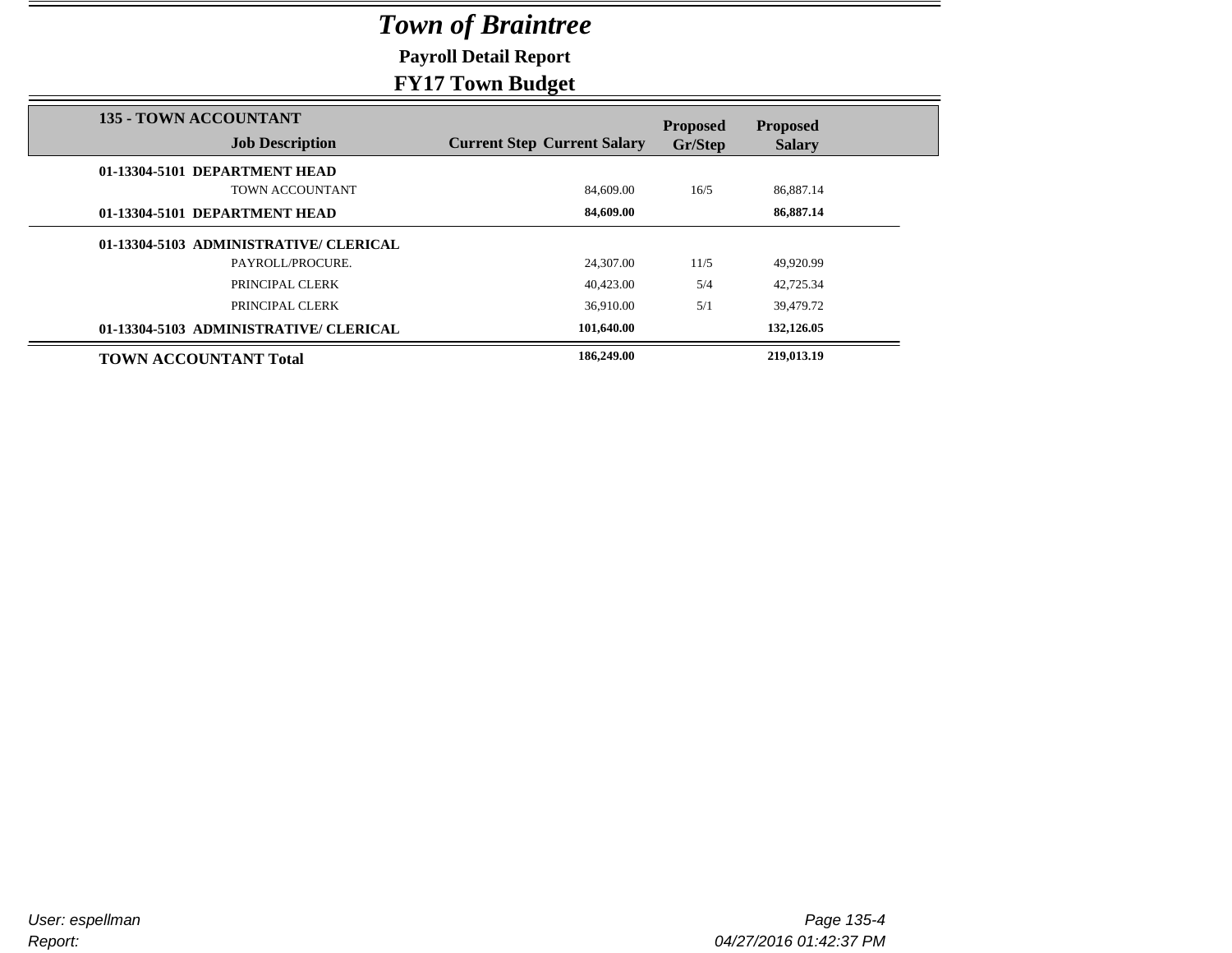**Payroll Detail Report**

### **FY17 Town Budget**

|                                        | ా                                  |                 |                 |
|----------------------------------------|------------------------------------|-----------------|-----------------|
| 141 - ASSESSORS                        |                                    | <b>Proposed</b> | <b>Proposed</b> |
| <b>Job Description</b>                 | <b>Current Step Current Salary</b> | Gr/Step         | <b>Salary</b>   |
| 01-13307-5101 DEPARTMENT HEAD          |                                    |                 |                 |
| <b>DEPUTY ASSESSOR</b>                 | 84,609.00                          | 16/5            | 86,887.00       |
| 01-13307-5101 DEPARTMENT HEAD          | 84,609.00                          |                 | 86,887.00       |
| 01-13307-5103 ADMINISTRATIVE/ CLERICAL |                                    |                 |                 |
| PRINCIPAL CLERK                        | 40,405.00                          | 5/5             | 41,492.00       |
| PRINCIPAL CLERK                        | 38,111.00                          | 4/5             | 40,430.00       |
| 01-13307-5103 ADMINISTRATIVE/ CLERICAL | 78,516.00                          |                 | 81,922.00       |
| 01-13307-5112 APPOINTED OFFIICIALS     |                                    |                 |                 |
| <b>BOARD OF ASSESSORS</b>              | 2,500.00                           | 0/0             | 2,500.00        |
| <b>BOARD OF ASSESSOR</b>               | 3,500.00                           | 0/0             | 3,500.00        |
| <b>BOARD OF ASSESSORS</b>              | 2,500.00                           | 0/0             | 2,500.00        |
| 01-13307-5112 APPOINTED OFFIICIALS     | 8,500.00                           |                 | 8,500.00        |
| <b>ASSESSORS Total</b>                 | 171,625.00                         |                 | 177,309.00      |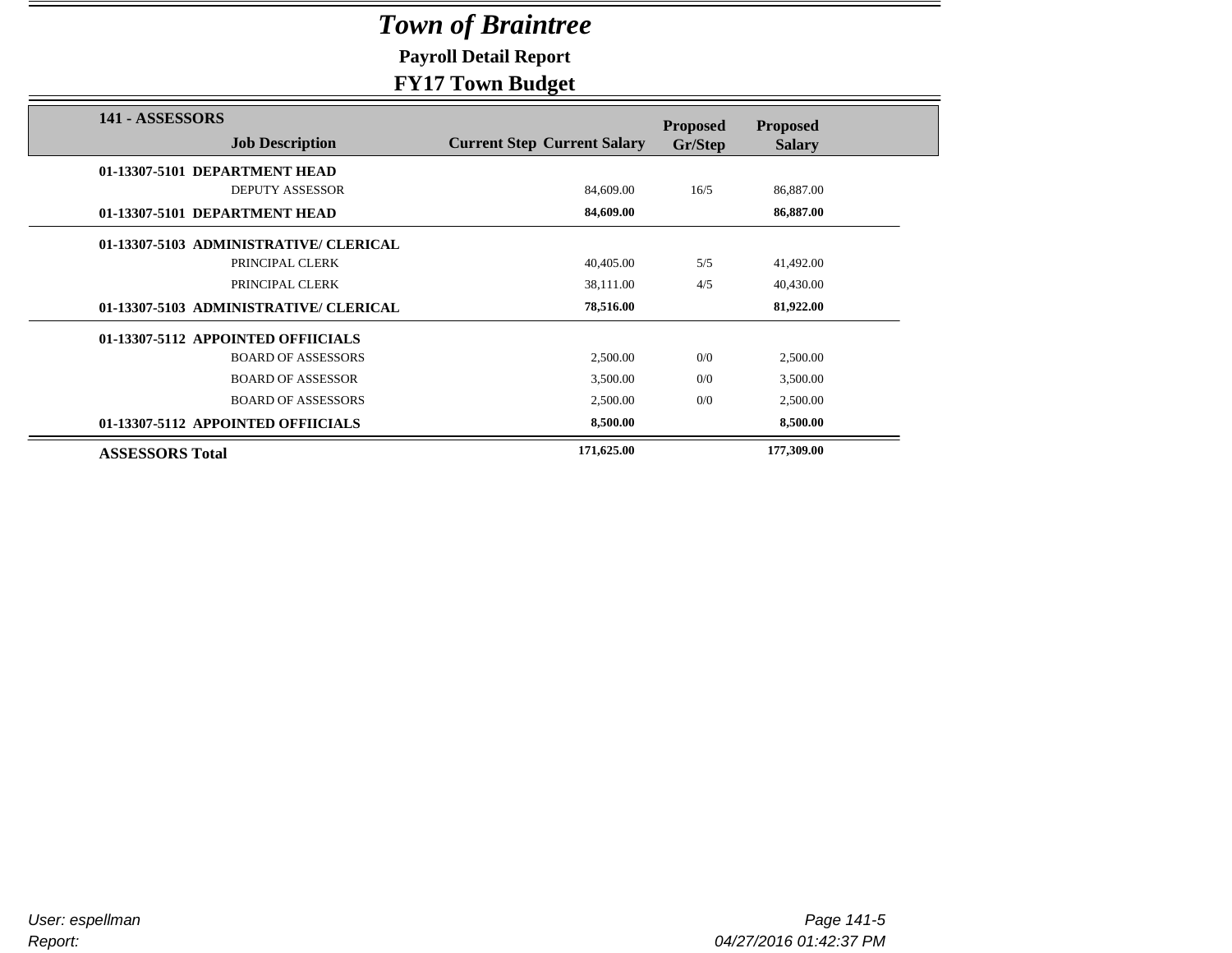**Payroll Detail Report**

### **FY17 Town Budget**

| <b>145 - TREASURER</b>                 |                                    | <b>Proposed</b> | <b>Proposed</b> |
|----------------------------------------|------------------------------------|-----------------|-----------------|
| <b>Job Description</b>                 | <b>Current Step Current Salary</b> | Gr/Step         | <b>Salary</b>   |
| 01-13310-5101 DEPARTMENT HEAD          |                                    |                 |                 |
| TREASURER/COLLECTOR                    | 92,529.00                          | 19/5            | 95,019.96       |
| 01-13310-5101 DEPARTMENT HEAD          | 92,529.00                          |                 | 95,019.96       |
| 01-13310-5103 ADMINISTRATIVE/ CLERICAL |                                    |                 |                 |
| <b>ASSISTANT TREASURER</b>             | 230.00                             | 0/0             | 0.00            |
| <b>ASSISTANT TREASURER</b>             | 61,451.00                          | 10/4            | 64,260.35       |
| PRINCIPAL CASH CLERK                   | 39,240.00                          | 6/3             | 41,155.59       |
| PRINCIPAL CLERK                        | 43,007.00                          | 6/5             | 44,164.47       |
| <b>TREASURY</b>                        | 63,774.00                          | 9/5             | 65,490.83       |
| PRINCIPAL CLERK                        | 43,007.00                          | 6/5             | 44,164.47       |
| PRINCIPAL CLERK                        | 43,007.00                          | 6/5             | 44,164.47       |
| PRINCIPAL CLERK                        | 39,240.00                          | 6/3             | 41,949.95       |
| 01-13310-5103 ADMINISTRATIVE/ CLERICAL | 332,956.00                         |                 | 345,350.13      |
| <b>TREASURER Total</b>                 | 425,485.00                         |                 | 440,370.09      |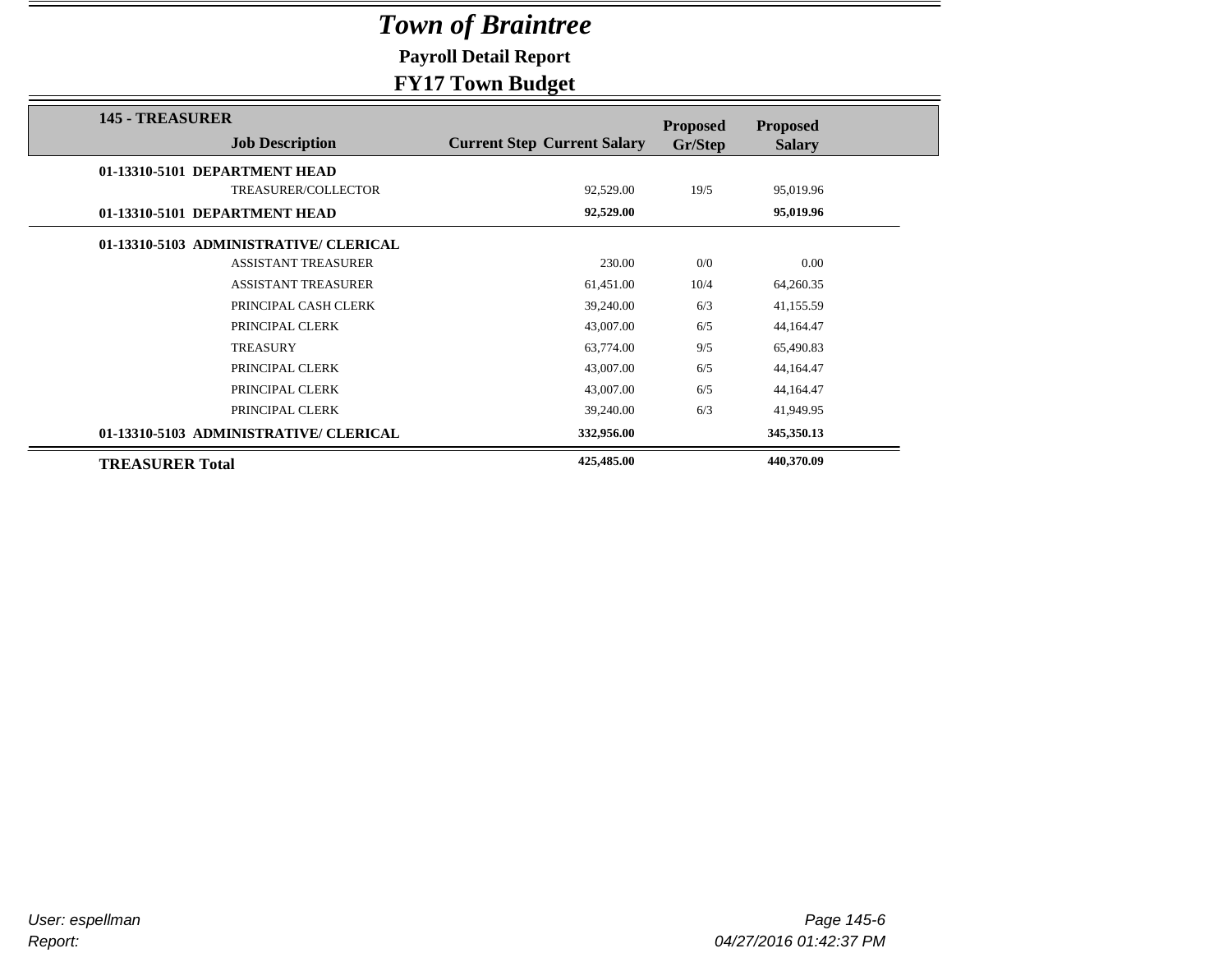**Payroll Detail Report**

| <b>151 - LEGAL SERVICES</b><br><b>Job Description</b> | <b>Current Step Current Salary</b> | <b>Proposed</b><br>Gr/Step | <b>Proposed</b><br><b>Salary</b> |  |
|-------------------------------------------------------|------------------------------------|----------------------------|----------------------------------|--|
|                                                       |                                    |                            |                                  |  |
| 01-15101-5101 TOWN SOLICITOR                          |                                    |                            |                                  |  |
|                                                       | 126,631.00                         |                            | 129,123.00                       |  |
| 01-15101-5101 TOWN SOLICITOR                          | 126,631.00                         |                            | 129,123.00                       |  |
| 01-15101-5103 ADMINISTRATIVE/ CLERICAL                |                                    |                            |                                  |  |
| LICENSING/LEGAL                                       | 30.735.00                          | 8/5                        | 31,564.00                        |  |
| 01-15101-5103 ADMINISTRATIVE/ CLERICAL                | 30,735.00                          |                            | 31.564.00                        |  |
| <b>LEGAL SERVICES Total</b>                           | 157,366.00                         |                            | 160,687.00                       |  |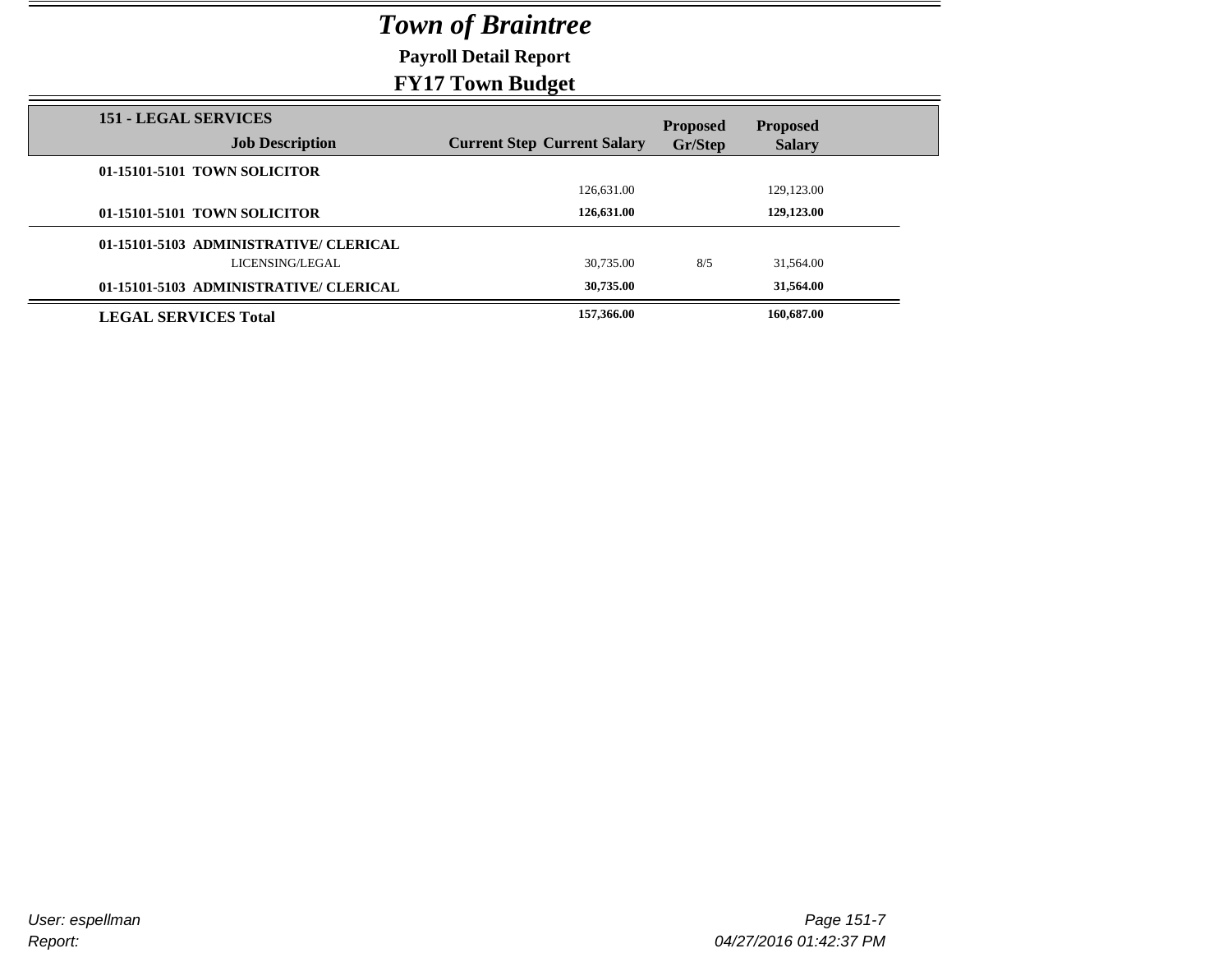**Payroll Detail Report**

| <b>151 - LEGAL SERVICES</b>            |                                    | <b>Proposed</b> | <b>Proposed</b> |  |
|----------------------------------------|------------------------------------|-----------------|-----------------|--|
| <b>Job Description</b>                 | <b>Current Step Current Salary</b> | Gr/Step         | <b>Salary</b>   |  |
| 01-15102-5103 ADMINISTRATIVE/ CLERICAL |                                    |                 |                 |  |
| LICENSING/LEGAL                        | 30,735.00                          | 8/5             | 31,564.00       |  |
| 01-15102-5103 ADMINISTRATIVE/ CLERICAL | 30,735.00                          |                 | 31,564.00       |  |
| <b>LEGAL SERVICES Total</b>            | 30,735.00                          |                 | 31,564.00       |  |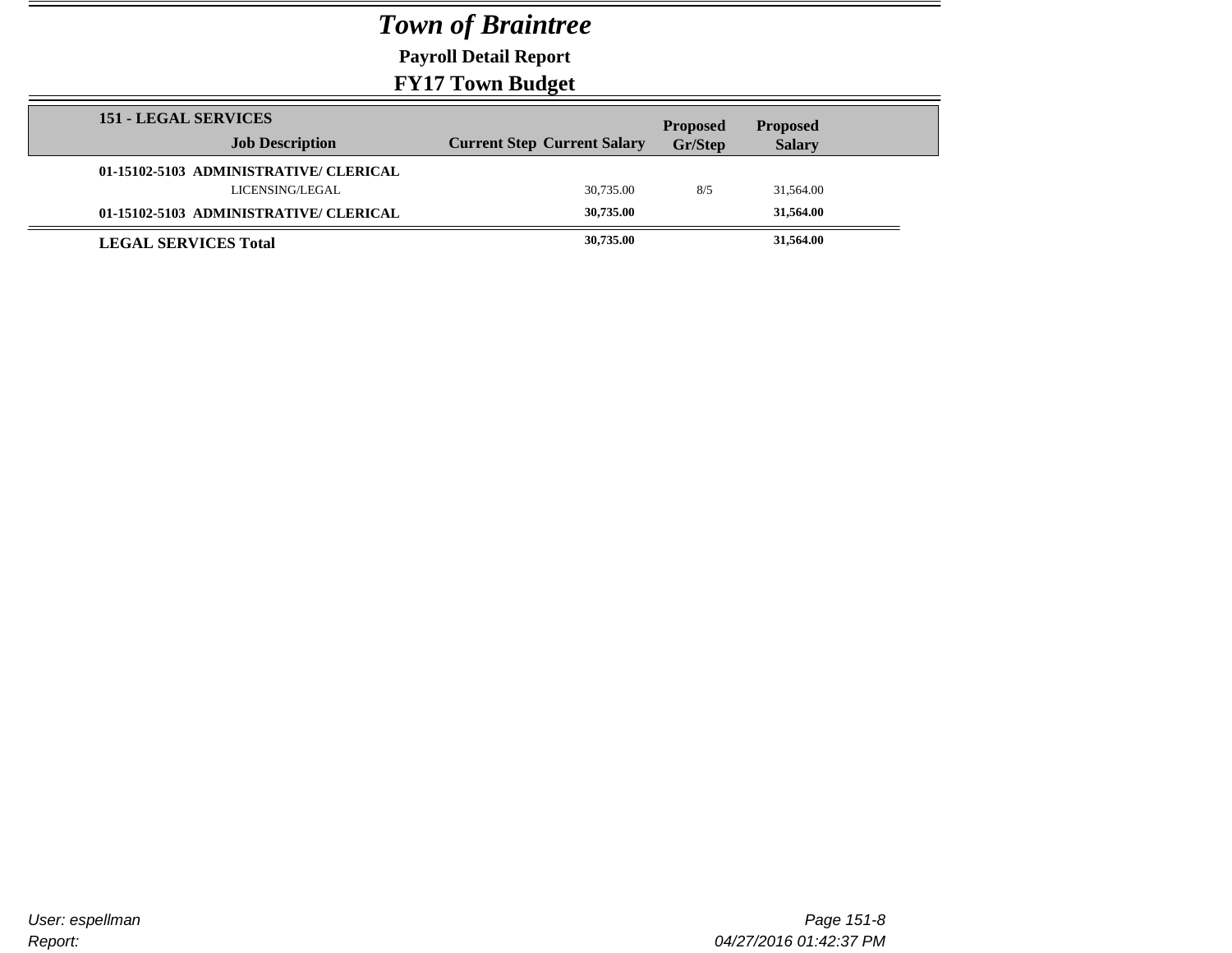**Payroll Detail Report**

| <b>152 - PERSONNEL</b>                 |                                    | <b>Proposed</b> | <b>Proposed</b> |
|----------------------------------------|------------------------------------|-----------------|-----------------|
| <b>Job Description</b>                 | <b>Current Step Current Salary</b> | Gr/Step         | <b>Salary</b>   |
| 01-15201-5101 DEPARTMENT HEAD          |                                    |                 |                 |
| H.R. DIRECTOR                          | 107,480.00                         | 23/5            | 110,374.00      |
| 01-15201-5101 DEPARTMENT HEAD          | 107,480.00                         |                 | 110.374.00      |
| 01-15201-5103 ADMINISTRATIVE/ CLERICAL |                                    |                 |                 |
| <b>BENEFITS COORDINATOR</b>            | 61.470.00                          | 8/5             | 63,124.00       |
| HR GENERALIST                          | 61.470.00                          | 8/5             | 63,124.00       |
| 01-15201-5103 ADMINISTRATIVE/ CLERICAL | 122,940.00                         |                 | 126,248.00      |
| <b>PERSONNEL Total</b>                 | 230,420.00                         |                 | 236,622.00      |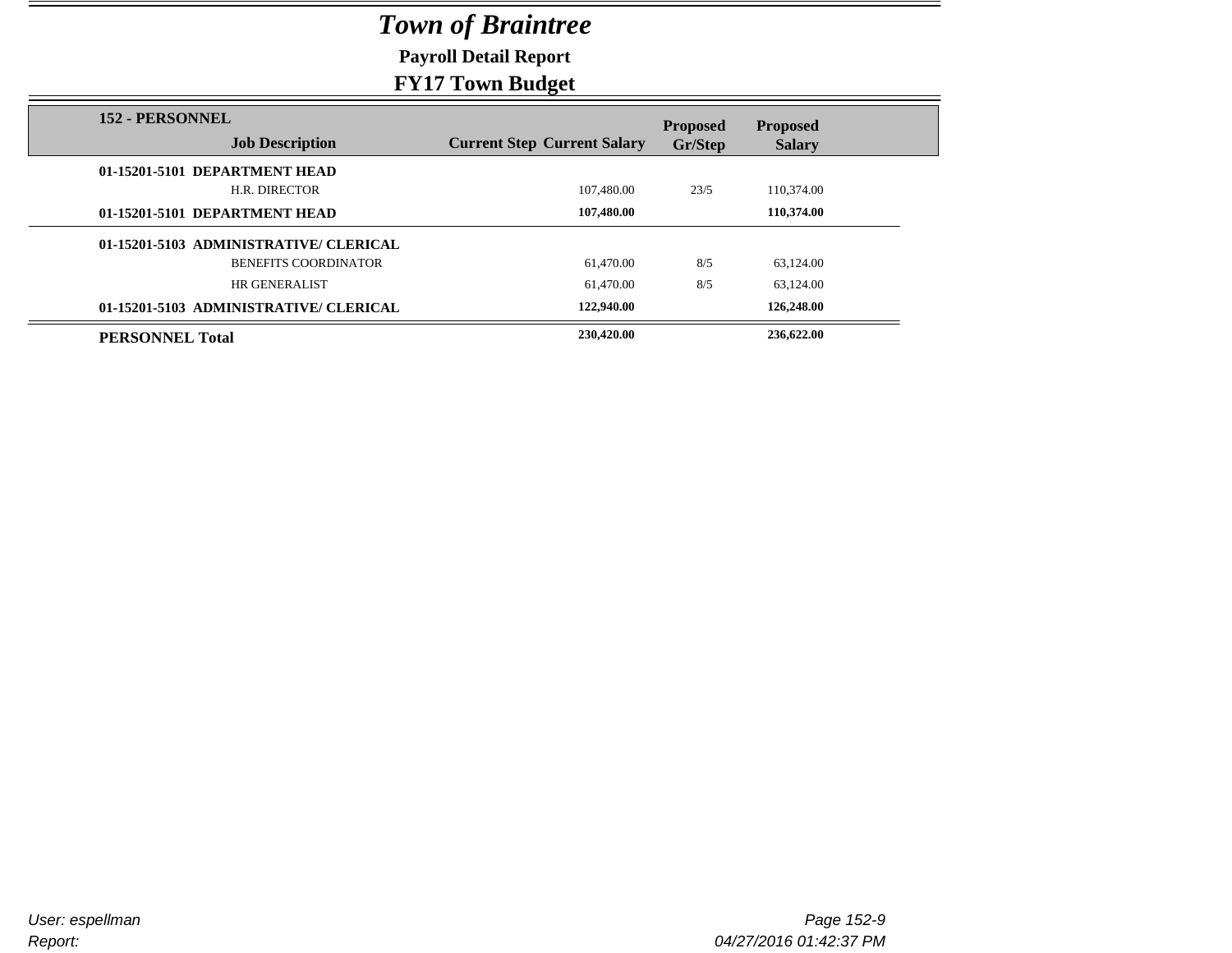**Payroll Detail Report**

| <b>152 - PENSIONS - NONCONTRIBUTORY</b> |                                    | <b>Proposed</b> | <b>Proposed</b> |  |
|-----------------------------------------|------------------------------------|-----------------|-----------------|--|
| <b>Job Description</b>                  | <b>Current Step Current Salary</b> | Gr/Step         | <b>Salary</b>   |  |
| 01-15204-5178 NON-CONTRIBUTORY PENSION  |                                    |                 |                 |  |
| NON CONTRIBUTORY                        | 19.760.00                          | 6/1             | 22,944.00       |  |
| 01-15204-5178 NON-CONTRIBUTORY PENSION  | 19,760.00                          |                 | 22,944.00       |  |
| PENSIONS - NONCONTRIBUTORY Total        | 19,760.00                          |                 | 22,944.00       |  |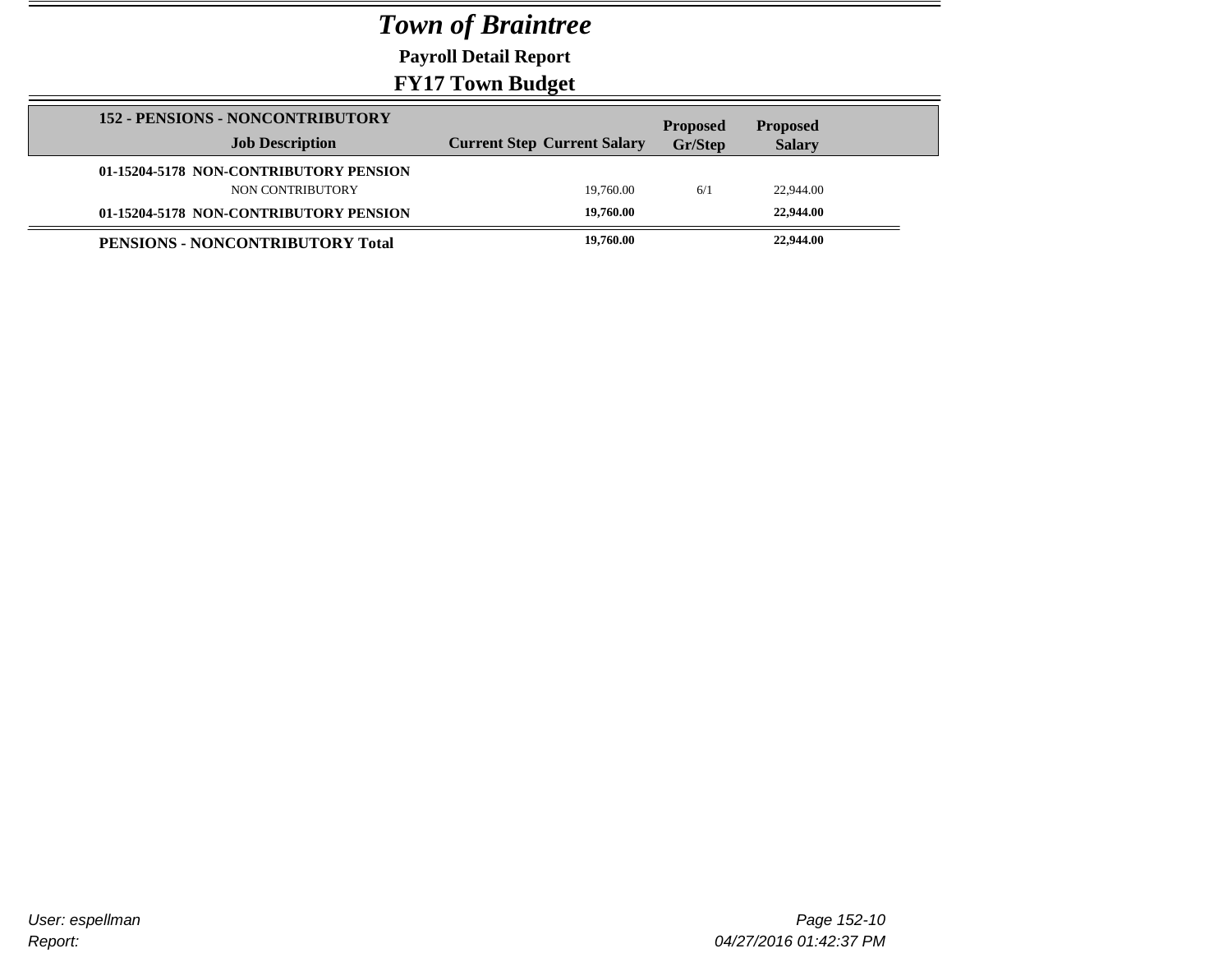**Payroll Detail Report**

| 161 - TOWN CLERK              | -- <b>-</b> --                     |                            |                                  |
|-------------------------------|------------------------------------|----------------------------|----------------------------------|
| <b>Job Description</b>        | <b>Current Step Current Salary</b> | <b>Proposed</b><br>Gr/Step | <b>Proposed</b><br><b>Salary</b> |
| 01-16101-5112 DEPARTMENT HEAD |                                    |                            |                                  |
| <b>TOWN CLERK</b>             | 82,560.00                          | 18/3                       | 86,873.00                        |
| 01-16101-5112 DEPARTMENT HEAD | 82,560,00                          |                            | 86,873.00                        |
| <b>TOWN CLERK Total</b>       | 82,560.00                          |                            | 86,873.00                        |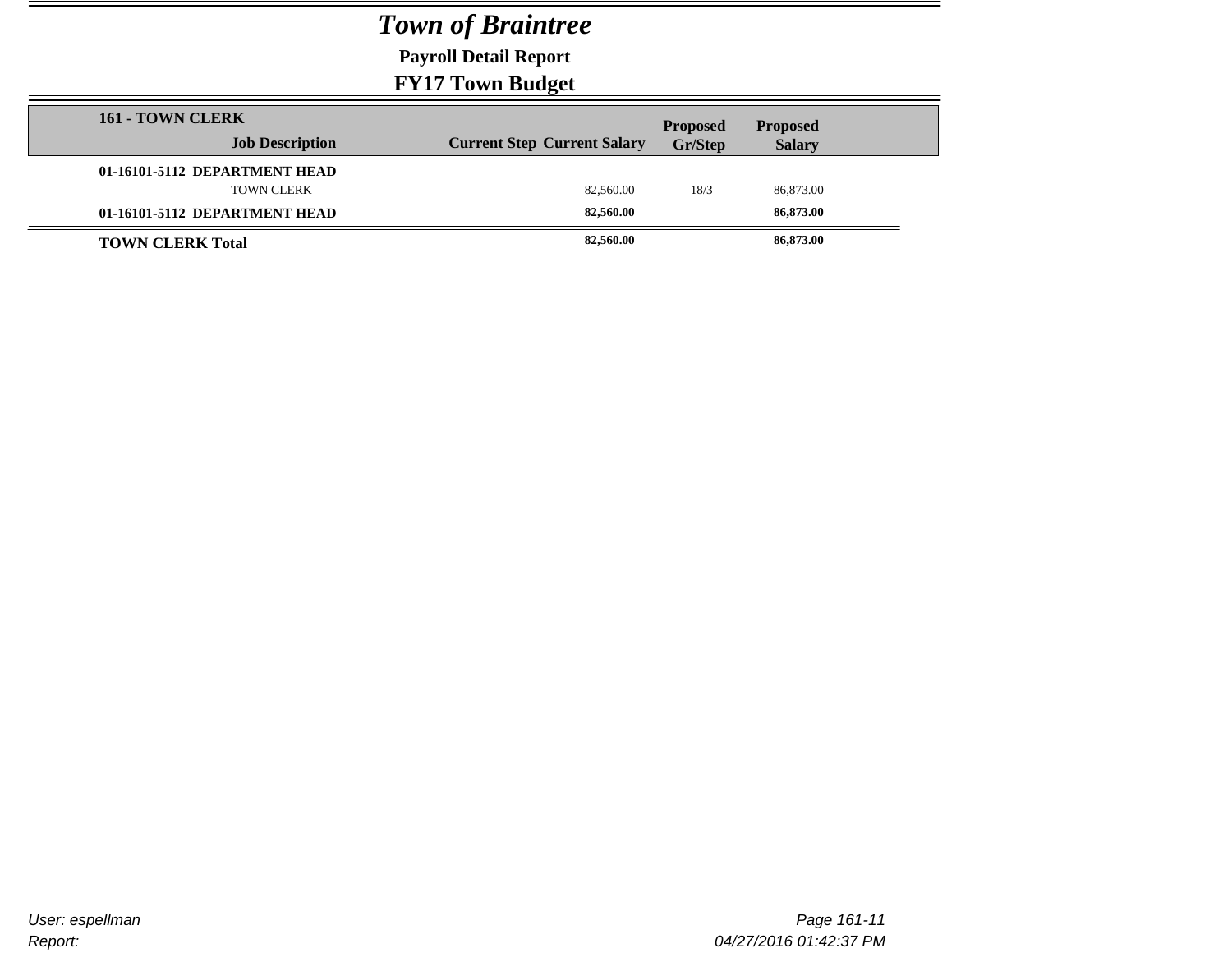**Payroll Detail Report**

|                                                     | -- - - -                           |                            |                                  |
|-----------------------------------------------------|------------------------------------|----------------------------|----------------------------------|
| <b>163 - REGISTRATION</b><br><b>Job Description</b> | <b>Current Step Current Salary</b> | <b>Proposed</b><br>Gr/Step | <b>Proposed</b><br><b>Salary</b> |
| 01-16105-5102 ASS'T DEPART HEADS                    |                                    |                            |                                  |
| <b>ASSISTANT TOWN CLERK</b>                         | 59,154.00                          | 8/4                        | 64,692.00                        |
| 01-16105-5102 ASS'T DEPART HEADS                    | 59,154.00                          |                            | 64,692.00                        |
| 01-16105-5103 ADMINISTRATIVE/ CLERICAL              |                                    |                            |                                  |
| PRINCIPAL CLERK                                     | 38,111.00                          | 5/2                        | 39,662.00                        |
| PRINCIPAL CLERK                                     | 38,111.00                          | 5/2                        | 40,742.00                        |
| 01-16105-5103 ADMINISTRATIVE/ CLERICAL              | 76,222.00                          |                            | 80,404.00                        |
| 01-16105-5112 APPOINTED OFFICIALS                   |                                    |                            |                                  |
| <b>TOWN CLERK</b>                                   | 1,151.00                           | 0/0                        | 1,150.00                         |
| 01-16105-5112 APPOINTED OFFICIALS                   | 1,151.00                           |                            | 1,150.00                         |
| <b>REGISTRATION Total</b>                           | 136,527.00                         |                            | 146,246.00                       |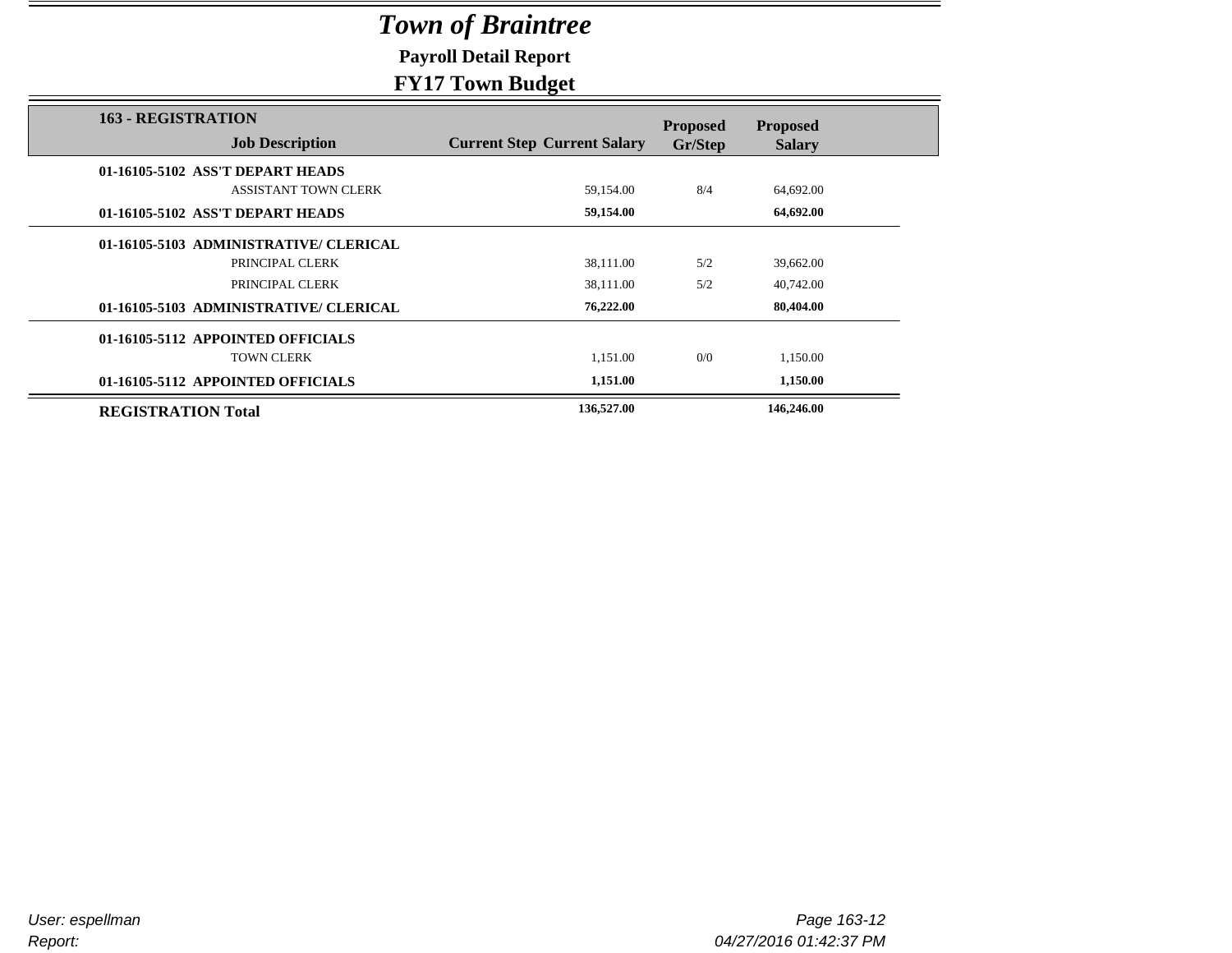**Payroll Detail Report**

| 171 - PLANNING & COMMUNITY DEVELOPME | <b>Proposed</b><br><b>Proposed</b> |         |               |  |
|--------------------------------------|------------------------------------|---------|---------------|--|
| <b>Job Description</b>               | <b>Current Step Current Salary</b> | Gr/Step | <b>Salary</b> |  |
| 01-17505-5102 CONSERVATION PLANNER   |                                    |         |               |  |
| ENVIR, & PLANNING                    | 75.572.00                          | 13/5    | 77.606.22     |  |
| 01-17505-5102 CONSERVATION PLANNER   | 75,572.00                          |         | 77,606.22     |  |
| PLANNING & COMMUNITY DEVELOPME       | 75,572.00                          |         | 77,606.22     |  |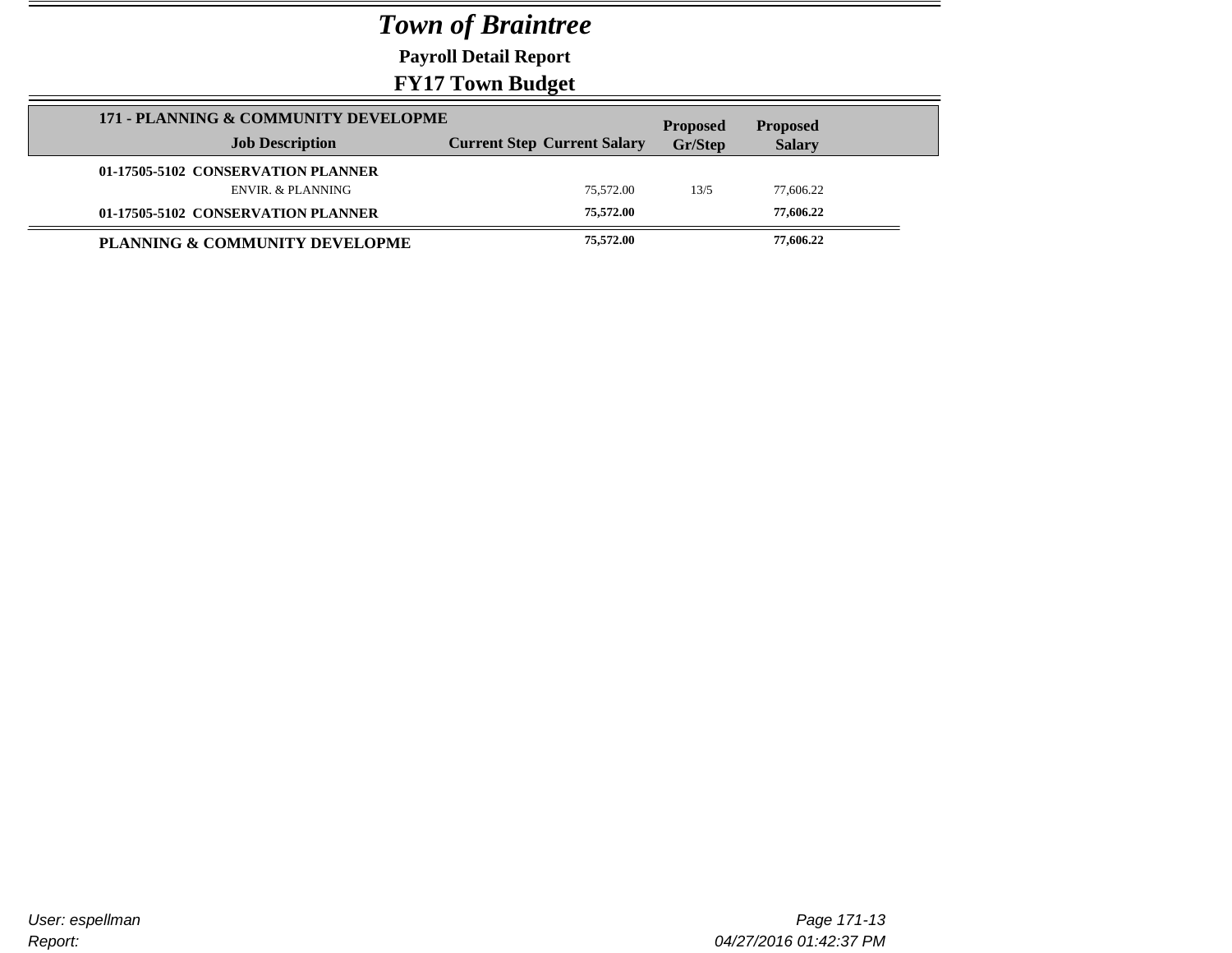**Payroll Detail Report**

| 175 - PLANNING & COMMUNITY DEVELOPME   |                                    | <b>Proposed</b> | <b>Proposed</b> |  |
|----------------------------------------|------------------------------------|-----------------|-----------------|--|
| <b>Job Description</b>                 | <b>Current Step Current Salary</b> | Gr/Step         | <b>Salary</b>   |  |
| 01-17501-5101 DEPARTMENT HEAD          |                                    |                 |                 |  |
| DIR. OF COMM. DEV. &                   | 103,647.00                         | 23/4            | 108,457.06      |  |
| 01-17501-5101 DEPARTMENT HEAD          | 103,647.00                         |                 | 108,457.06      |  |
| 01-17501-5103 ADMINISTRATIVE/ CLERICAL |                                    |                 |                 |  |
| PRINCIPAL CLERK                        | 49.187.00                          | 6/2             | 53.445.06       |  |
| 01-17501-5103 ADMINISTRATIVE/ CLERICAL | 49,187.00                          |                 | 53,445.06       |  |
| PLANNING & COMMUNITY DEVELOPME         | 152,834.00                         |                 | 161,902.12      |  |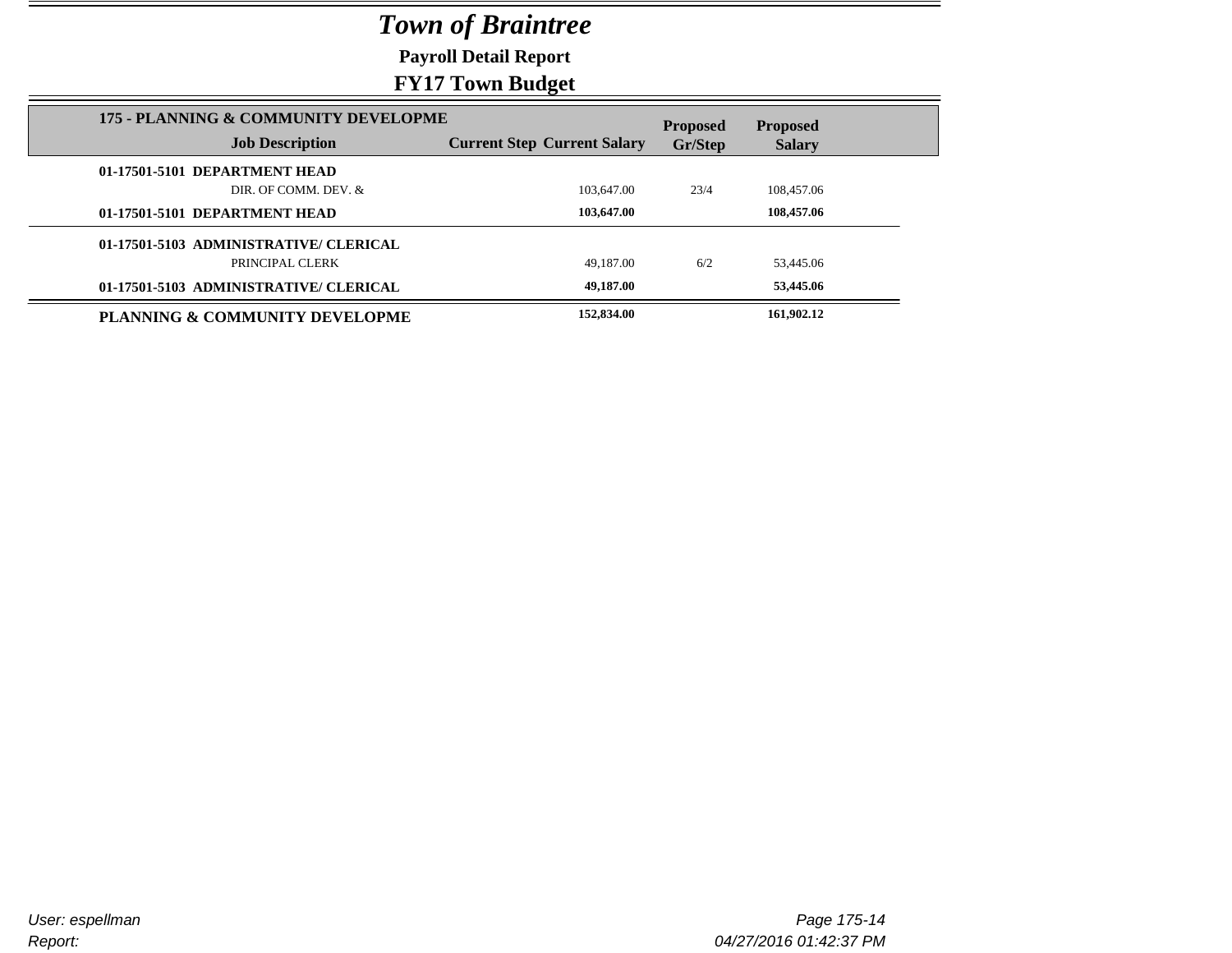**Payroll Detail Report**

### **FY17 Town Budget**

|                                                                | $\rightarrow$ $\rightarrow$ $\rightarrow$ |                            |                                  |  |
|----------------------------------------------------------------|-------------------------------------------|----------------------------|----------------------------------|--|
| 175 - PLANNING & COMMUNITY DEVELOPME<br><b>Job Description</b> | <b>Current Step Current Salary</b>        | <b>Proposed</b><br>Gr/Step | <b>Proposed</b><br><b>Salary</b> |  |
| 01-17504-5102 PRINCIPAL PLANNER                                |                                           |                            |                                  |  |
| PRINCIPAL PLANNER                                              | 75.572.00                                 | 13/5                       | 77,606.22                        |  |
| 01-17504-5102 PRINCIPAL PLANNER                                | 75,572.00                                 |                            | 77,606.22                        |  |
| 01-17504-5103 ZONING ADMINISTRATOR                             |                                           |                            |                                  |  |
| ZONING                                                         | 68.350.00                                 | 13/4                       | 75.336.94                        |  |
| 01-17504-5103 ZONING ADMINISTRATOR                             | 68.350.00                                 |                            | 75,336.94                        |  |
| PLANNING & COMMUNITY DEVELOPME                                 | 143,922.00                                |                            | 152,943.16                       |  |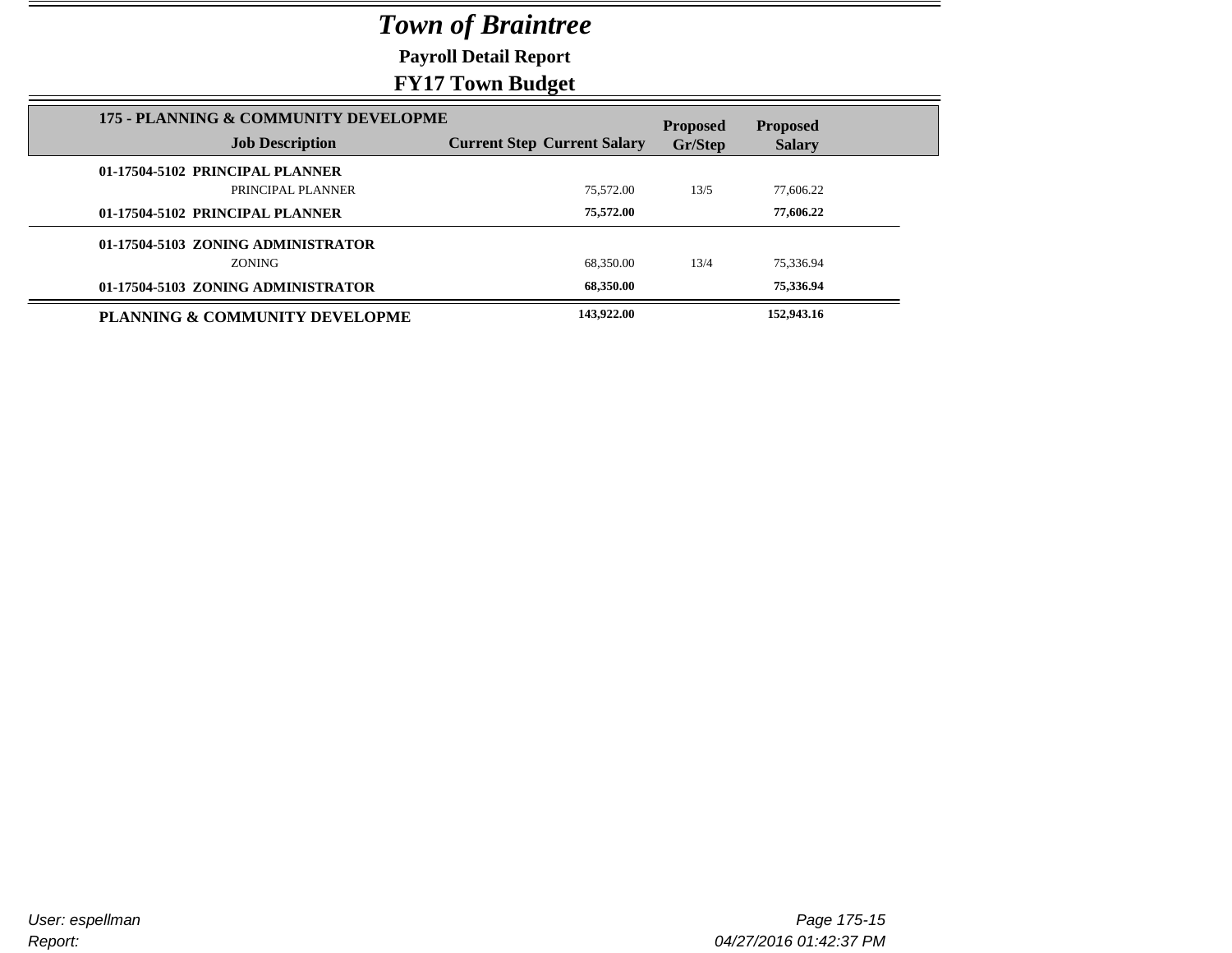**Payroll Detail Report**

| <b>210 - POLICE</b>                    |                                    | <b>Proposed</b> | <b>Proposed</b> |  |
|----------------------------------------|------------------------------------|-----------------|-----------------|--|
| <b>Job Description</b>                 | <b>Current Step Current Salary</b> | Gr/Step         | <b>Salary</b>   |  |
| 01-21001-5101 DEPARTMENT HEAD          |                                    |                 |                 |  |
| POLICE CHIEF                           | 130,768.00                         | 28/5            | 134,289.00      |  |
| 01-21001-5101 DEPARTMENT HEAD          | 130,768.00                         |                 | 134,289.00      |  |
| 01-21001-5103 ADMINISTRATIVE/ CLERICAL |                                    |                 |                 |  |
| <b>DEPUTY CHIEF</b>                    | 107,447.00                         | 24/4            | 116,191.00      |  |
| PRINCIPAL CLERK                        | 40.405.00                          | 4/5             | 41,492.00       |  |
| <b>STAFF EXECUTIVE</b>                 | 73,718.00                          | 14/4            | 80,430.00       |  |
| <b>ADMIN. ASSISTANT</b>                | 56,319.00                          | 5/5             | 57,835.00       |  |
| PRINCIPAL CLERK                        | 36,910.00                          | 4/2             | 38,675.00       |  |
| <b>LIEUTENANT</b>                      | 85,231.00                          | 2/3             | 87,526.00       |  |
| PRINCIPAL CLERK                        | 40.405.00                          | 14/4            | 41,492.00       |  |
| 01-21001-5103 ADMINISTRATIVE/ CLERICAL | 440,435.00                         |                 | 463,641.00      |  |
| 01-21001-5142 EDUCATIONAL              |                                    |                 |                 |  |
| DEPUTY CHIEF                           | 21,490.00                          | 4/4             | 23,239.00       |  |
| POLICE CHIEF                           | 26,667.00                          | 5/5             | 27,932.00       |  |
| <b>LIEUTENANT</b>                      | 21,308.00                          | 3/11            | 21,882.00       |  |
| 01-21001-5142 EDUCATIONAL              | 69,465.00                          |                 | 73,053.00       |  |
| 01-21001-5158 CAREER INCENTIVE         |                                    |                 |                 |  |
| <b>LIEUTENANT</b>                      | 1,705.00                           | 1/11            | 1,751.00        |  |
| 01-21001-5158 CAREER INCENTIVE         | 1,705.00                           |                 | 1,751.00        |  |
| <b>POLICE Total</b>                    | 642,373.00                         |                 | 672,734.00      |  |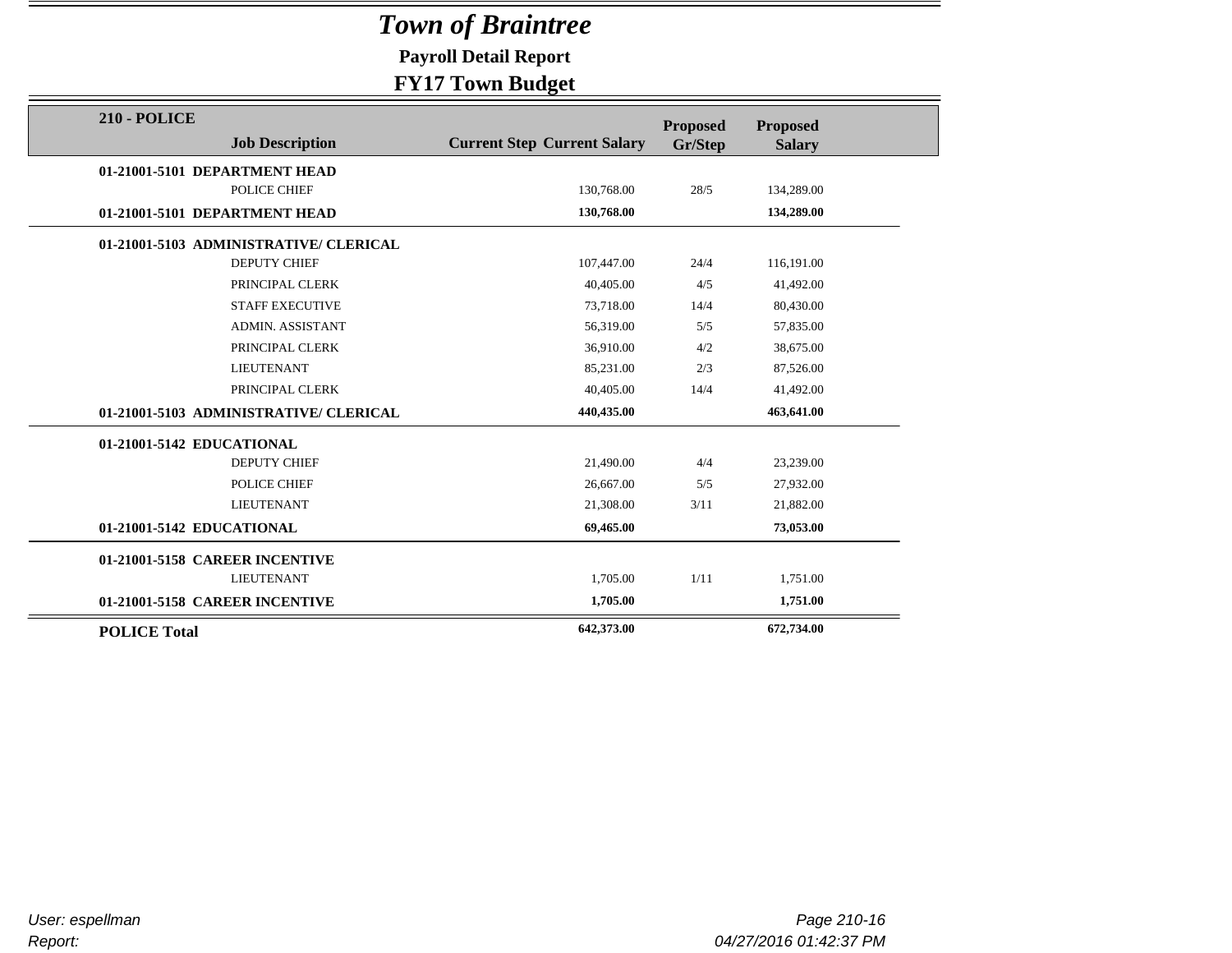**Payroll Detail Report**

### **FY17 Town Budget**

| <b>210 - POLICE</b>           |                        |                                    | <b>Proposed</b> | <b>Proposed</b> |
|-------------------------------|------------------------|------------------------------------|-----------------|-----------------|
|                               | <b>Job Description</b> | <b>Current Step Current Salary</b> | Gr/Step         | <b>Salary</b>   |
| 01-21004-5105 SWORN PERSONNEL |                        |                                    |                 |                 |
|                               | <b>SERGEANT</b>        | 71,268.00                          | 1/2             | 74,962.00       |
|                               | PATROLMAN              | 57,101.00                          | 1/3             | 60,767.00       |
|                               | <b>SERGEANT</b>        | 74,118.00                          | 1/3             | 76,114.00       |
|                               | <b>PATROLMAN</b>       | 61,763.00                          | 1/5             | 63,426.00       |
|                               | <b>PATROLMAN</b>       | 59,388.00                          | 1/4             | 60,987.00       |
|                               | <b>PATROLMAN</b>       | 59,388.00                          | 1/4             | 62,467.00       |
|                               | PATROLMAN              | 57,101.00                          | 1/3             | 60,767.00       |
|                               | PATROLMAN              | 61,763.00                          | 1/5             | 63,426.00       |
|                               | PATROLMAN              | 59,388.00                          | 1/4             | 60,987.00       |
|                               | <b>PATROLMAN</b>       | 57,101.00                          | 1/3             | 59,580.00       |
|                               | <b>LIEUTENANT</b>      | 81,954.00                          | 2/2             | 86,202.00       |
|                               | PATROLMAN              | 59,388.00                          | 1/4             | 60,987.00       |
|                               | <b>PATROLMAN</b>       | 57,101.00                          | 1/3             | 59,580.00       |
|                               | <b>PATROLMAN</b>       | 57,101.00                          | 1/3             | 59,580.00       |
|                               | <b>SERGEANT</b>        | 74,118.00                          | 1/3             | 76,114.00       |
|                               | <b>PATROLMAN</b>       | 59,388.00                          | 1/4             | 60,987.00       |
|                               | PATROLMAN              | 59,388.00                          | 1/4             | 60,987.00       |
|                               | <b>LIEUTENANT</b>      | 81,954.00                          | $2/2$           | 86,202.00       |
|                               | PATROLMAN              | 59,388.00                          | 1/4             | 60,987.00       |
|                               | PATROLMAN              | 59,388.00                          | 1/4             | 60,987.00       |
|                               | <b>PATROLMAN</b>       | 59,388.00                          | 1/4             | 60,987.00       |
|                               | <b>PATROLMAN</b>       | 59,388.00                          | 1/4             | 60,987.00       |
|                               | <b>PATROLMAN</b>       | 59,388.00                          | 1/4             | 60,987.00       |
|                               | <b>PATROLMAN</b>       | 59,388.00                          | 1/4             | 61,323.00       |
|                               | <b>PATROLMAN</b>       | 59,388.00                          | 1/4             | 60,987.00       |
|                               | PATROLMAN              | 59,388.00                          | 1/4             | 60,987.00       |
|                               | <b>PATROLMAN</b>       | 61,763.00                          | 1/5             | 63,426.00       |
|                               | <b>PATROLMAN</b>       | 61,763.00                          | 1/5             | 63,426.00       |
|                               | PATROLMAN              | 61,763.00                          | 1/5             | 63,426.00       |
|                               | <b>SERGEANT</b>        | 71,268.00                          | 1/2             | 73,186.00       |
|                               | PATROLMAN              | 59,388.00                          | 1/4             | 60,987.00       |
|                               | <b>SERGEANT</b>        | 0.00                               | 1/4             | 73,186.00       |
|                               | <b>LIEUTENANT</b>      | 81,954.00                          | 2/2             | 86,202.00       |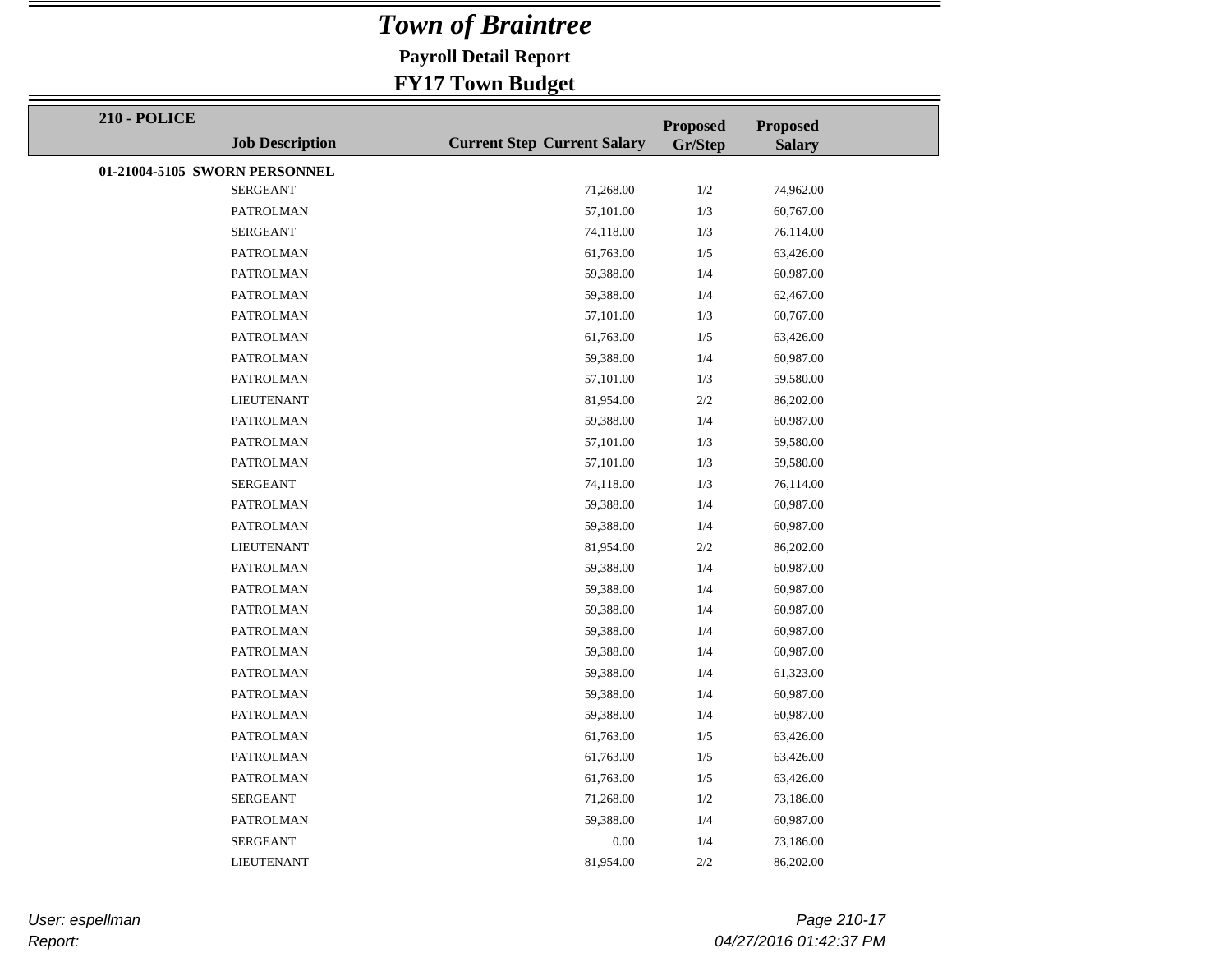**Payroll Detail Report**

### **FY17 Town Budget**

| <b>210 - POLICE</b>           |                        |                                    | <b>Proposed</b> | <b>Proposed</b> |
|-------------------------------|------------------------|------------------------------------|-----------------|-----------------|
|                               | <b>Job Description</b> | <b>Current Step Current Salary</b> | Gr/Step         | <b>Salary</b>   |
|                               | <b>LIEUTENANT</b>      | 85,231.00                          | 2/3             | 87,526.00       |
|                               | <b>PATROLMAN</b>       | 59,388.00                          | 1/2             | 60,987.00       |
|                               | <b>PATROLMAN</b>       | 59,388.00                          | 1/4             | 60,987.00       |
|                               | <b>PATROLMAN</b>       | 59,388.00                          | 1/4             | 62,467.00       |
|                               | <b>PATROLMAN</b>       | 61,763.00                          | 1/5             | 63,426.00       |
|                               | <b>PATROLMAN</b>       | 59,388.00                          | 1/4             | 62,467.00       |
|                               | <b>PATROLMAN</b>       | 59,388.00                          | 1/4             | 60,987.00       |
|                               | <b>LIEUTENANT</b>      | 85,231.00                          | $2/3$           | 87,526.00       |
|                               | <b>PATROLMAN</b>       | 61,763.00                          | 1/5             | 63,426.00       |
|                               | <b>PATROLMAN</b>       | 59,388.00                          | 1/4             | 60,987.00       |
|                               | <b>PATROLMAN</b>       | 59,388.00                          | 1/4             | 60,987.00       |
|                               | <b>PATROLMAN</b>       | 59,388.00                          | 1/4             | 60,987.00       |
|                               | <b>LIEUTENANT</b>      | 81,954.00                          | $2/2\,$         | 84,160.00       |
|                               | <b>PATROLMAN</b>       | 61,763.00                          | 1/5             | 63,426.00       |
|                               | <b>SERGEANT</b>        | 71,268.00                          | $1/2\,$         | 74,962.00       |
|                               | <b>PATROLMAN</b>       | 59,388.00                          | 1/4             | 60,987.00       |
|                               | <b>PATROLMAN</b>       | 57,101.00                          | 1/4             | 60,767.00       |
|                               | <b>PATROLMAN</b>       | 57,101.00                          | $1/5$           | 60,767.00       |
| 01-21004-5105 SWORN PERSONNEL |                        | 3,179,441.00                       |                 | 3,364,022.00    |
| 01-21004-5142 EDUCATIONAL     |                        |                                    |                 |                 |
|                               | <b>SERGEANT</b>        | 14,254.00                          | $2/7\,$         | 14,993.00       |
|                               | <b>PATROLMAN</b>       | 5,711.00                           | 1/3             | 6,077.00        |
|                               | <b>SERGEANT</b>        | 18,530.00                          | 3/8             | 19,029.00       |
|                               | <b>PATROLMAN</b>       | 12,353.00                          | $2/5$           | 12,686.00       |
|                               | <b>PATROLMAN</b>       | 5,939.00                           | 1/4             | 6,247.00        |
|                               | <b>PATROLMAN</b>       | 11,421.00                          | $2/3$           | 12,154.00       |
|                               | PATROLMAN              | 12,353.00                          | $2/5$           | 12,686.00       |
|                               | PATROLMAN              | 14,847.00                          | $3/4$           | 15,247.00       |
|                               | <b>PATROLMAN</b>       | 14,276.00                          | 3/3             | 14,895.00       |
|                               | PATROLMAN              | 11,878.00                          | 2/4             | 12,198.00       |
|                               | PATROLMAN              | 11,421.00                          | 2/3             | 11,916.00       |
|                               | <b>SERGEANT</b>        | 14,824.00                          | 2/8             | 15,223.00       |
|                               | <b>PATROLMAN</b>       | 5,939.00                           | 1/4             | 6,099.00        |
|                               | <b>LIEUTENANT</b>      | 16,391.00                          | 2/10            | 17,241.00       |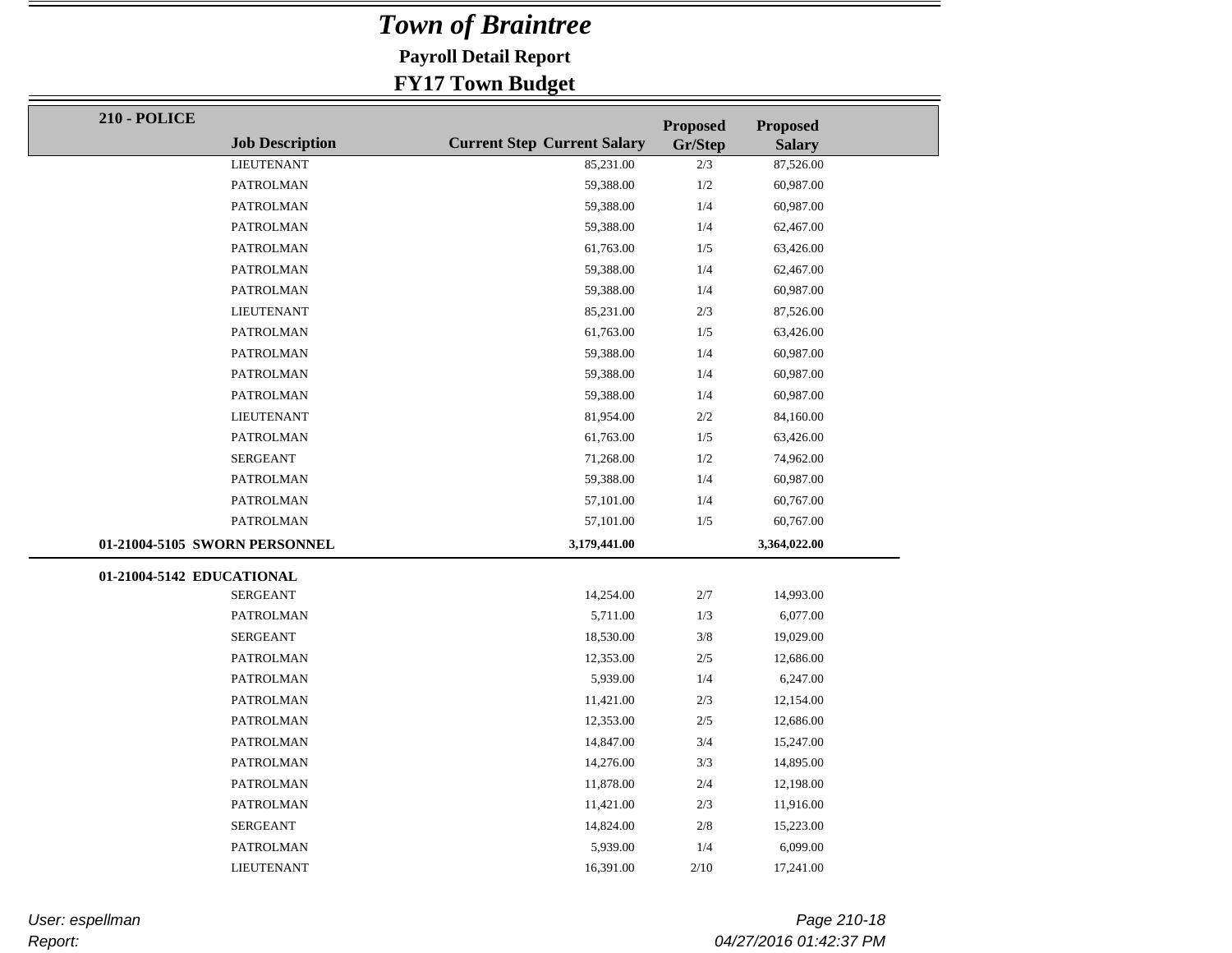**Payroll Detail Report**

### **FY17 Town Budget**

| <b>210 - POLICE</b>       |                                  |                                    | <b>Proposed</b> | <b>Proposed</b> |  |
|---------------------------|----------------------------------|------------------------------------|-----------------|-----------------|--|
|                           | <b>Job Description</b>           | <b>Current Step Current Salary</b> | Gr/Step         | <b>Salary</b>   |  |
|                           | <b>PATROLMAN</b>                 | 11,878.00                          | 2/4             | 12,198.00       |  |
|                           | PATROLMAN                        | 14,847.00                          | 3/4             | 15,247.00       |  |
|                           | <b>PATROLMAN</b>                 | 14,847.00                          | 3/4             | 15,247.00       |  |
|                           | PATROLMAN                        | 5,939.00                           | 1/4             | 6,099.00        |  |
|                           | PATROLMAN                        | 5,939.00                           | 2/4             | 6,099.00        |  |
|                           | PATROLMAN                        | 11,878.00                          | 2/4             | 12,198.00       |  |
|                           | PATROLMAN                        | 5,939.00                           | 1/4             | 6,099.00        |  |
|                           | PATROLMAN                        | 6,177.00                           | 1/5             | 12,686.00       |  |
|                           | <b>PATROLMAN</b>                 | 12,353.00                          | $2/5$           | 12,686.00       |  |
|                           | PATROLMAN                        | 12,353.00                          | $2/5$           | 12,686.00       |  |
|                           | <b>PATROLMAN</b>                 | 14,847.00                          | 3/4             | 15,247.00       |  |
|                           | <b>PATROLMAN</b>                 | 0.00                               | 3/4             | 12,198.00       |  |
|                           | <b>SERGEANT</b>                  | 0.00                               | 3/4             | 18,297.00       |  |
|                           | <b>LIEUTENANT</b>                | 20,489.00                          | 3/10            | 21,551.00       |  |
|                           | <b>LIEUTENANT</b>                | 21,308.00                          | 3/11            | 21,882.00       |  |
|                           | <b>PATROLMAN</b>                 | 5,939.00                           | 1/4             | 6,099.00        |  |
|                           | PATROLMAN                        | 11,878.00                          | 2/4             | 12,494.00       |  |
|                           | PATROLMAN                        | 6,177.00                           | 1/5             | 6,343.00        |  |
|                           | <b>PATROLMAN</b>                 | 11,878.00                          | 2/4             | 12,494.00       |  |
|                           | <b>LIEUTENANT</b>                | 17,047.00                          | 2/11            | 17,506.00       |  |
|                           | PATROLMAN                        | 12,353.00                          | $2/5$           | 12,686.00       |  |
|                           | <b>PATROLMAN</b>                 | 11,878.00                          | 2/4             | 12,198.00       |  |
|                           | PATROLMAN                        | 11,878.00                          | 2/4             | 12,198.00       |  |
|                           | <b>PATROLMAN</b>                 | 14,847.00                          | 3/4             | 15,247.00       |  |
|                           | <b>LIEUTENANT</b>                | 16,391.00                          | 2/10            | 16,832.00       |  |
|                           | <b>PATROLMAN</b>                 | 11,421.00                          | 2/3             | 12,154.00       |  |
|                           | <b>SERGEANT</b>                  | 17,817.00                          | 3/7             | 18,741.00       |  |
|                           | LIEUTENANT                       | $0.00\,$                           | 2/4             | 21,551.00       |  |
|                           | <b>SERGEANT</b>                  | 0.00                               | $2/5$           | 7,319.00        |  |
| 01-21004-5142 EDUCATIONAL |                                  | 478,435.00                         |                 | 560,973.00      |  |
|                           | 01-21004-5145 SHIFT DIFFERENTIAL |                                    |                 |                 |  |
|                           | <b>PATROLMAN</b>                 | 5,140.00                           | 1/3             | 5,469.00        |  |
|                           | <b>SERGEANT</b>                  | 6,671.00                           | 1/8             | 6,851.00        |  |
|                           | <b>PATROLMAN</b>                 | 5,345.00                           | 1/4             | 5,489.00        |  |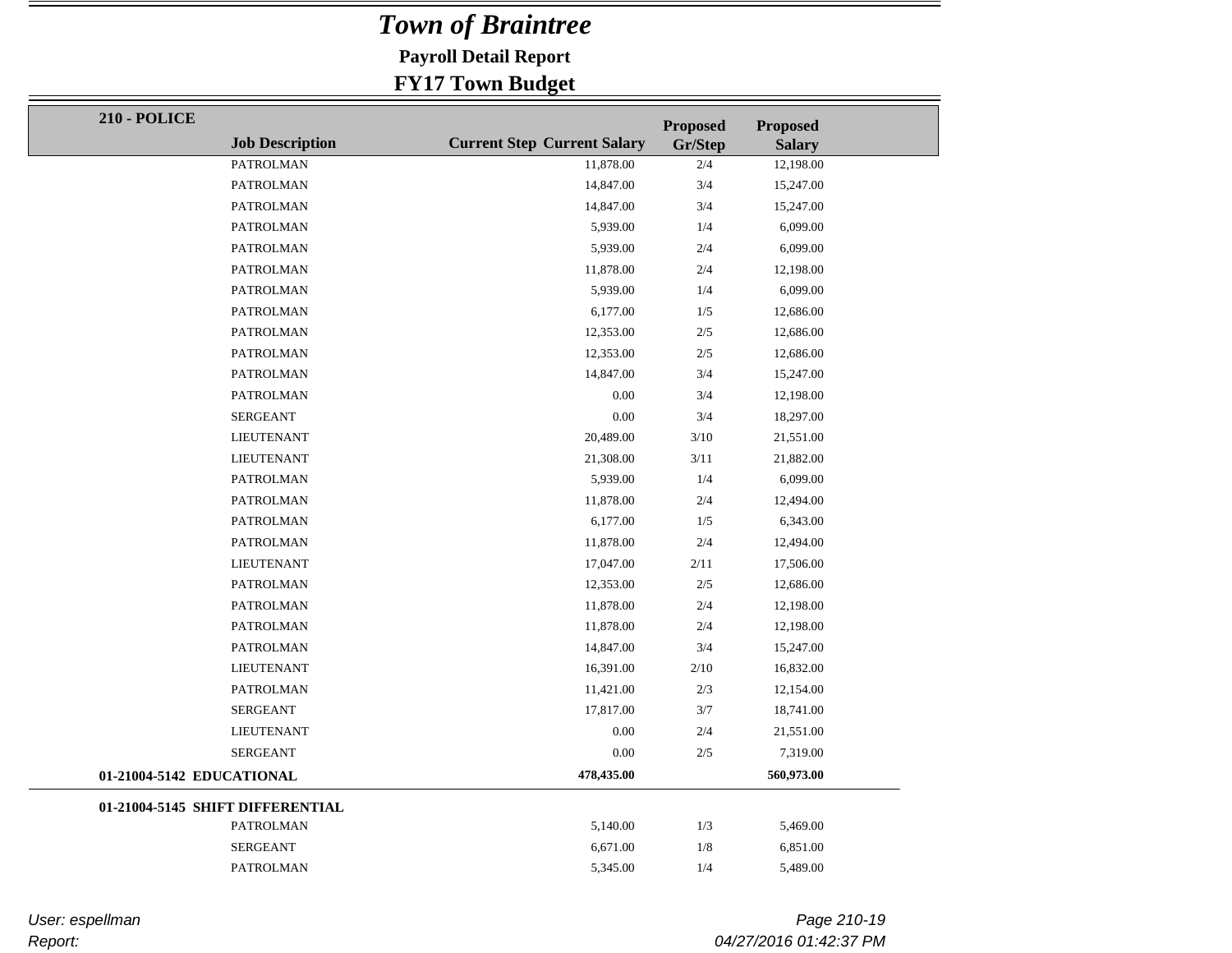**Payroll Detail Report**

#### **FY17 Town Budget**

| <b>210 - POLICE</b>              |                        |                                    | <b>Proposed</b> | <b>Proposed</b> |
|----------------------------------|------------------------|------------------------------------|-----------------|-----------------|
|                                  | <b>Job Description</b> | <b>Current Step Current Salary</b> | Gr/Step         | <b>Salary</b>   |
|                                  | <b>PATROLMAN</b>       | 5,140.00                           | $1/3$           | 5,469.00        |
|                                  | PATROLMAN              | 5,345.00                           | 1/4             | 5,489.00        |
|                                  | <b>PATROLMAN</b>       | 5,345.00                           | $1/4\,$         | 5,489.00        |
|                                  | <b>PATROLMAN</b>       | 5,140.00                           | 1/3             | 5,363.00        |
|                                  | PATROLMAN              | 5,345.00                           | 1/4             | 5,489.00        |
|                                  | <b>PATROLMAN</b>       | 5,345.00                           | 1/4             | 5,489.00        |
|                                  | <b>LIEUTENANT</b>      | 7,376.00                           | 1/10            | 7,759.00        |
|                                  | <b>PATROLMAN</b>       | 5,345.00                           | 1/4             | 5,489.00        |
|                                  | <b>PATROLMAN</b>       | 5,345.00                           | 1/4             | 5,489.00        |
|                                  | <b>PATROLMAN</b>       | 5,345.00                           | 1/4             | 5,489.00        |
|                                  | <b>PATROLMAN</b>       | 5,345.00                           | 1/4             | 5,489.00        |
|                                  | <b>PATROLMAN</b>       | 5,345.00                           | $0/0$           | 5,520.00        |
|                                  | <b>PATROLMAN</b>       | 5,345.00                           | 1/4             | 5,489.00        |
|                                  | <b>PATROLMAN</b>       | 5,345.00                           | $1/4\,$         | 5,489.00        |
|                                  | <b>PATROLMAN</b>       | 5,559.00                           | $0/0$           | 5,709.00        |
|                                  | <b>PATROLMAN</b>       | 5,559.00                           | $1/5\,$         | 5,709.00        |
|                                  | <b>PATROLMAN</b>       | 5,140.00                           | 1/3             | 5,489.00        |
|                                  | PATROLMAN              | 5,345.00                           | 1/4             | 5,489.00        |
|                                  | <b>SERGEANT</b>        | 6,167.00                           | $1/7$           | 6,587.00        |
|                                  | <b>PATROLMAN</b>       | 5,345.00                           | 1/4             | 5,489.00        |
|                                  | <b>PATROLMAN</b>       | 5,559.00                           | 1/5             | 5,709.00        |
|                                  | <b>PATROLMAN</b>       | 5,345.00                           | 1/4             | 5,489.00        |
|                                  | <b>LIEUTENANT</b>      | 7,671.00                           | $1/1\sqrt{1}$   | 7,878.00        |
|                                  | PATROLMAN              | 5,345.00                           | 1/4             | 5,489.00        |
|                                  | <b>PATROLMAN</b>       | 5,345.00                           | 1/4             | 5,489.00        |
|                                  | <b>LIEUTENANT</b>      | 7,376.00                           | $1/10$          | 7,575.00        |
|                                  | <b>PATROLMAN</b>       | 5,140.00                           | 1/3             | 5,469.00        |
|                                  | <b>SERGEANT</b>        | 6,414.00                           | 1/7             | 6,747.00        |
|                                  | <b>PATROLMAN</b>       | 5,345.00                           | 1/4             | 5,489.00        |
|                                  | <b>SERGEANT</b>        | 6,414.00                           | 1/5             | 6,587.00        |
|                                  | <b>PATROLMAN</b>       | 0.00                               | $1/3$           | 7,759.00        |
|                                  | PATROLMAN              | $0.00\,$                           | 1/3             | 5,489.00        |
| 01-21004-5145 SHIFT DIFFERENTIAL |                        | 186,676.00                         |                 | 206,451.00      |

**01-21004-5158 CAREER INCENTIVE**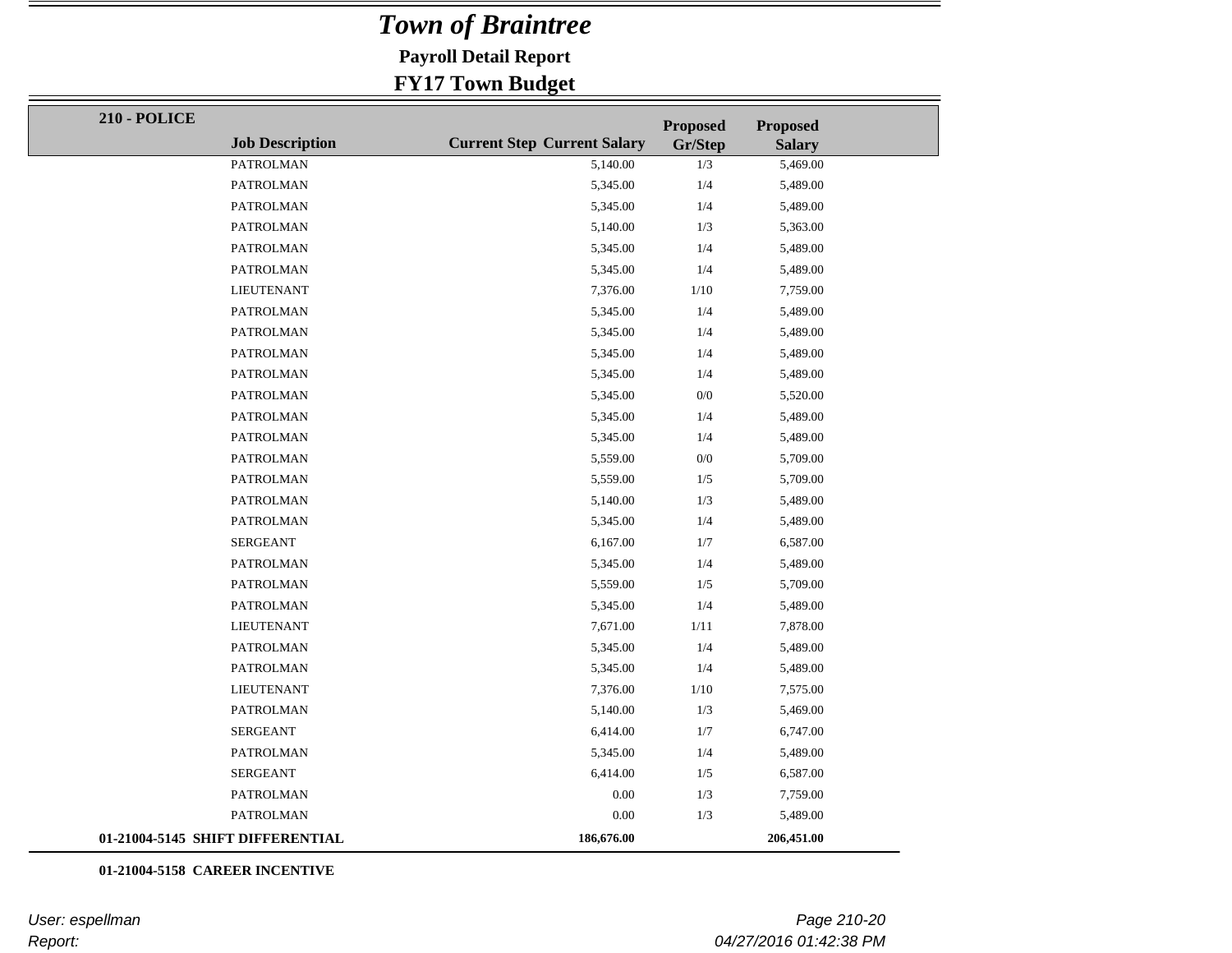**Payroll Detail Report**

| <b>210 - POLICE</b>            |                        |                                    | <b>Proposed</b> | <b>Proposed</b> |  |
|--------------------------------|------------------------|------------------------------------|-----------------|-----------------|--|
|                                | <b>Job Description</b> | <b>Current Step Current Salary</b> | Gr/Step         | <b>Salary</b>   |  |
|                                | <b>SERGEANT</b>        | 1,426.00                           | 1/7             | 1,500.00        |  |
|                                | <b>PATROLMAN</b>       | 1,236.00                           | 1/5             | 1,269.00        |  |
|                                | <b>PATROLMAN</b>       | 1,188.00                           | 1/4             | 1,250.00        |  |
|                                | <b>PATROLMAN</b>       | 1,236.00                           | 1/5             | 1,269.00        |  |
|                                | <b>PATROLMAN</b>       | 1,142.00                           | 1/3             | 1,192.00        |  |
|                                | <b>PATROLMAN</b>       | 1,142.00                           | 1/3             | 1,192.00        |  |
|                                | <b>SERGEANT</b>        | 1,483.00                           | 1/8             | 1,523.00        |  |
|                                | PATROLMAN              | 1,236.00                           | 1/5             | 1,269.00        |  |
|                                | <b>LIEUTENANT</b>      | 1,640.00                           | 1/10            | 1,725.00        |  |
|                                | <b>LIEUTENANT</b>      | 1,705.00                           | 1/11            | 1,751.00        |  |
|                                | <b>PATROLMAN</b>       | 1,188.00                           | 1/4             | 1,250.00        |  |
|                                | <b>PATROLMAN</b>       | 1,188.00                           | 1/4             | 1,250.00        |  |
|                                | <b>PATROLMAN</b>       | 1,236.00                           | 1/5             | 1,269.00        |  |
|                                | <b>PATROLMAN</b>       | 1,188.00                           | 1/4             | 1,220.00        |  |
|                                | <b>PATROLMAN</b>       | 1,236.00                           | 1/5             | 1,269.00        |  |
|                                | <b>PATROLMAN</b>       | 1,142.00                           | 1/5             | 1,216.00        |  |
| 01-21004-5158 CAREER INCENTIVE |                        | 20,612.00                          |                 | 21,414.00       |  |
| <b>POLICE Total</b>            |                        | 3,865,164.00                       |                 | 4,152,860.00    |  |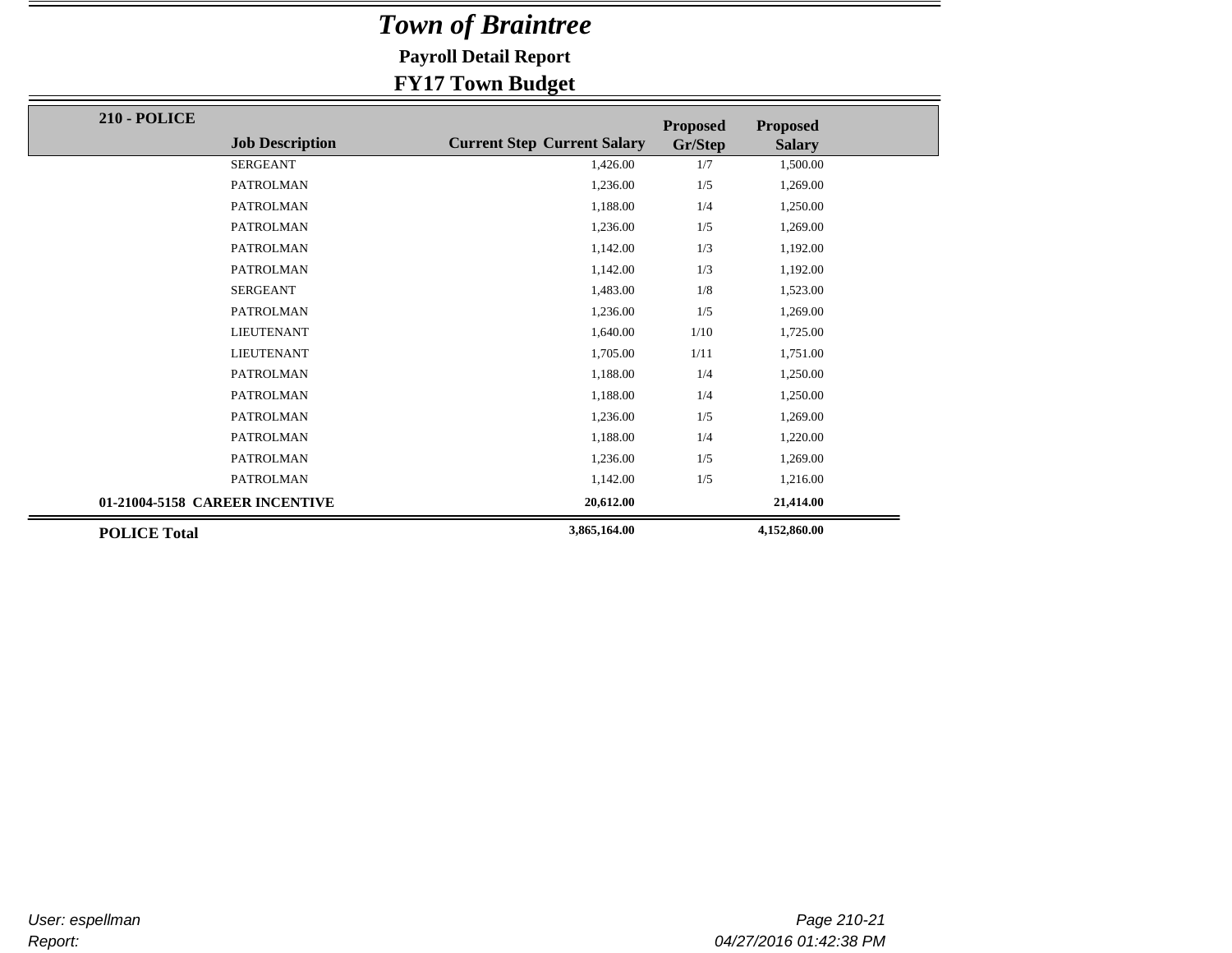**Payroll Detail Report**

### **FY17 Town Budget**

| <b>210 - POLICE</b>       |                                           |                                    | <b>Proposed</b> | <b>Proposed</b> |  |
|---------------------------|-------------------------------------------|------------------------------------|-----------------|-----------------|--|
|                           | <b>Job Description</b>                    | <b>Current Step Current Salary</b> | Gr/Step         | <b>Salary</b>   |  |
|                           | 01-21005-5105 SWORN PERSONNEL             |                                    |                 |                 |  |
|                           | <b>PATROLMAN</b>                          | 59,388.00                          | 1/4             | 59,580.00       |  |
|                           | <b>PATROLMAN</b>                          | 57,101.00                          | 1/3             | 60,767.00       |  |
|                           | <b>PATROLMAN</b>                          | 59,388.00                          | 1/4             | 59,580.00       |  |
|                           | <b>PATROLMAN</b>                          | 59,388.00                          | 1/3             | 59,580.00       |  |
|                           | <b>PATROLMAN</b>                          | 61,763.00                          | 1/5             | 0.00            |  |
|                           | 01-21005-5105 SWORN PERSONNEL             | 297,028.00                         |                 | 239,507.00      |  |
|                           | 01-21005-5116 OTHER COMMUNICAITON PERSONS |                                    |                 |                 |  |
|                           | <b>CIVILIAN DISPATCHER</b>                | 47,405.00                          | 2/5             | 48,682.00       |  |
|                           | <b>CIVILIAN DISPATCHER</b>                | 47,405.00                          | 2/5             | 48,682.00       |  |
|                           | CIVIIIAN DISPATCHER                       | 47,405.00                          | $2/5$           | 48,682.00       |  |
|                           | <b>CIVILIAN DISPATCHER</b>                | 47,405.00                          | 2/5             | 48,682.00       |  |
|                           | <b>CIVILIAN DISPATCHER</b>                | 47,405.00                          | 2/5             | 48,682.00       |  |
|                           | CIVILIAN DISPATCHER                       | 47,405.00                          | 2/5             | 48,682.00       |  |
|                           | <b>CIVILIAN DISPATCHER</b>                | 47,405.00                          | 2/5             | 48,682.00       |  |
|                           | CIVILIAN DISPATCHER                       | 47,405.00                          | 2/5             | 48,682.00       |  |
|                           | <b>CIVILIAN DISPATCHER</b>                | 47,405.00                          | 2/5             | 48,682.00       |  |
|                           | 01-21005-5116 OTHER COMMUNICAITON         | 426,645.00                         |                 | 438,138.00      |  |
| 01-21005-5142 EDUCATIONAL |                                           |                                    |                 |                 |  |
|                           | <b>PATROLMAN</b>                          | 11,421.00                          | 1/4             | 11,916.00       |  |
|                           | <b>PATROLMAN</b>                          | 14,276.00                          | 3/3             | 15,192.00       |  |
|                           | <b>PATROLMAN</b>                          | 11,878.00                          | 2/4             | 11,916.00       |  |
|                           | <b>PATROLMAN</b>                          | 12,353.00                          | 2/5             | 0.00            |  |
| 01-21005-5142 EDUCATIONAL |                                           | 49,928.00                          |                 | 39,024.00       |  |
|                           | 01-21005-5145 SHIFT DIFFERENTIAL          |                                    |                 |                 |  |
|                           | <b>CIVILIAN DISPATCHER</b>                | 2,926.00                           | 0/0             | 3,004.00        |  |
|                           | CIVIIIAN DISPATCHER                       | 2,926.00                           | 0/0             | 3,004.00        |  |
|                           | <b>PATROLMAN</b>                          | 5.140.00                           | 0/0             | 5,469.00        |  |
|                           | <b>CIVILIAN DISPATCHER</b>                | 2,926.00                           | 0/0             | 3,004.00        |  |
|                           | CIVILIAN DISPATCHER                       | 2,926.00                           | 0/0             | 3,004.00        |  |
|                           | <b>PATROLMAN</b>                          | 5,559.00                           | 1/5             | 0.00            |  |
|                           | <b>CIVILIAN DISPATCHER</b>                | 2,926.00                           | 0/0             | 3,004.00        |  |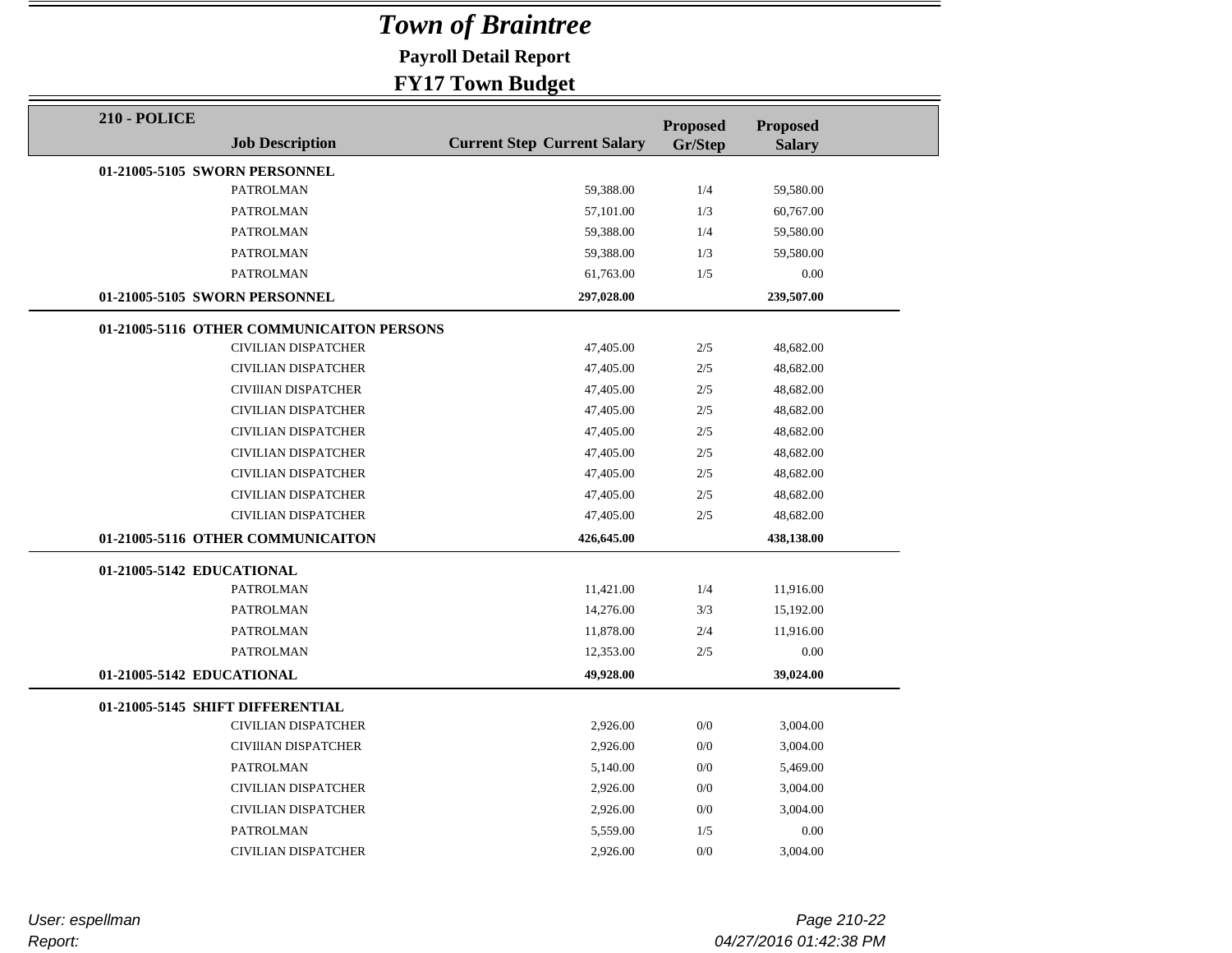**Payroll Detail Report**

| <b>210 - POLICE</b>              |                                    | <b>Proposed</b> | <b>Proposed</b> |  |
|----------------------------------|------------------------------------|-----------------|-----------------|--|
| <b>Job Description</b>           | <b>Current Step Current Salary</b> | Gr/Step         | <b>Salary</b>   |  |
| <b>CIVILIAN DISPATCHER</b>       | 2,296.00                           | 0/0             | 3,004.00        |  |
| <b>PATROLMAN</b>                 | 0.00                               | 1/5             | 5,363.00        |  |
| 01-21005-5145 SHIFT DIFFERENTIAL | 27,625.00                          |                 | 28,856.00       |  |
| 01-21005-5158 CAREER INCENTIVE   |                                    |                 |                 |  |
| <b>PATROLMAN</b>                 | 1.142.00                           | 1/3             | 1,192.00        |  |
| PATROLMAN                        | 1.142.00                           | 1/3             | 1.192.00        |  |
| 01-21005-5158 CAREER INCENTIVE   | 2,284.00                           |                 | 2,384.00        |  |
| <b>POLICE Total</b>              | 803,510.00                         |                 | 747,909.00      |  |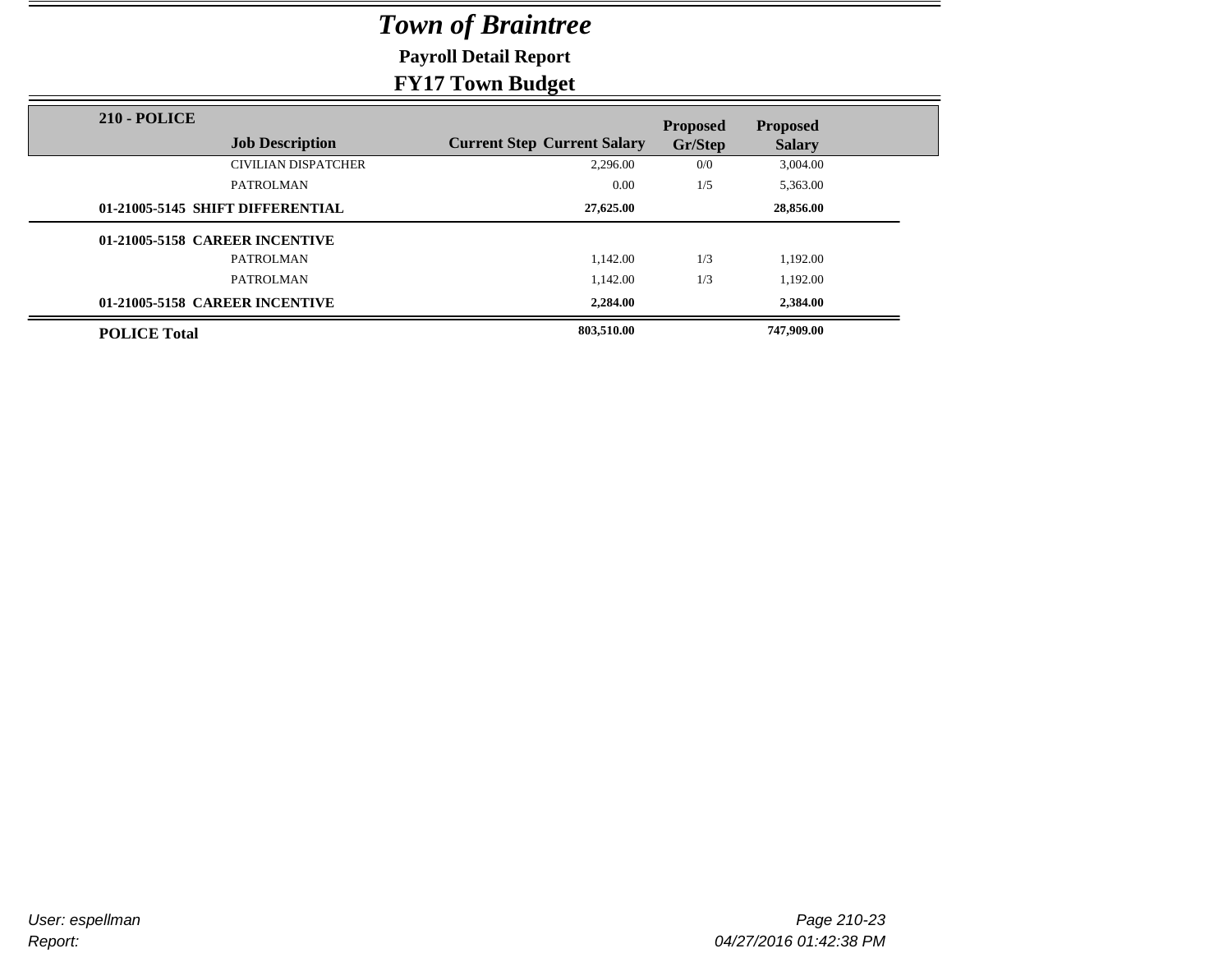**Payroll Detail Report**

### **FY17 Town Budget**

| <b>Proposed</b><br><b>Proposed</b><br><b>Job Description</b><br><b>Current Step Current Salary</b><br>Gr/Step<br><b>Salary</b><br>01-21006-5105 SWORN PERSONNEL<br><b>DETECTIVE</b><br>1/5<br>61,763.00<br>63,426.00<br><b>DETECTIVE</b><br>59,388.00<br>1/4<br>60,987.00<br><b>SERGEANT</b><br>68,522.00<br>1/1<br>73,186.00<br><b>DETECTIVE</b><br>59,388.00<br>1/4<br>60,987.00 |
|------------------------------------------------------------------------------------------------------------------------------------------------------------------------------------------------------------------------------------------------------------------------------------------------------------------------------------------------------------------------------------|
|                                                                                                                                                                                                                                                                                                                                                                                    |
|                                                                                                                                                                                                                                                                                                                                                                                    |
|                                                                                                                                                                                                                                                                                                                                                                                    |
|                                                                                                                                                                                                                                                                                                                                                                                    |
|                                                                                                                                                                                                                                                                                                                                                                                    |
|                                                                                                                                                                                                                                                                                                                                                                                    |
| <b>LIEUTENANT</b><br>81,954.00<br>2/2<br>86,202.00                                                                                                                                                                                                                                                                                                                                 |
| <b>DETECTIVE</b><br>59,388.00<br>1/4<br>60,987.00                                                                                                                                                                                                                                                                                                                                  |
| <b>PATROLMAN</b><br>59,388.00<br>1/4<br>60,987.00                                                                                                                                                                                                                                                                                                                                  |
| <b>SERGEANT</b><br>71,268.00<br>1/2<br>73,186.00                                                                                                                                                                                                                                                                                                                                   |
| <b>DETECTIVE</b><br>61,763.00<br>1/5<br>63,426.00                                                                                                                                                                                                                                                                                                                                  |
| <b>DETECTIVE</b><br>59,388.00<br>1/4<br>60,987.00                                                                                                                                                                                                                                                                                                                                  |
| <b>DETECTIVE</b><br>59,388.00<br>60,987.00                                                                                                                                                                                                                                                                                                                                         |
| <b>DETECTIVE</b><br>59,388.00<br>60,987.00                                                                                                                                                                                                                                                                                                                                         |
| 01-21006-5105 SWORN PERSONNEL<br>760,986.00<br>786,335.00                                                                                                                                                                                                                                                                                                                          |
| 01-21006-5142 EDUCATIONAL                                                                                                                                                                                                                                                                                                                                                          |
| <b>DETECTIVE</b><br>12,353.00<br>2/5<br>12,686.00                                                                                                                                                                                                                                                                                                                                  |
| 3/10<br>7,319.00<br><b>SERGEANT</b><br>7,127.00                                                                                                                                                                                                                                                                                                                                    |
| <b>DETECTIVE</b><br>3/4<br>14,847.00<br>15,247.00                                                                                                                                                                                                                                                                                                                                  |
| <b>DETECTIVE</b><br>14,847.00<br>1/7<br>15,247.00                                                                                                                                                                                                                                                                                                                                  |
| <b>DETECTIVE</b><br>14,847.00<br>3/6<br>15,247.00                                                                                                                                                                                                                                                                                                                                  |
| <b>DETECTIVE</b><br>3/4<br>14,847.00<br>15,247.00                                                                                                                                                                                                                                                                                                                                  |
| <b>LIEUTENANT</b><br>20,489.00<br>3/10<br>21,551.00                                                                                                                                                                                                                                                                                                                                |
| <b>DETECTIVE</b><br>11,878.00<br>2/4<br>12,198.00                                                                                                                                                                                                                                                                                                                                  |
| <b>PATROLMAN</b><br>11,878.00<br>2/4<br>12,198.00                                                                                                                                                                                                                                                                                                                                  |
| <b>SERGEANT</b><br>17,817.00<br>3/7<br>18,297.00                                                                                                                                                                                                                                                                                                                                   |
| <b>DETECTIVE</b><br>15,441.00<br>3/5<br>15,857.00                                                                                                                                                                                                                                                                                                                                  |
| <b>DETECTIVE</b><br>14,847.00<br>3/5<br>15,247.00                                                                                                                                                                                                                                                                                                                                  |
| 171,218.00<br>176,341.00<br>01-21006-5142 EDUCATIONAL                                                                                                                                                                                                                                                                                                                              |
| 01-21006-5145 SHIFT DIFFERENTIAL                                                                                                                                                                                                                                                                                                                                                   |
| <b>DETECTIVE</b><br>1/5<br>5,709.00<br>5,559.00                                                                                                                                                                                                                                                                                                                                    |
| <b>DETECTIVE</b><br>1/10<br>5,345.00<br>5,489.00                                                                                                                                                                                                                                                                                                                                   |
| <b>DETECTIVE</b><br>2/1<br>3,294.00<br>2,139.00                                                                                                                                                                                                                                                                                                                                    |
| <b>DETECTIVE</b><br>5,345.00<br>1/7<br>3,293.00                                                                                                                                                                                                                                                                                                                                    |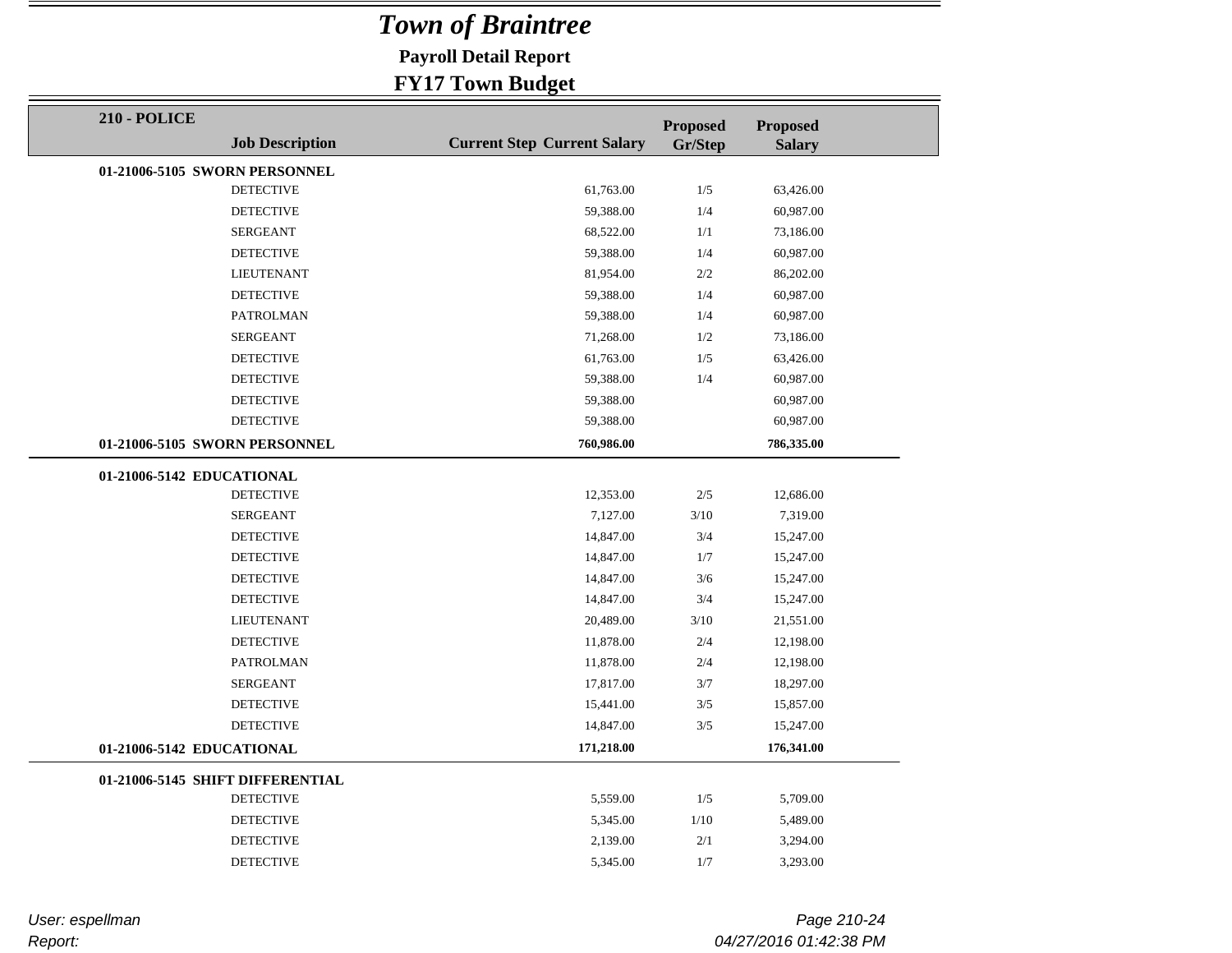**Payroll Detail Report**

| <b>210 - POLICE</b>              |                                    | <b>Proposed</b> | <b>Proposed</b> |
|----------------------------------|------------------------------------|-----------------|-----------------|
| <b>Job Description</b>           | <b>Current Step Current Salary</b> | Gr/Step         | <b>Salary</b>   |
| <b>DETECTIVE</b>                 | 3,208.00                           | 2/2             | 3,294.00        |
| <b>LIEUTENANT</b>                | 2,951.00                           | 0/0             | 3,104.00        |
| <b>PATROLMAN</b>                 | 5,345.00                           | 1/4             | 5,489.00        |
| <b>SERGEANT</b>                  | 3,849.00                           | 0/0             | 2,635.00        |
| <b>DETECTIVE</b>                 | 5,559.00                           | 1/5             | 5,709.00        |
| <b>DETECTIVE</b>                 | 2,139.00                           | 2/1             | 2,196.00        |
| <b>SERGEANT</b>                  | 6,414.00                           | 2/1             | 6,587.00        |
| <b>DETECTIVE</b>                 | 5,345.00                           | 1/5             | 5,489.00        |
| 01-21006-5145 SHIFT DIFFERENTIAL | 53,198.00                          |                 | 52,288.00       |
| 01-21006-5158 CAREER INCENTIVE   |                                    |                 |                 |
| <b>DETECTIVE</b>                 | 713.00                             | 1/7             | 488.00          |
| <b>DETECTIVE</b>                 | 476.00                             | 2/1             | 488.00          |
| <b>LIEUTENANT</b>                | 983.00                             | 0/0             | 1,035.00        |
| <b>DETECTIVE</b>                 | 713.00                             | 0/0             | 488.00          |
| <b>SERGEANT</b>                  | 570.00                             | 2/1             | 879.00          |
| <b>DETECTIVE</b>                 | 713.00                             | 2/2             | 732.00          |
| 01-21006-5158 CAREER INCENTIVE   | 4,168.00                           |                 | 4,110.00        |
| <b>POLICE Total</b>              | 989,570.00                         |                 | 1,019,074.00    |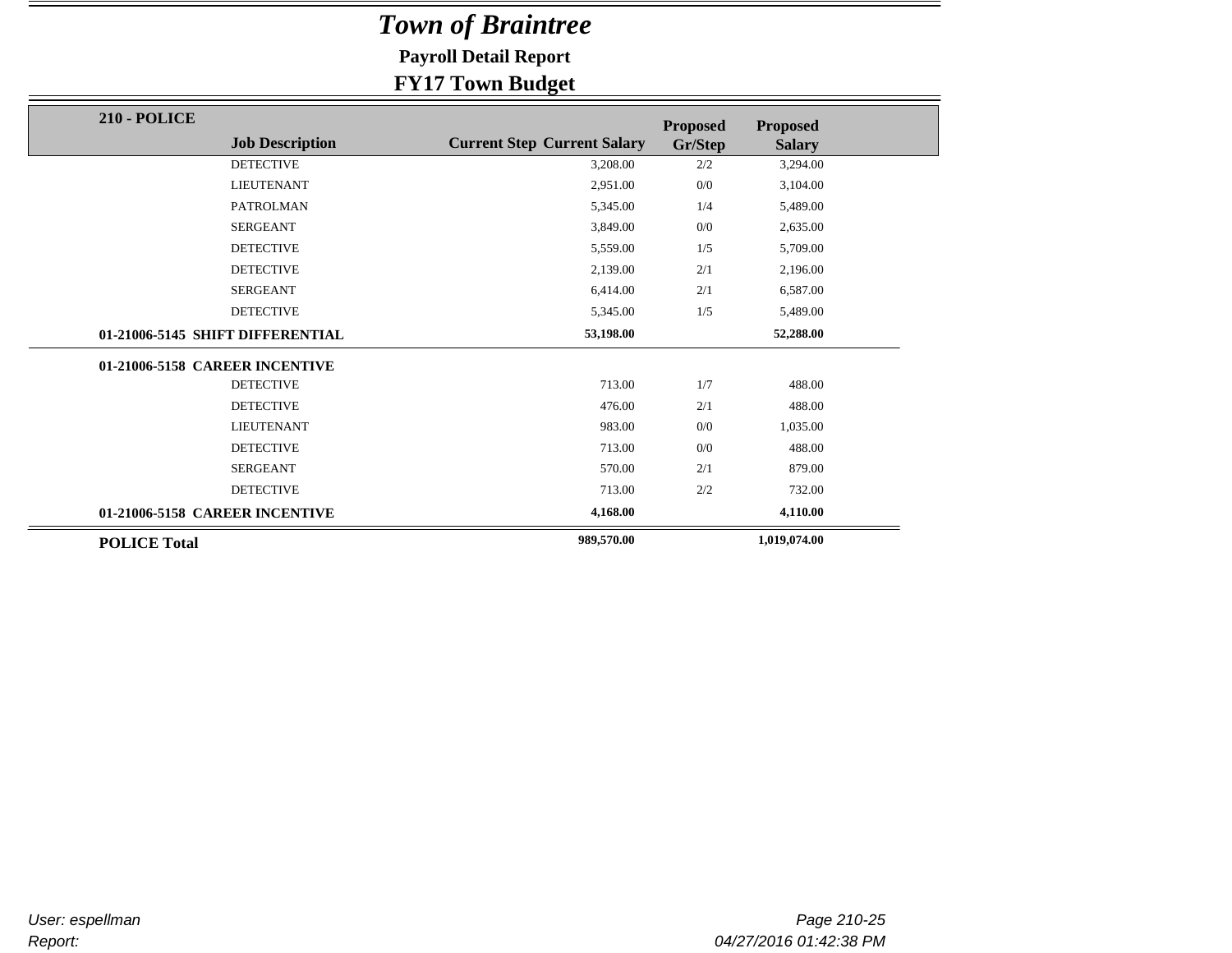**Payroll Detail Report**

|                                               | $\mathbf{\sigma}$                  |                            |                                  |
|-----------------------------------------------|------------------------------------|----------------------------|----------------------------------|
| <b>210 - POLICE</b><br><b>Job Description</b> | <b>Current Step Current Salary</b> | <b>Proposed</b><br>Gr/Step | <b>Proposed</b><br><b>Salary</b> |
| 01-21007-5105 SWORN PERSONNEL                 |                                    |                            |                                  |
| <b>PATROLMAN</b>                              | 61,763.00                          | 1/5                        | 63,426.00                        |
| <b>PATROLMAN</b>                              | 61,763.00                          | 1/5                        | 63,426.00                        |
| 01-21007-5105 SWORN PERSONNEL                 | 123,526.00                         |                            | 126,852.00                       |
| 01-21007-5142 EDUCATIONAL                     |                                    |                            |                                  |
| <b>PATROLMAN</b>                              | 12,353.00                          | 2/5                        | 12,686.00                        |
| 01-21007-5142 EDUCATIONAL                     | 12,353.00                          |                            | 12,686.00                        |
| 01-21007-5145 SHIFT DIFFERENTIAL              |                                    |                            |                                  |
| <b>PATROLMAN</b>                              | 5,559.00                           | 1/5                        | 5,709.00                         |
| <b>PATROLMAN</b>                              | 5,559.00                           | 1/5                        | 5,709.00                         |
| 01-21007-5145 SHIFT DIFFERENTIAL              | 11,118.00                          |                            | 11,418.00                        |
| <b>POLICE Total</b>                           | 146,997.00                         |                            | 150,956.00                       |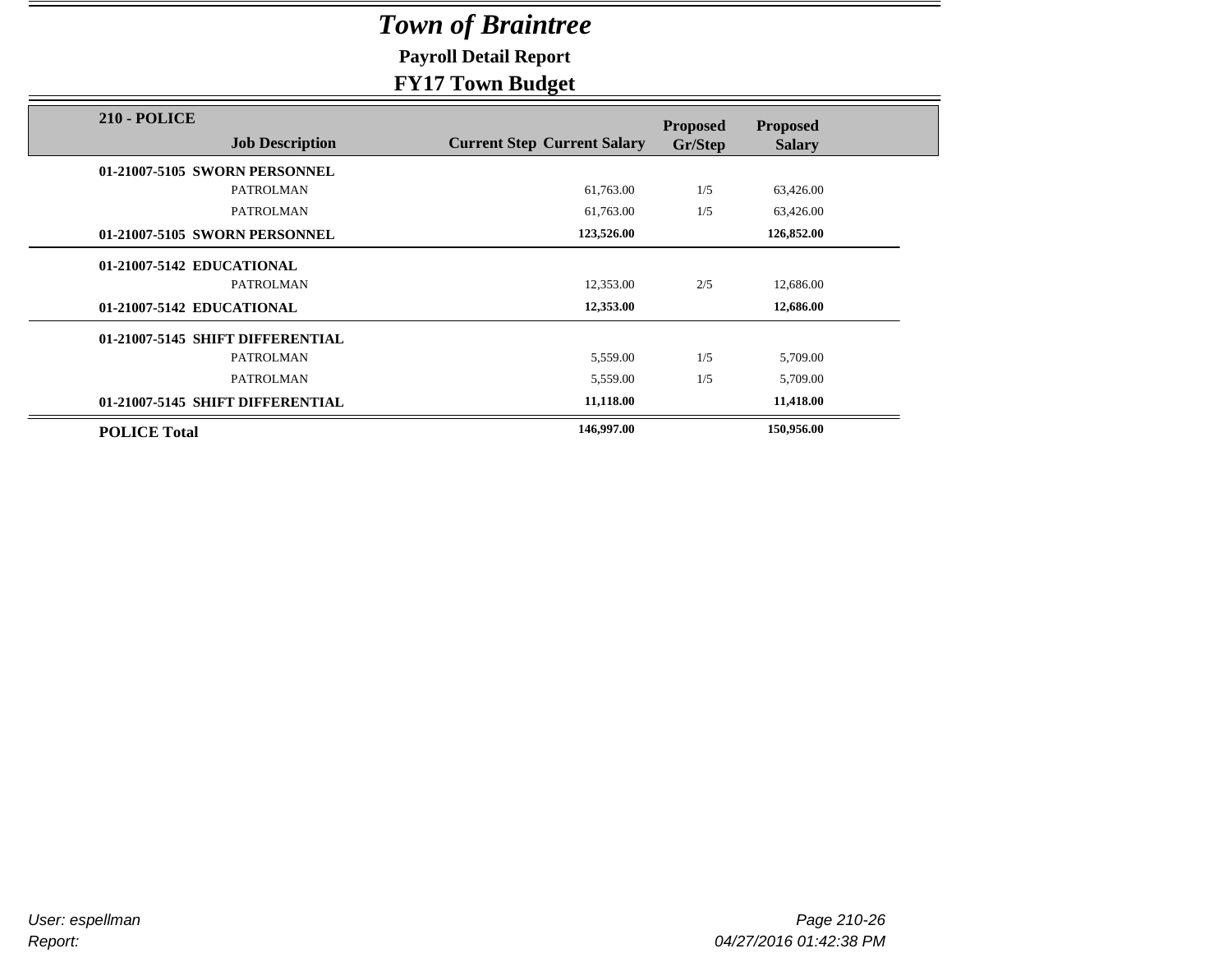**Payroll Detail Report**

#### **FY17 Town Budget**

| <b>210 - POLICE</b>           |                           |                                    | <b>Proposed</b> | <b>Proposed</b> |  |
|-------------------------------|---------------------------|------------------------------------|-----------------|-----------------|--|
|                               | <b>Job Description</b>    | <b>Current Step Current Salary</b> | Gr/Step         | <b>Salary</b>   |  |
| 01-21008-5105 SWORN PERSONNEL |                           |                                    |                 |                 |  |
|                               | <b>PATROLMAN</b>          | 59,388.00                          | 1/4             | 61,325.00       |  |
|                               | PATROLMAN                 | 59,388.00                          | 1/4             | 60,987.00       |  |
|                               | PATROLMAN                 | 61,763.00                          | 1/5             | 63,426.00       |  |
|                               | <b>PATROLMAN</b>          | 61,763.00                          | 1/5             | 63,426.00       |  |
|                               | <b>PATROLMAN</b>          | 59,388.00                          | 1/4             | 60,987.00       |  |
|                               | <b>PATROLMAN</b>          | 59,388.00                          | 1/4             | 60,987.00       |  |
|                               | PATROLMAN                 | 59,388.00                          | 1/4             | 60,987.00       |  |
| 01-21008-5105 SWORN PERSONNEL |                           | 420,466.00                         |                 | 432,125.00      |  |
| 01-21008-5116 CROSSING GUARDS |                           |                                    |                 |                 |  |
|                               | <b>TRAFFIC SUPERVISOR</b> | 5,801.00                           | 0/0             | 6,600.00        |  |
|                               | <b>TRAFFIC SUPERVISOR</b> | 6,601.00                           | 1/3             | 6,600.00        |  |
|                               | <b>TRAFFIC SUPERVISOR</b> | 6,601.00                           | 0/0             | 6,600.00        |  |
|                               | <b>TRAFFIC SUPERVISOR</b> | 6,601.00                           | 1/3             | 600.00          |  |
|                               | TRAFFIC SUPERVISOR        | 6,601.00                           | 1/1             | 6,600.00        |  |
|                               | <b>TRAFFIC SUPERVISOR</b> | 6,601.00                           | 1/3             | 6,600.00        |  |
|                               | <b>TRAFFIC SUPERVISOR</b> | 6,601.00                           | 1/3             | 6,600.00        |  |
|                               | <b>TRAFFIC SUPERVISOR</b> | 6,601.00                           | 0/0             | 6,600.00        |  |
|                               | <b>TRAFFIC SUPERVISOR</b> | 6,601.00                           | 0/0             | 6,600.00        |  |
|                               | <b>TRAFFIC SUPERVISOR</b> | 6,201.00                           | 0/0             | 6,600.00        |  |
|                               | TRAFFIC SUPERVISOR        | 6,601.00                           | 1/3             | 6,600.00        |  |
|                               | TRAFFIC SUPERVISOR        | 6,601.00                           | 1/3             | 6,600.00        |  |
|                               | <b>TRAFFIC SUPERVISOR</b> | 6,601.00                           | 1/3             | 6,600.00        |  |
|                               | <b>TRAFFIC SUPERVISOR</b> | 6,601.00                           | 1/3             | 6,600.00        |  |
|                               | <b>TRAFFIC SUPERVISOR</b> | 6,601.00                           | 1/3             | 6,600.00        |  |
|                               | <b>TRAFFIC SUPERVISOR</b> | 6,601.00                           | 1/1             | 6,600.00        |  |
|                               | <b>TRAFFIC SUPERVISOR</b> | 6,601.00                           | 0/0             | 6,600.00        |  |
|                               | <b>TRAFFIC SUPERVISOR</b> | 6,601.00                           | 1/3             | 6,600.00        |  |
|                               | <b>TRAFFIC SUPERVISOR</b> | 6,601.00                           | 0/0             | 6,600.00        |  |
|                               | <b>TRAFFIC SUPERVISOR</b> | 6,601.00                           | 1/3             | 6,600.00        |  |
|                               | <b>TRAFFIC SUPERVISOR</b> | 6,601.00                           | 1/3             | 6,600.00        |  |
|                               | <b>TRAFFIC SUPERVISOR</b> | 6,601.00                           | 1/3             | 6,600.00        |  |
| 01-21008-5116 CROSSING GUARDS |                           | 144,022.00                         |                 | 139,200.00      |  |

#### **01-21008-5142 EDUCATIONAL**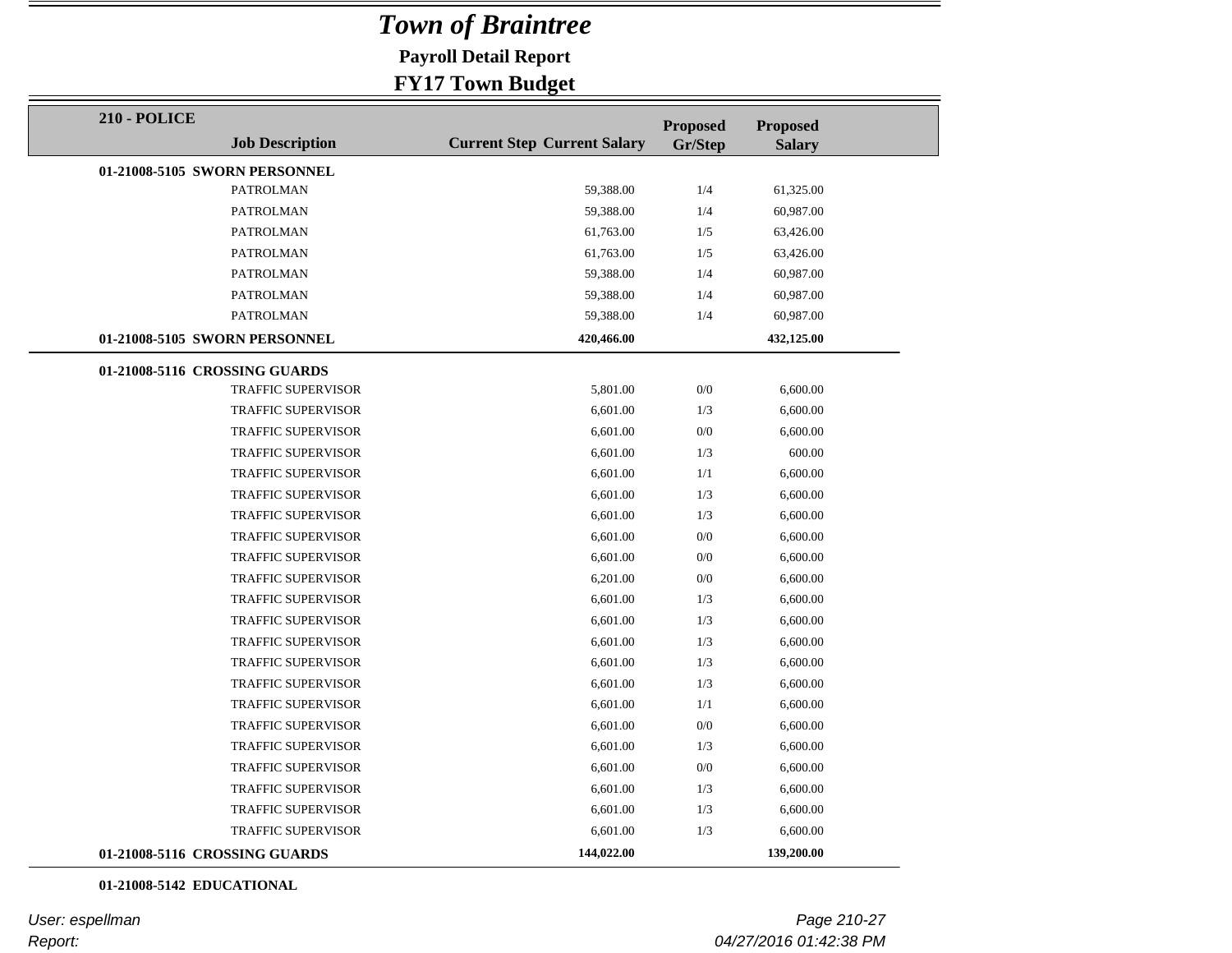**Payroll Detail Report**

| <b>210 - POLICE</b>              |                                    | <b>Proposed</b> | <b>Proposed</b> |
|----------------------------------|------------------------------------|-----------------|-----------------|
| <b>Job Description</b>           | <b>Current Step Current Salary</b> | Gr/Step         | <b>Salary</b>   |
| <b>PATROLMAN</b>                 | 5,939.00                           | 1/4             | 6,133.00        |
| <b>PATROLMAN</b>                 | 14,847.00                          | 3/4             | 15,247.00       |
| <b>PATROLMAN</b>                 | 15,441.00                          | 3/5             | 15,857.00       |
| <b>PATROLMAN</b>                 | 11,878.00                          | 3/4             | 12,198.00       |
| <b>PATROLMAN</b>                 | 14,847.00                          | 3/4             | 15,247.00       |
| 01-21008-5142 EDUCATIONAL        | 62,952.00                          |                 | 64,682.00       |
| 01-21008-5145 SHIFT DIFFERENTIAL |                                    |                 |                 |
| <b>PATROLMAN</b>                 | 5,345.00                           | 1/4             | 5,489.00        |
| <b>PATROLMAN</b>                 | 5,345.00                           | 1/4             | 5,489.00        |
| <b>PATROLMAN</b>                 | 2,224.00                           | 1/1             | 2,284.00        |
| PATROLMAN                        | 5,345.00                           | 1/4             | 5,489.00        |
| 01-21008-5145 SHIFT DIFFERENTIAL | 18,259.00                          |                 | 18,751.00       |
| 01-21008-5158 CAREER INCENTIVE   |                                    |                 |                 |
| <b>PATROLMAN</b>                 | 1,188.00                           | 1/4             | 1,227.00        |
| <b>PATROLMAN</b>                 | 742.00                             | 1/8             | 762.00          |
| <b>PATROLMAN</b>                 | 1,236.00                           | 1/5             | 1,269.00        |
| <b>PATROLMAN</b>                 | 713.00                             | 1/4             | 1,220.00        |
| 01-21008-5158 CAREER INCENTIVE   | 3,879.00                           |                 | 4,478.00        |
| <b>POLICE Total</b>              | 649,578.00                         |                 | 659,236.00      |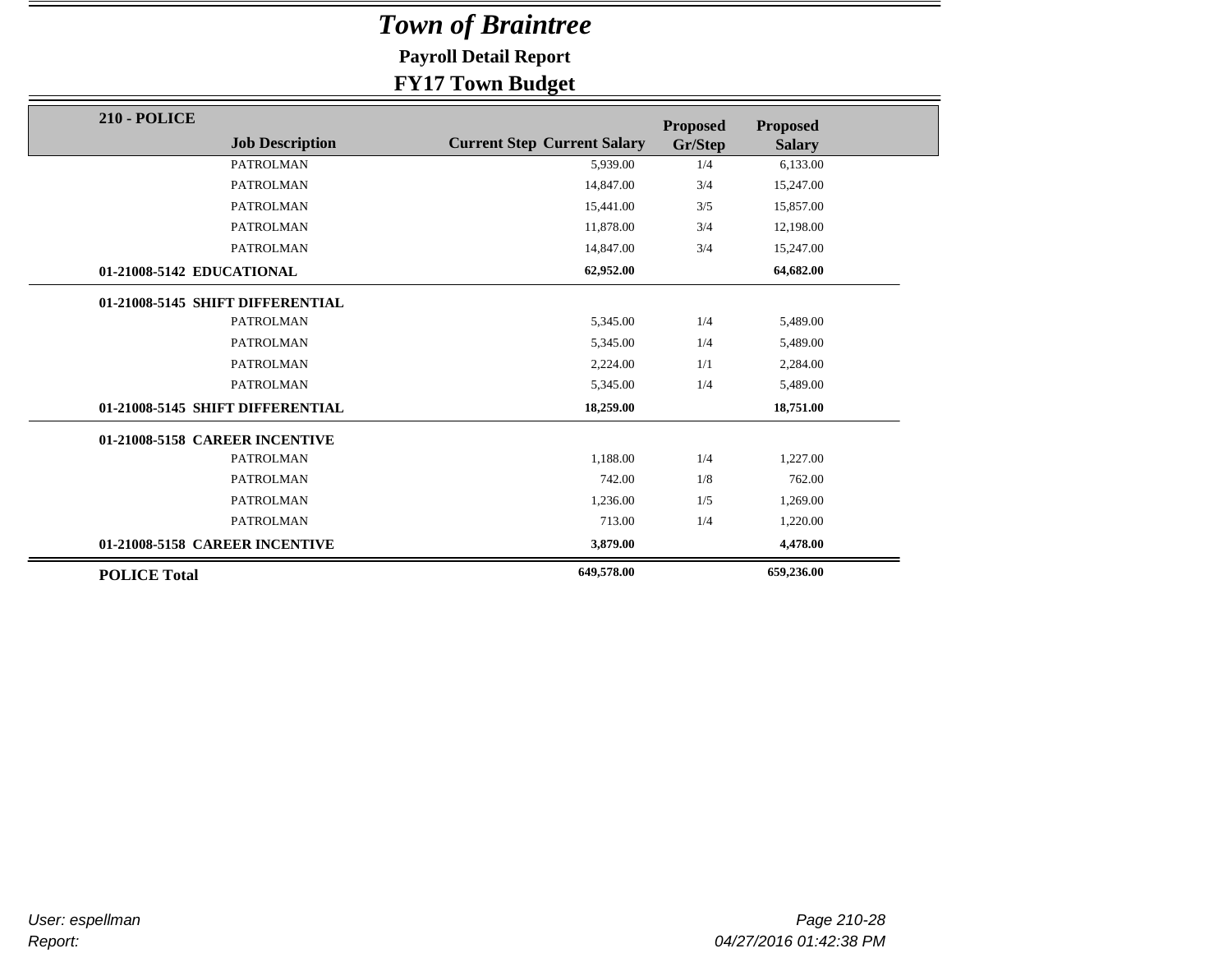**Payroll Detail Report**

|                                             | $\sigma$ .                         |                            |                                  |  |
|---------------------------------------------|------------------------------------|----------------------------|----------------------------------|--|
| <b>220 - FIRE</b><br><b>Job Description</b> | <b>Current Step Current Salary</b> | <b>Proposed</b><br>Gr/Step | <b>Proposed</b><br><b>Salary</b> |  |
| 01-22001-5101 DEPARTMENT HEAD               |                                    |                            |                                  |  |
| DEPARTMENT HEAD                             | 125,738.00                         | 28/4                       | 129, 122. 27                     |  |
| 01-22001-5101 DEPARTMENT HEAD               | 125,738.00                         |                            | 129, 122, 27                     |  |
| 01-22001-5103 ADMINISTRATIVE/ CLERICAL      |                                    |                            |                                  |  |
| <b>FINANCIAL</b>                            | 70,069.00                          | 11/5                       | 71,954.90                        |  |
| 01-22001-5103 ADMINISTRATIVE/ CLERICAL      | 70,069.00                          |                            | 71,954.90                        |  |
| 01-22001-5142 EDUCATIONAL                   |                                    |                            |                                  |  |
| DEPARTMENT HEAD                             | 2,000.00                           | 70/2                       | 2,000.00                         |  |
| 01-22001-5142 EDUCATIONAL                   | 2,000.00                           |                            | 2,000.00                         |  |
| <b>FIRE Total</b>                           | 197,807.00                         |                            | 203,077.17                       |  |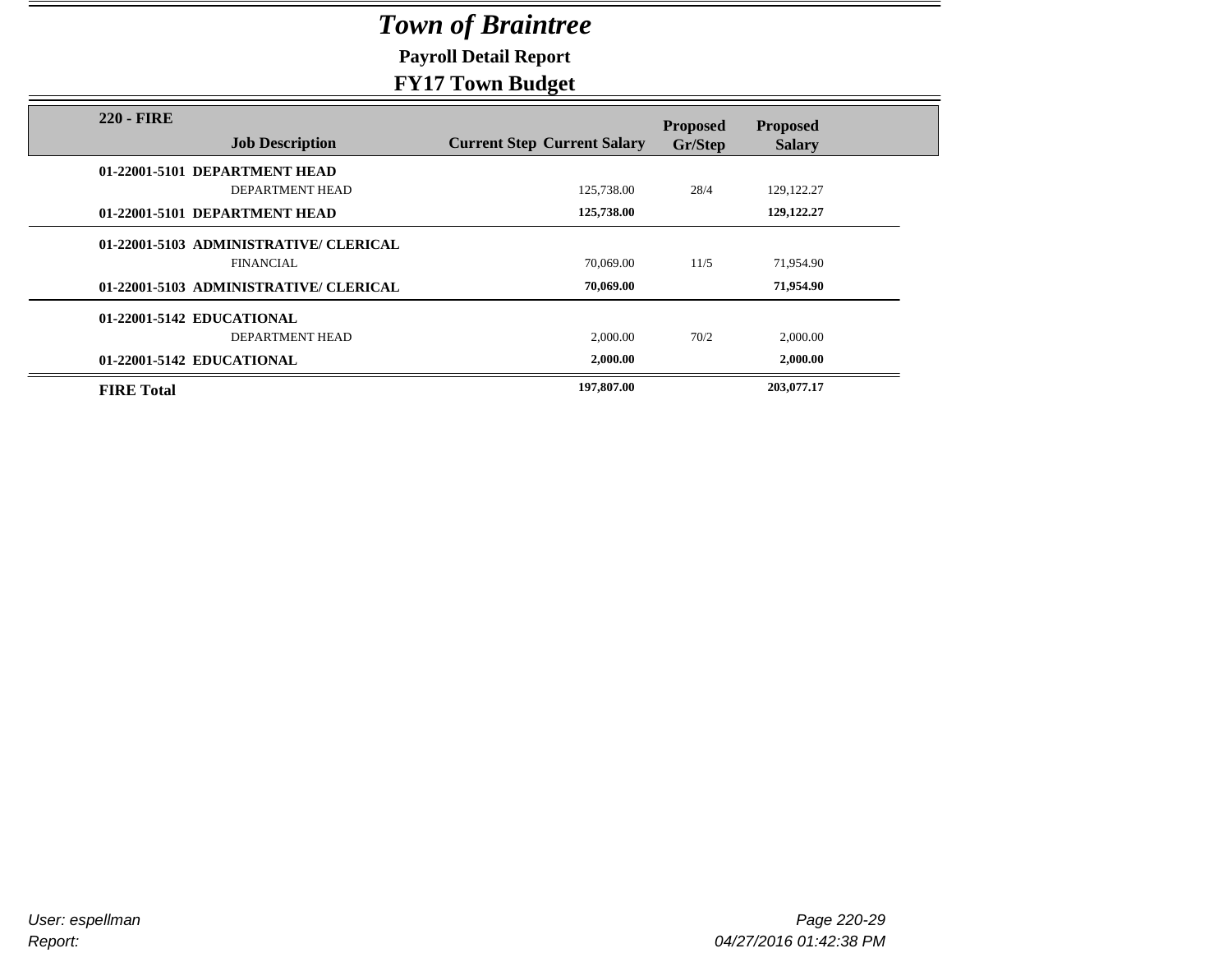**Payroll Detail Report**

| <b>220 - FIRE</b> |                              |                                    | <b>Proposed</b> | <b>Proposed</b> |  |
|-------------------|------------------------------|------------------------------------|-----------------|-----------------|--|
|                   | <b>Job Description</b>       | <b>Current Step Current Salary</b> | Gr/Step         | <b>Salary</b>   |  |
|                   | 01-22003-5107 UNIFORM BRANCH |                                    |                 |                 |  |
|                   | <b>LIEUTENANT</b>            | 2.517.00                           | 71/2            | 2,517.00        |  |
|                   | <b>LIEUTENANT</b>            | 5,000.00                           | 0/0             | 5,000.00        |  |
|                   | <b>DEPUTY</b>                | 3,451.00                           | 0/0             | 3,451.00        |  |
|                   | 01-22003-5107 UNIFORM BRANCH | 10.968.00                          |                 | 10.968.00       |  |
| <b>FIRE Total</b> |                              | 10,968.00                          |                 | 10,968.00       |  |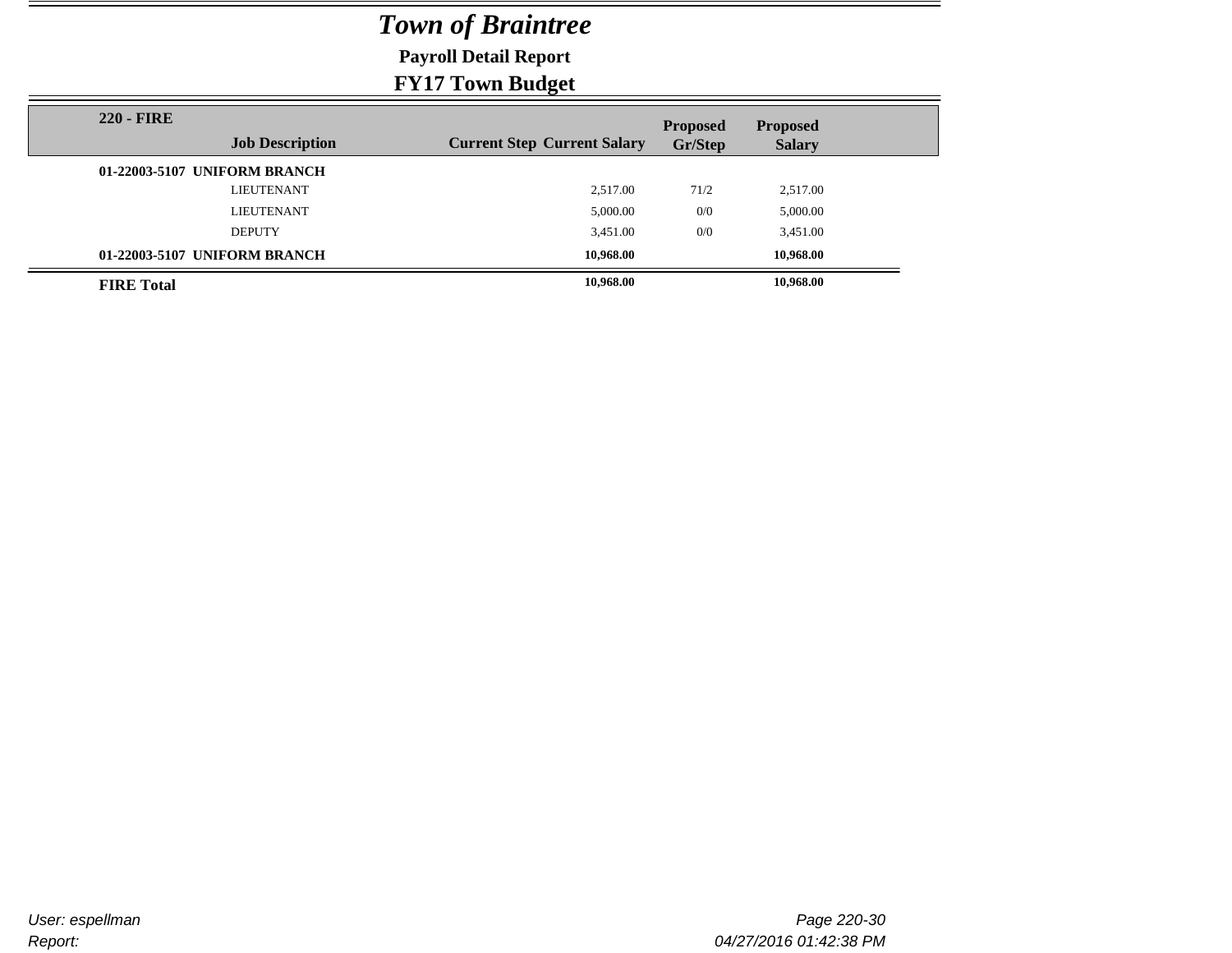**Payroll Detail Report**

### **FY17 Town Budget**

| <b>220 - FIRE</b> |                              |                                    | <b>Proposed</b> | <b>Proposed</b> |  |
|-------------------|------------------------------|------------------------------------|-----------------|-----------------|--|
|                   | <b>Job Description</b>       | <b>Current Step Current Salary</b> | Gr/Step         | <b>Salary</b>   |  |
|                   | 01-22004-5107 UNIFORM BRANCH |                                    |                 |                 |  |
|                   | <b>FIREFIGHTER</b>           | 68,875.00                          | 1/5             | 70,729.37       |  |
|                   | <b>FIREFIGHTER</b>           | 68,875.00                          | 1/5             | 70,729.37       |  |
|                   | <b>CAPTAIN</b>               | 95,048.00                          | 3/5             | 97,606.13       |  |
|                   | <b>LIEUTENANT</b>            | 82,650.00                          | 2/5             | 84,875.03       |  |
|                   | <b>LIEUTENANT</b>            | 95,048.00                          | 3/5             | 97,606.13       |  |
|                   | <b>FIREFIGHTER</b>           | 68,875.00                          | 1/5             | 70,729.37       |  |
|                   | <b>FIREFIGHTER</b>           | 68,875.00                          | 1/5             | 70,729.37       |  |
|                   | <b>FIREFIGHTER</b>           | 68,875.00                          | 1/5             | 70,729.37       |  |
|                   | <b>FIREFIGHTER</b>           | 68,875.00                          | 1/5             | 70,729.37       |  |
|                   | <b>LIEUTENANT</b>            | 68,875.00                          | 1/5             | 83,252.64       |  |
|                   | <b>FIREFIGHTER</b>           | 68,875.00                          | 1/5             | 70,729.37       |  |
|                   | <b>FIREFIGHTER</b>           | 63,120.00                          | 1/3             | 68,104.79       |  |
|                   | <b>FIREFIGHTER</b>           | 80,928.00                          | 2/4             | 84,875.03       |  |
|                   | <b>FIREFIGHTER</b>           | 68,875.00                          | 1/5             | 70,729.03       |  |
|                   | <b>FIREFIGHTER</b>           | 68,875.00                          | 1/5             | 70,729.37       |  |
|                   | <b>LIEUTENANT</b>            | 82,650.00                          | 2/5             | 84,875.03       |  |
|                   | <b>FIREFIGHTER</b>           | 68,875.00                          | 1/5             | 70,729.37       |  |
|                   | <b>FIREFIGHTER</b>           | 68,875.00                          | 1/5             | 70,729.37       |  |
|                   | <b>FIREFIGHTER</b>           | 68,875.00                          | 1/5             | 70,729.37       |  |
|                   | <b>FIREFIGHTER</b>           | 60,701.00                          | 1/2             | 65,705.76       |  |
|                   | <b>FIREFIGHTER</b>           | 68,875.00                          | 1/5             | 70,729.37       |  |
|                   | <b>FIREFIGHTER</b>           | 68,875.00                          | 1/5             | 70,729.37       |  |
|                   | <b>FIREFIGHTER</b>           | 63,120.00                          | 1/3             | 68,104.79       |  |
|                   | <b>FIREFIGHTER</b>           | 68,875.00                          | 1/5             | 70,729.37       |  |
|                   | <b>FIREFIGHTER</b>           | 58,226.00                          | 1/1             | 63,051.30       |  |
|                   | <b>LIEUTENANT</b>            | 80,928.00                          | 2/4             | 83,219.53       |  |
|                   | <b>FIREFIGHTER</b>           | 68,875.00                          | 1/5             | 70,729.37       |  |
|                   | <b>FIREFIGHTER</b>           | 68,875.00                          | 1/5             | 70,729.37       |  |
|                   | <b>FIREFIGHTER</b>           | 79,207.00                          | 2/3             | 83,981.06       |  |
|                   | <b>FIREFIGHTER</b>           | 68,875.00                          | 1/5             | 70,729.37       |  |
|                   | <b>LIEUTENANT</b>            | 82,650.00                          | 2/5             | 84,875.03       |  |
|                   | <b>FIREFIGHTER</b>           | 68,875.00                          | 1/5             | 70,729.37       |  |
|                   | <b>LIEUTENANT</b>            | 82,650.00                          | 2/5             | 84,875.03       |  |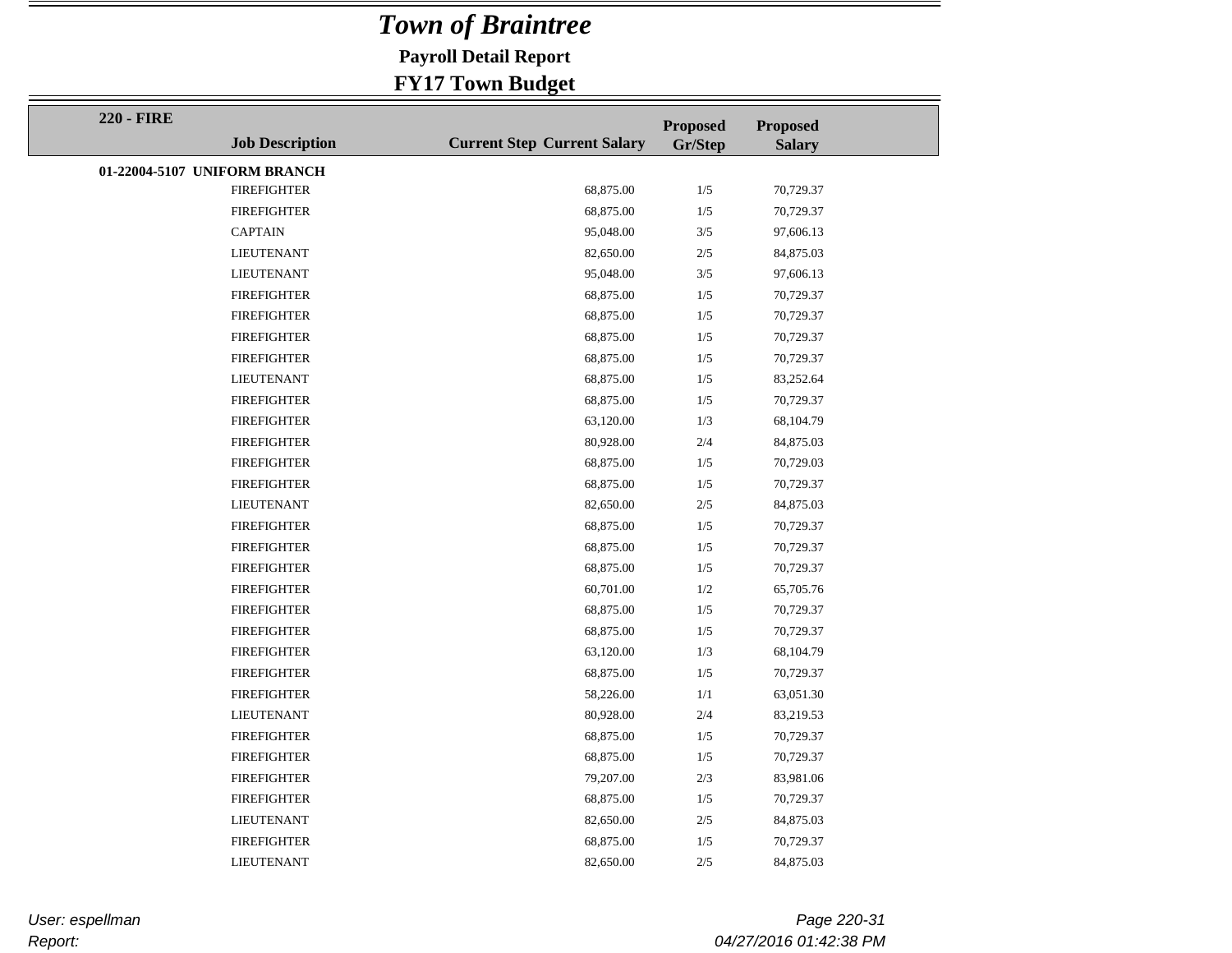**Payroll Detail Report**

### **FY17 Town Budget**

| <b>220 - FIRE</b> |                        |                                    | <b>Proposed</b> | <b>Proposed</b> |
|-------------------|------------------------|------------------------------------|-----------------|-----------------|
|                   | <b>Job Description</b> | <b>Current Step Current Salary</b> | Gr/Step         | <b>Salary</b>   |
|                   | <b>FIREFIGHTER</b>     | 68,875.00                          | 1/5             | 70,729.37       |
|                   | <b>FIREFIGHTER</b>     | 68,875.00                          | 1/5             | 70,729.37       |
|                   | <b>LIEUTENANT</b>      | 82,650.00                          | $2/5$           | 84,875.03       |
|                   | <b>FIREFIGHTER</b>     | 68,875.00                          | 1/5             | 70,729.37       |
|                   | <b>LIEUTENANT</b>      | 82,650.00                          | $2/5$           | 84,875.03       |
|                   | <b>LIEUTENANT</b>      | 82,650.00                          | $2/5$           | 84,875.03       |
|                   | <b>LIEUTENANT</b>      | 82,650.00                          | $2/5$           | 84,875.03       |
|                   | <b>FIREFIGHTER</b>     | 63,120.00                          | 1/3             | 68,104.79       |
|                   | <b>FIREFIGHTER</b>     | 68,875.00                          | 1/5             | 70,729.37       |
|                   | <b>LIEUTENANT</b>      | 82,650.00                          | $2/5$           | 84,875.03       |
|                   | <b>FIREFIGHTER</b>     | 68,875.00                          | 1/5             | 70,729.37       |
|                   | <b>FIREFIGHTER</b>     | 68,875.00                          | 1/5             | 70,729.37       |
|                   | <b>FIREFIGHTER</b>     | 68,875.00                          | 1/5             | 70,729.37       |
|                   | <b>FIREFIGHTER</b>     | 68,875.00                          | 1/5             | 70,729.37       |
|                   | <b>FIREFIGHTER</b>     | 68,875.00                          | 1/5             | 70,729.37       |
|                   | DEPUTY CHIEF           | 106,068.00                         | $5/5$           | 108,922.65      |
|                   | <b>LIEUTENANT</b>      | 82,650.00                          | $2/5$           | 84,875.03       |
|                   | <b>FIREFIGHTER</b>     | 68,875.00                          | 1/5             | 70,729.37       |
|                   | <b>FIREFIGHTER</b>     | 68,875.00                          | 1/5             | 70,729.37       |
|                   | <b>FIREFIGHTER</b>     | 80,928.00                          | $2/4\,$         | 84,709.48       |
|                   | <b>FIREFIGHTER</b>     | 68,875.00                          | 1/5             | 70,729.37       |
|                   | <b>CAPTAIN</b>         | 106,068.00                         | $5/5$           | 108,922.65      |
|                   | <b>FIREFIGHTER</b>     | 68,875.00                          | 1/5             | 70,729.37       |
|                   | <b>FIREFIGHTER</b>     | 68,875.00                          | 1/5             | 70,729.37       |
|                   | <b>LIEUTENANT</b>      | 90,915.00                          | 3/3             | 95,484.54       |
|                   | <b>FIREFIGHTER</b>     | 68,875.00                          | 1/5             | 70,729.37       |
|                   | <b>LIEUTENANT</b>      | 82,650.00                          | 2/5             | 84,875.03       |
|                   | <b>CAPTAIN</b>         | 106,068.00                         | 5/5             | 108,922.65      |
|                   | <b>FIREFIGHTER</b>     | 60,701.00                          | 1/2             | 65,705.76       |
|                   | <b>FIREFIGHTER</b>     | 68,875.00                          | 1/5             | 70,729.37       |
|                   | <b>FIREFIGHTER</b>     | 60,701.00                          | 1/2             | 65,705.76       |
|                   | <b>FIREFIGHTER</b>     | 60,701.00                          | 1/2             | 65,705.76       |
|                   | <b>LIEUTENANT</b>      | 82,650.00                          | $2/5$           | 84,875.03       |
|                   | <b>FIREFIGHTER</b>     | 58,226.00                          | 1/1             | 63,051.30       |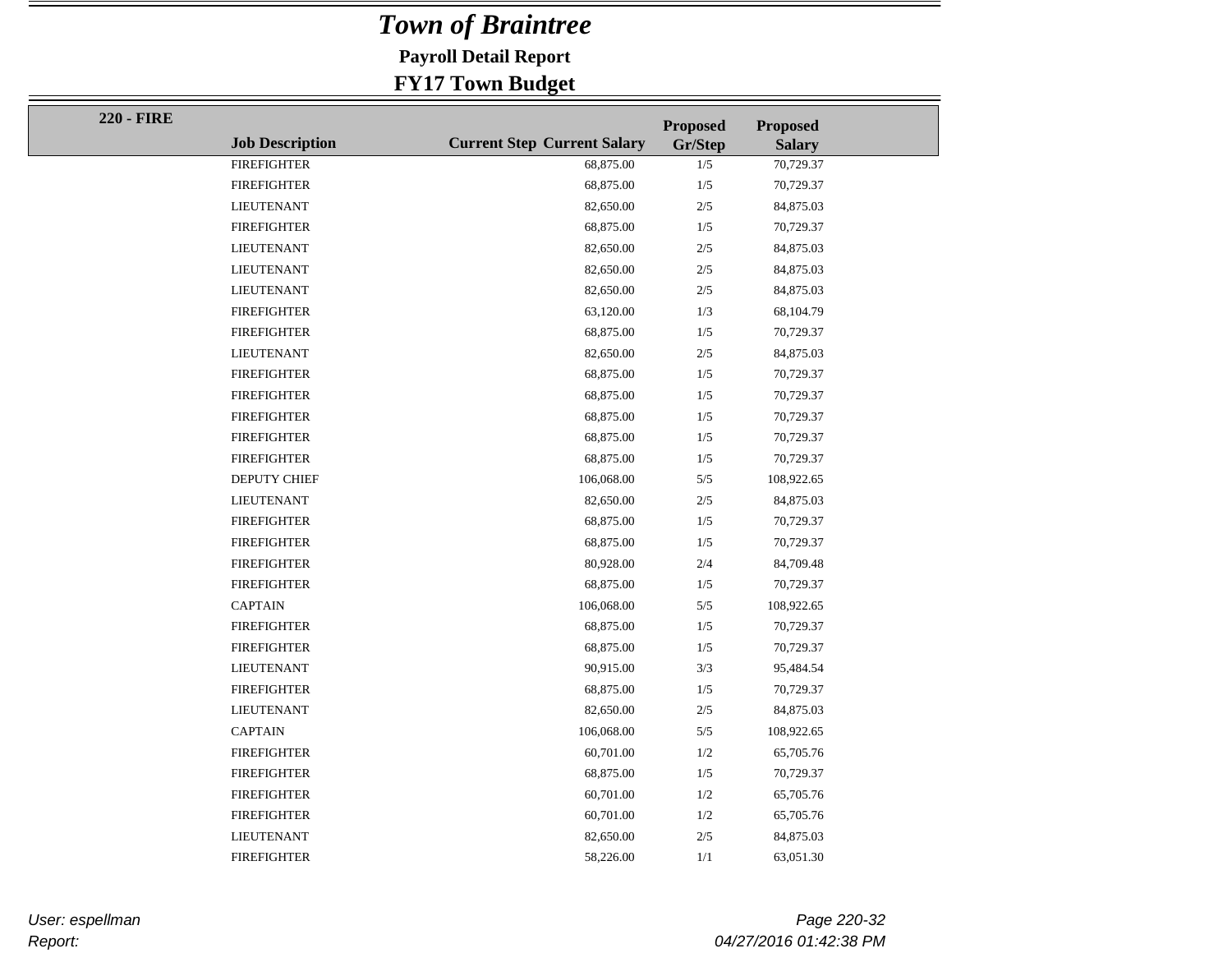**Payroll Detail Report**

### **FY17 Town Budget**

| <b>220 - FIRE</b>         |                              |                                    | <b>Proposed</b> | <b>Proposed</b> |  |
|---------------------------|------------------------------|------------------------------------|-----------------|-----------------|--|
|                           | <b>Job Description</b>       | <b>Current Step Current Salary</b> | Gr/Step         | <b>Salary</b>   |  |
|                           | <b>FIREFIGHTER</b>           | 68,875.00                          | 1/5             | 70,729.37       |  |
|                           | <b>DEPUTY</b>                | 95,048.00                          | $3/5$           | 108,922.65      |  |
|                           | <b>FIREFIGHTER</b>           | 68,875.00                          | 1/5             | 70,729.37       |  |
|                           | <b>FIREFIGHTER</b>           | 68,875.00                          | 1/5             | 70,729.37       |  |
|                           | <b>CAPTAIN</b>               | 82,650.00                          | 2/5             | 94,173.12       |  |
|                           | <b>FIREFIGHTER</b>           | 68,875.00                          | 1/5             | 70,729.37       |  |
|                           | <b>FIREFIGHTER</b>           | 68,875.00                          | $1/5$           | 70,729.37       |  |
|                           | <b>FIREFIGHTER</b>           | 68,875.00                          | 1/5             | 70,729.37       |  |
|                           | <b>FIREFIGHTER</b>           | 82,650.00                          | 2/5             | 84,875.03       |  |
|                           | <b>FIREFIGHTER</b>           | 68,875.00                          | 1/5             | 70,729.37       |  |
|                           | <b>FIREFIGHTER</b>           | 80,928.00                          | 2/4             | 84,875.03       |  |
|                           | <b>FIREFIGHTER</b>           | 68,875.00                          | 1/5             | 70,729.37       |  |
|                           | <b>FIREFIGHTER</b>           | 63,120.00                          | 1/3             | 68,104.79       |  |
|                           | <b>LIEUTENANT</b>            | 82,650.00                          | $2/5$           | 84,875.03       |  |
|                           | <b>FIREFIGHTER</b>           | 68,875.00                          | 1/5             | 70,729.37       |  |
|                           | <b>FIREFIGHTER</b>           | 68,875.00                          | 1/5             | 70,729.37       |  |
|                           | <b>FIREFIGHTER</b>           | 15,676.08                          |                 | 61,716.09       |  |
|                           | 01-22004-5107 UNIFORM BRANCH | 6,132,594.08                       |                 | 6,419,605.91    |  |
| 01-22004-5142 EDUCATIONAL |                              |                                    |                 |                 |  |
|                           | <b>FIREFIGHTER</b>           | 2,000.00                           | 70/2            | 2,000.00        |  |
|                           | <b>FIREFIGHTER</b>           | 2,501.00                           | 70/3            | 2,501.00        |  |
|                           | <b>FIREFIGHTER</b>           | 2,501.00                           | 0/0             | 2,501.00        |  |
|                           | <b>FIREFIGHTER</b>           | 2,000.00                           | 70/2            | 2,000.00        |  |
|                           | <b>FIREFIGHTER</b>           | 2,000.00                           | 70/2            | 2,000.00        |  |
|                           | <b>FIREFIGHTER</b>           | 2,000.00                           | 70/2            | 2,000.00        |  |
|                           | <b>FIREFIGHTER</b>           | 2,000.00                           | 70/2            | 2,000.00        |  |
|                           | <b>FIREFIGHTER</b>           | 3,000.00                           | 70/5            | 3,000.00        |  |
|                           | <b>FIREFIGHTER</b>           | 2,501.00                           | 70/3            | 2,501.00        |  |
|                           | <b>FIREFIGHTER</b>           | 2,000.00                           | 70/2            | 2,000.00        |  |
|                           | <b>LIEUTENANT</b>            | 2,000.00                           | 70/2            | 2,000.00        |  |
|                           | <b>FIREFIGHTER</b>           | 2,501.00                           | 70/3            | 2,501.00        |  |
|                           | <b>FIREFIGHTER</b>           | 2,501.00                           | 70/3            | 2,501.00        |  |
|                           | <b>FIREFIGHTER</b>           | 2,000.00                           | 70/2            | 2,000.00        |  |
|                           | <b>FIREFIGHTER</b>           | 3,000.00                           | 70/4            | 3,000.00        |  |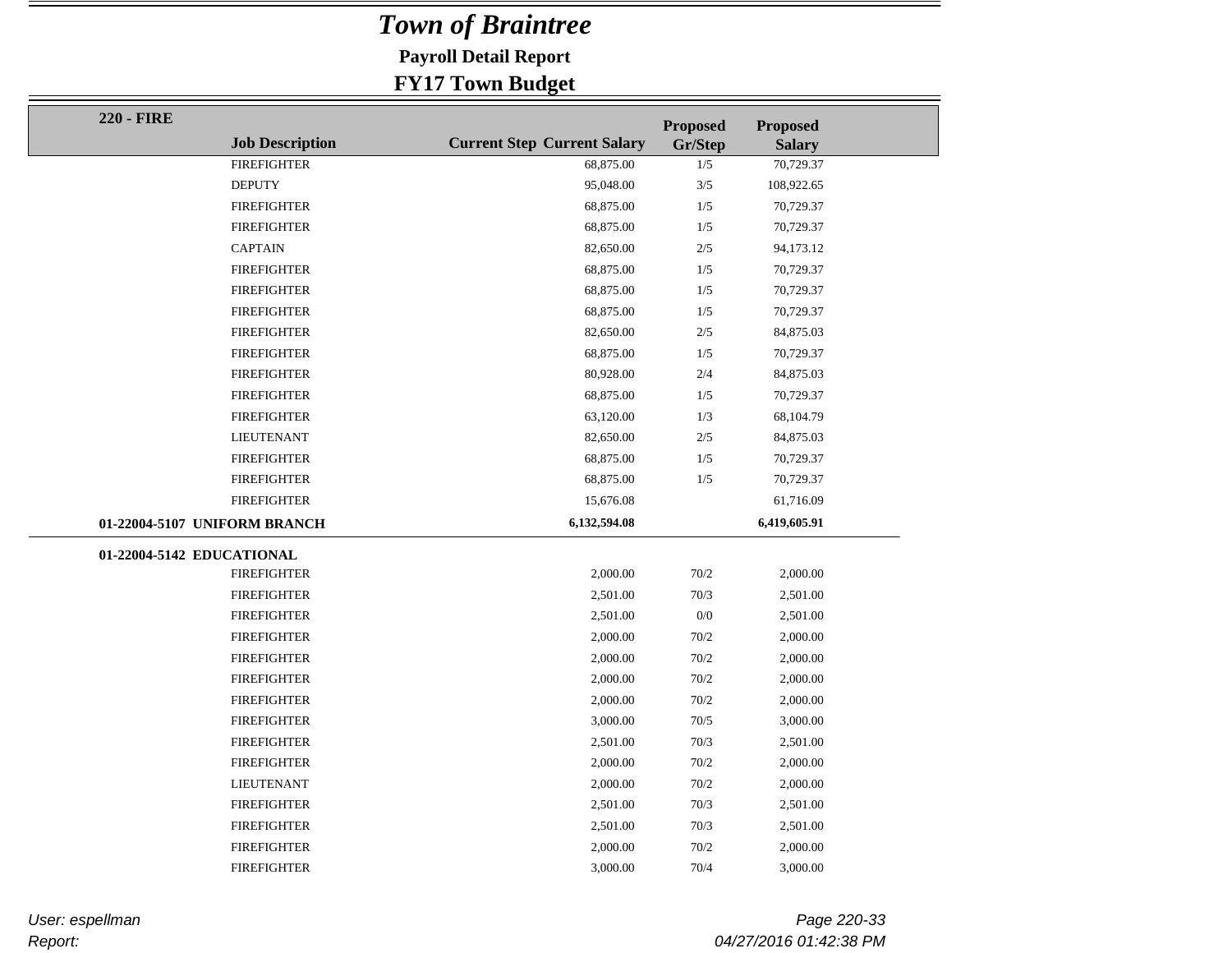**Payroll Detail Report**

### **FY17 Town Budget**

| <b>220 - FIRE</b>           |                        |                                    | <b>Proposed</b> | Proposed      |  |
|-----------------------------|------------------------|------------------------------------|-----------------|---------------|--|
|                             | <b>Job Description</b> | <b>Current Step Current Salary</b> | Gr/Step         | <b>Salary</b> |  |
|                             | <b>CAPTAIN</b>         | 2,501.00                           | 70/3            | 2,501.00      |  |
|                             | <b>LIEUTENANT</b>      | 2,000.00                           | 70/2            | 2,000.00      |  |
|                             | <b>FIREFIGHTER</b>     | 601.00                             | 70/1            | 601.00        |  |
|                             | <b>FIREFIGHTER</b>     | 2,501.00                           | 70/3            | 2,501.00      |  |
|                             | <b>LIEUTENANT</b>      | 2,000.00                           | 70/2            | 2,000.00      |  |
|                             | <b>FIREFIGHTER</b>     | 2,501.00                           | 70/3            | 2,501.00      |  |
| 01-22004-5142 EDUCATIONAL   |                        | 46,609.00                          |                 | 46,609.00     |  |
| 01-22004-5151 EMT INCENTIVE |                        |                                    |                 |               |  |
|                             | <b>FIREFIGHTER</b>     | 900.00                             | 75/2            | 900.00        |  |
|                             | <b>FIREFIGHTER</b>     | 900.00                             | 75/2            | 900.00        |  |
|                             | <b>LIEUTENANT</b>      | 900.00                             | 75/2            | 900.00        |  |
|                             | <b>LIEUTENANT</b>      | 900.00                             | 75/2            | 900.00        |  |
|                             | <b>FIREFIGHTER</b>     | 900.00                             | 75/2            | 900.00        |  |
|                             | <b>FIREFIGHTER</b>     | 900.00                             | 75/2            | 900.00        |  |
|                             | <b>FIREFIGHTER</b>     | 900.00                             | 75/2            | 900.00        |  |
|                             | <b>FIREFIGHTER</b>     | 900.00                             | 75/2            | 900.00        |  |
|                             | <b>FIREFIGHTER</b>     | 900.00                             | 75/2            | 900.00        |  |
|                             | <b>FIREFIGHTER</b>     | 900.00                             | 0/0             | 900.00        |  |
|                             | <b>FIREFIGHTER</b>     | 900.00                             | 75/2            | 900.00        |  |
|                             | <b>FIREFIGHTER</b>     | 900.00                             | 75/2            | 900.00        |  |
|                             | <b>FIREFIGHTER</b>     | 900.00                             | 75/2            | 900.00        |  |
|                             | <b>FIREFIGHTER</b>     | 900.00                             | 75/2            | 900.00        |  |
|                             | <b>FIREFIGHTER</b>     | 1,807.00                           | 0/0             | 900.00        |  |
|                             | <b>FIREFIGHTER</b>     | 900.00                             | 75/2            | 900.00        |  |
|                             | <b>FIREFIGHTER</b>     | 900.00                             | 75/2            | 900.00        |  |
|                             | <b>FIREFIGHTER</b>     | 900.00                             | 0/0             | 900.00        |  |
|                             | <b>FIREFIGHTER</b>     | 900.00                             | 75/2            | 900.00        |  |
|                             | <b>FIREFIGHTER</b>     | 900.00                             | 0/0             | 900.00        |  |
|                             | <b>FIREFIGHTER</b>     | 900.00                             | 75/2            | 900.00        |  |
|                             | <b>FIREFIGHTER</b>     | 900.00                             | 75/2            | 900.00        |  |
|                             | <b>FIREFIGHTER</b>     | 900.00                             | 75/2            | 900.00        |  |
|                             | <b>FIREFIGHTER</b>     | 900.00                             | 75/2            | 900.00        |  |
|                             | <b>FIREFIGHTER</b>     | 900.00                             | 75/2            | 900.00        |  |
|                             | <b>FIREFIGHTER</b>     | 900.00                             | 75/2            | 900.00        |  |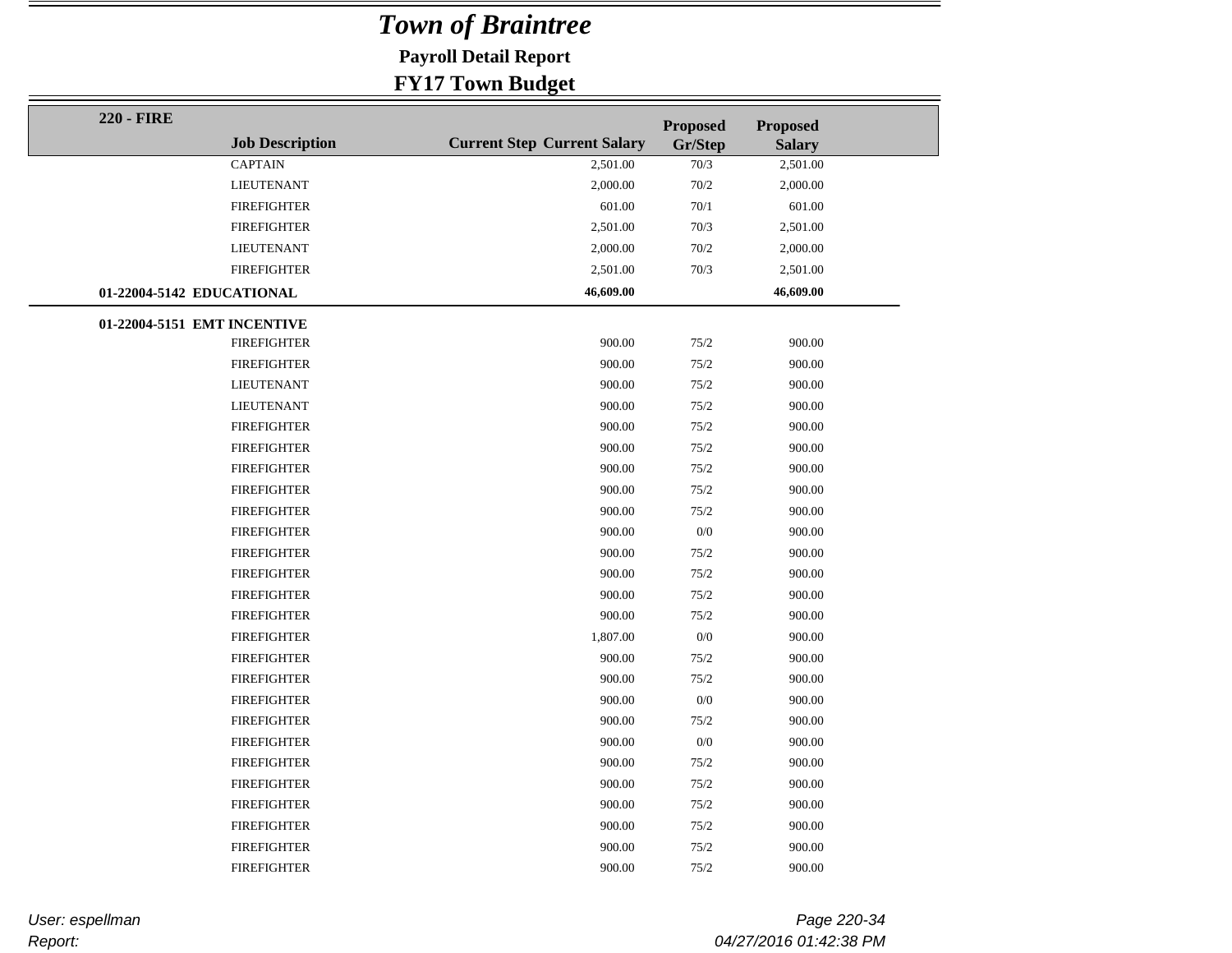**Payroll Detail Report**

| <b>220 - FIRE</b>           |                        |                                    | <b>Proposed</b> | <b>Proposed</b> |  |
|-----------------------------|------------------------|------------------------------------|-----------------|-----------------|--|
|                             | <b>Job Description</b> | <b>Current Step Current Salary</b> | Gr/Step         | <b>Salary</b>   |  |
|                             | <b>FIREFIGHTER</b>     | 900.00                             | 0/0             | 900.00          |  |
|                             | <b>LIEUTENANT</b>      | 1,400.00                           | 78/3            | 1,400.00        |  |
|                             | <b>FIREFIGHTER</b>     | 900.00                             | 75/2            | 900.00          |  |
|                             | <b>FIREFIGHTER</b>     | 900.00                             | 75/2            | 900.00          |  |
|                             | <b>FIREFIGHTER</b>     | 900.00                             | 75/2            | 900.00          |  |
|                             | <b>FIREFIGHTER</b>     | 900.00                             | 75/2            | 900.00          |  |
|                             | <b>LIEUTENANT</b>      | 900.00                             | 75/2            | 900.00          |  |
|                             | <b>FIREFIGHTER</b>     | 900.00                             | 75/2            | 900.00          |  |
|                             | <b>FIREFIGHTER</b>     | 900.00                             | 75/2            | 900.00          |  |
|                             | <b>FIREFIGHTER</b>     | 900.00                             | 75/2            | 900.00          |  |
|                             | <b>FIREFIGHTER</b>     | 900.00                             | 75/2            | 900.00          |  |
|                             | <b>FIREFIGHTER</b>     | 900.00                             | 75/2            | 900.00          |  |
|                             | <b>FIREFIGHTER</b>     | 900.00                             | 75/2            | 900.00          |  |
|                             | <b>FIREFIGHTER</b>     | 900.00                             | 75/2            | 900.00          |  |
|                             | <b>CAPTAIN</b>         | 900.00                             | 75/2            | 900.00          |  |
|                             | <b>FIREFIGHTER</b>     | 900.00                             | 75/2            | 900.00          |  |
|                             | <b>FIREFIGHTER</b>     | 1,807.00                           | 0/0             | 900.00          |  |
|                             | <b>FIREFIGHTER</b>     | 900.00                             | 75/2            | 900.00          |  |
|                             | <b>FIREFIGHTER</b>     | 900.00                             | 75/2            | 900.00          |  |
|                             | <b>FIREFIGHTER</b>     | 900.00                             | 75/2            | 900.00          |  |
|                             | <b>LIEUTENANT</b>      | 900.00                             | 75/2            | 900.00          |  |
|                             | <b>FIREFIGHTER</b>     | 900.00                             | 75/2            | 900.00          |  |
|                             | <b>FIREFIGHTER</b>     | 900.00                             | 75/2            | 900.00          |  |
|                             | <b>FIREFIGHTER</b>     | 900.00                             | 75/2            | 900.00          |  |
|                             | <b>FIREFIGHTER</b>     | 1,400.00                           | 78/3            | 1,400.00        |  |
|                             | <b>FIREFIGHTER</b>     | 900.00                             | 75/2            | 900.00          |  |
|                             | <b>FIREFIGHTER</b>     | 900.00                             | 75/2            | 900.00          |  |
|                             | <b>FIREFIGHTER</b>     | 900.00                             | 75/2            | 900.00          |  |
| 01-22004-5151 EMT INCENTIVE |                        | 51,414.00                          |                 | 49,600.00       |  |
| <b>FIRE Total</b>           |                        | 6,230,617.08                       |                 | 6,515,814.91    |  |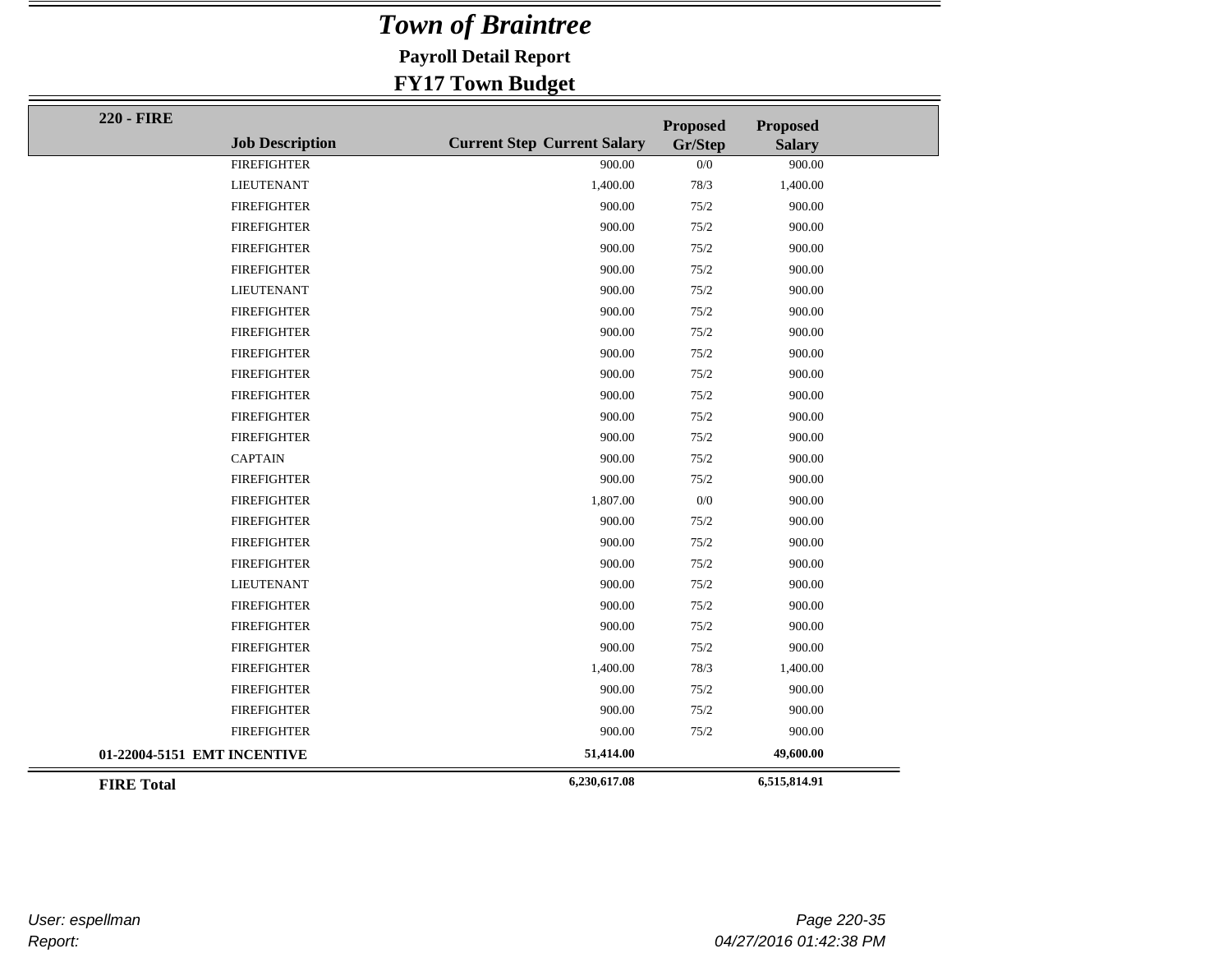**Payroll Detail Report**

| <b>220 - FIRE</b> | <b>Job Description</b>                                 | <b>Current Step Current Salary</b> | <b>Proposed</b><br>Gr/Step | <b>Proposed</b><br><b>Salary</b> |  |
|-------------------|--------------------------------------------------------|------------------------------------|----------------------------|----------------------------------|--|
|                   | 01-22005-5107 UNIFORM BRANCH<br>ASST. FIRE ALARM SUPT. | 106,068,00                         | 5/5                        | 108,922.65                       |  |
|                   | 01-22005-5107 UNIFORM BRANCH                           | 106,068.00                         |                            | 108,922.65                       |  |
| <b>FIRE</b> Total |                                                        | 106,068.00                         |                            | 108,922.65                       |  |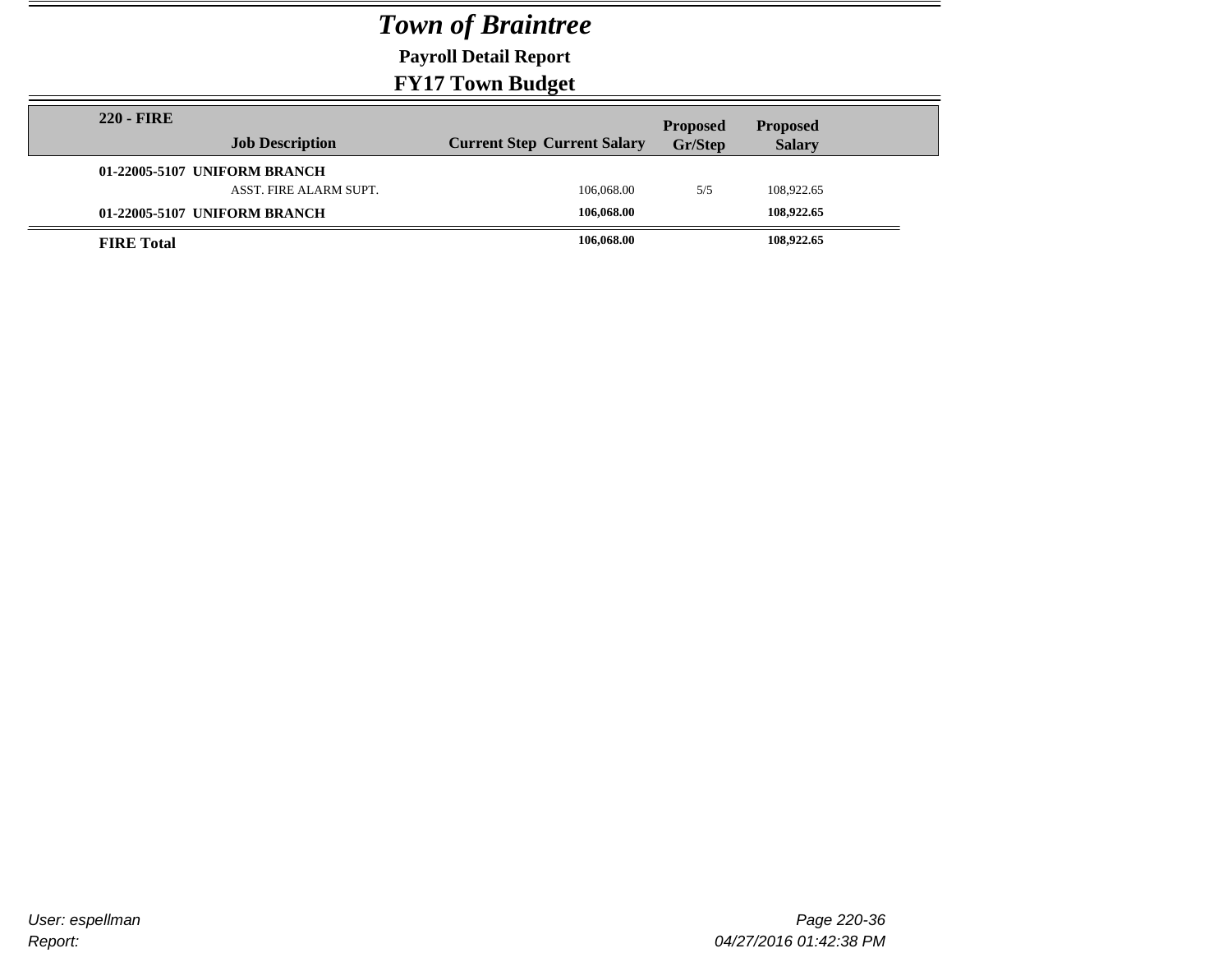**Payroll Detail Report**

| <b>220 - FIRE</b>            |                                    | <b>Proposed</b> | <b>Proposed</b> |
|------------------------------|------------------------------------|-----------------|-----------------|
| <b>Job Description</b>       | <b>Current Step Current Salary</b> | Gr/Step         | <b>Salary</b>   |
| 01-22006-5107 UNIFORM BRANCH |                                    |                 |                 |
| <b>CAPTAIN</b>               | 106,068,00                         | 5/5             | 108.922.65      |
| 01-22006-5107 UNIFORM BRANCH | 106,068.00                         |                 | 108,922.65      |
| <b>FIRE</b> Total            | 106,068.00                         |                 | 108,922.65      |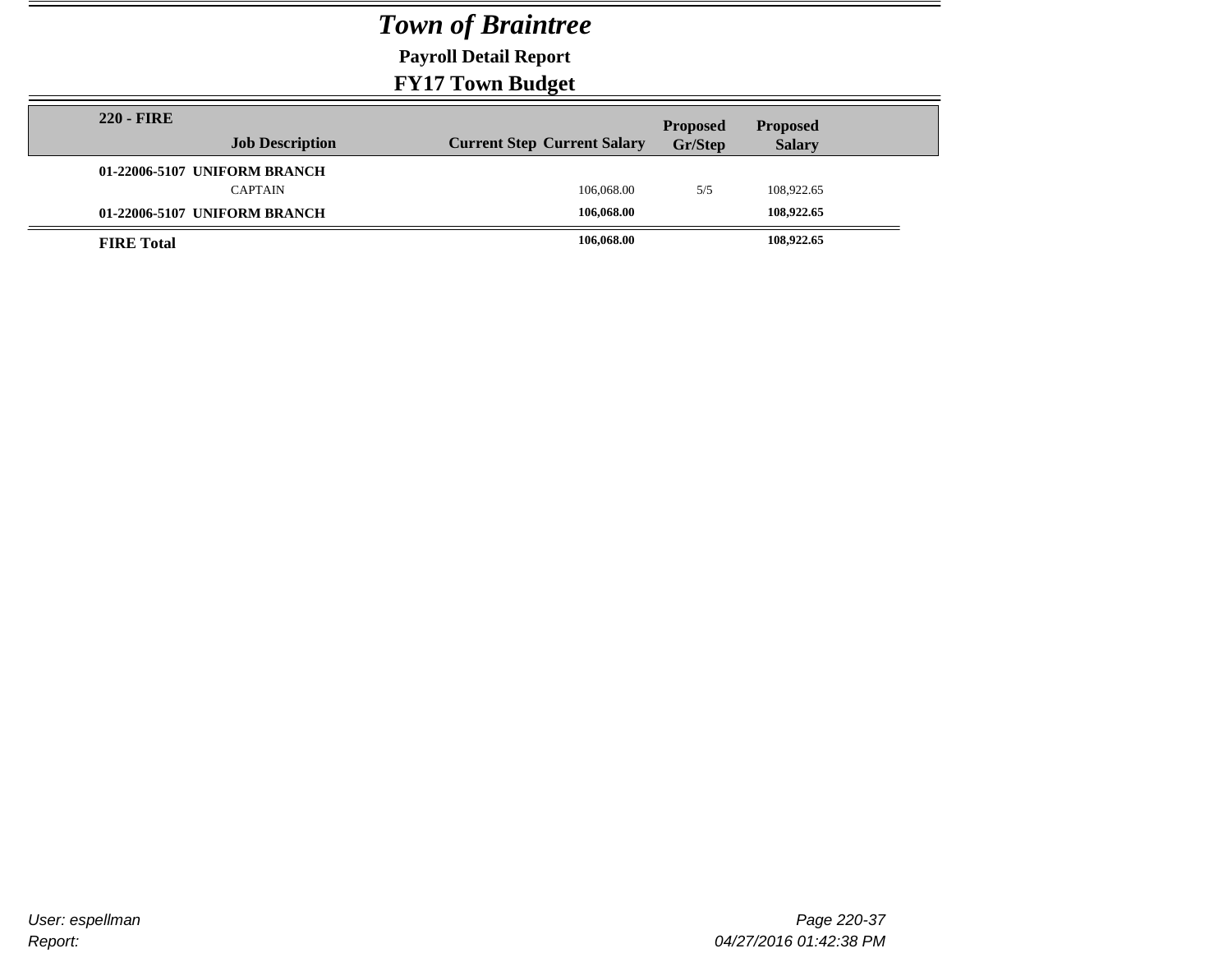**Payroll Detail Report**

|                                             | $\rightarrow$ $\rightarrow$ $\rightarrow$ |                            |                                  |
|---------------------------------------------|-------------------------------------------|----------------------------|----------------------------------|
| <b>220 - FIRE</b><br><b>Job Description</b> | <b>Current Step Current Salary</b>        | <b>Proposed</b><br>Gr/Step | <b>Proposed</b><br><b>Salary</b> |
| 01-22007-5107 UNIFORM BRANCH                |                                           |                            |                                  |
| <b>DEPUTY</b>                               | 106,068.00                                | 5/5                        | 108,922.65                       |
| 01-22007-5107 UNIFORM BRANCH                | 106,068.00                                |                            | 108,922.65                       |
| 01-22007-5142 EDUCATIONAL                   |                                           |                            |                                  |
| <b>DEPUTY</b>                               | 2.501.00                                  | 70/3                       | 2,501.00                         |
| 01-22007-5142 EDUCATIONAL                   | 2,501.00                                  |                            | 2,501.00                         |
| <b>FIRE Total</b>                           | 108,569.00                                |                            | 111,423.65                       |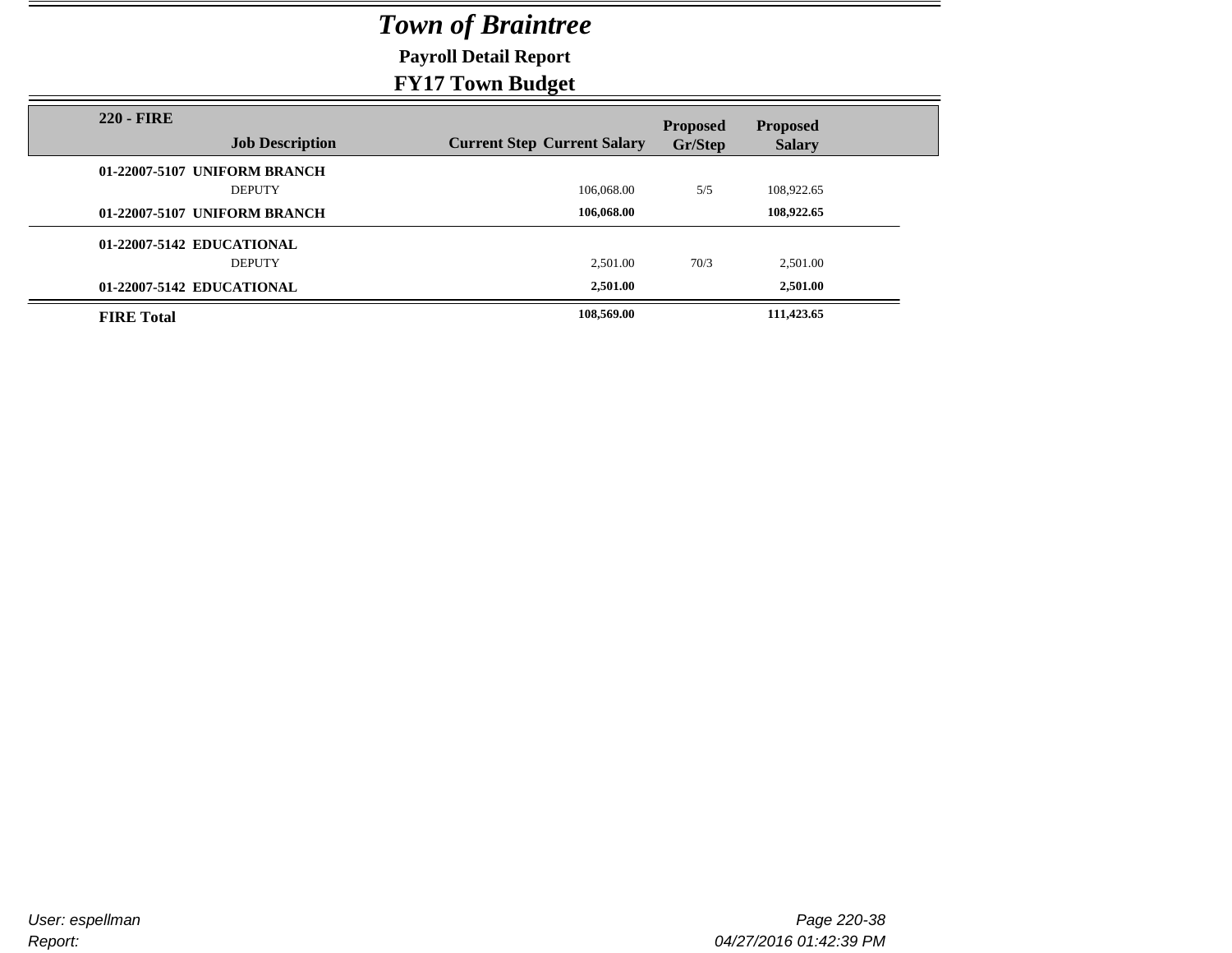**Payroll Detail Report**

|                                             | - - - - <i>-</i> - - <del>-</del>  |                 |                 |  |
|---------------------------------------------|------------------------------------|-----------------|-----------------|--|
| <b>220 - FIRE</b><br><b>Job Description</b> | <b>Current Step Current Salary</b> | <b>Proposed</b> | <b>Proposed</b> |  |
|                                             |                                    | Gr/Step         | <b>Salary</b>   |  |
| 01-22008-5107 UNIFORM BRANCH                |                                    |                 |                 |  |
| <b>TRAINING OFF.</b>                        | 95,048.00                          | 3/5             | 97,606.13       |  |
| 01-22008-5107 UNIFORM BRANCH                | 95,048.00                          |                 | 97,606.13       |  |
|                                             |                                    |                 |                 |  |
| 01-22008-5142 EDUCATIONAL                   |                                    |                 |                 |  |
| <b>TRAINING OFF.</b>                        | 601.00                             | 70/1            | 601.00          |  |
| 01-22008-5142 EDUCATIONAL                   | 601.00                             |                 | 601.00          |  |
|                                             |                                    |                 |                 |  |
| 01-22008-5151 EMT INCENTIVE                 |                                    |                 |                 |  |
| <b>TRAINING OFF.</b>                        | 900.00                             | 75/2            | 900.00          |  |
| 01-22008-5151 EMT INCENTIVE                 | 900.00                             |                 | 900.00          |  |
|                                             |                                    |                 |                 |  |
| <b>FIRE Total</b>                           | 96,549.00                          |                 | 99,107.13       |  |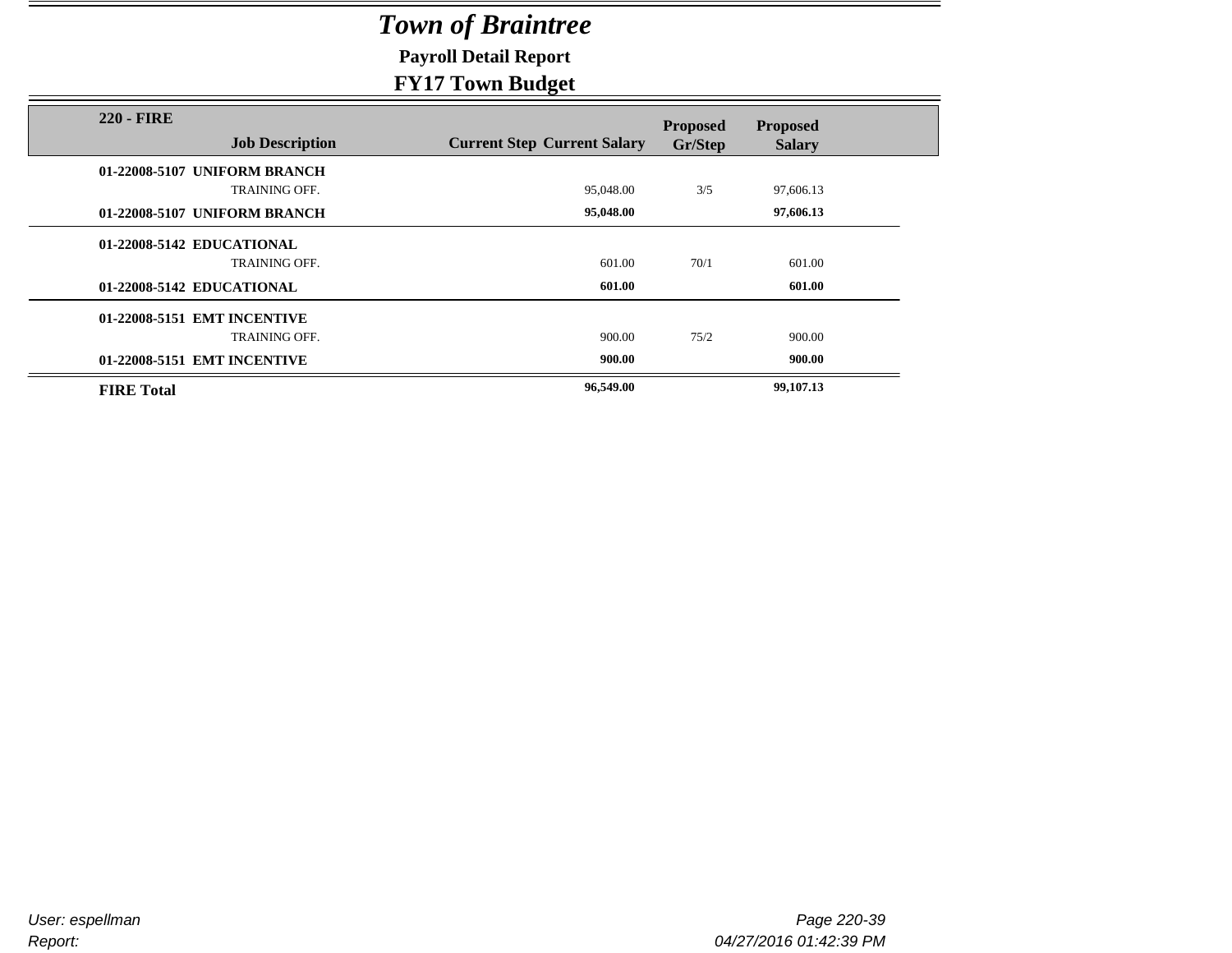**Payroll Detail Report**

| 241 - INSPECTION                       |                                    | <b>Proposed</b> | <b>Proposed</b> |
|----------------------------------------|------------------------------------|-----------------|-----------------|
| <b>Job Description</b>                 | <b>Current Step Current Salary</b> | Gr/Step         | <b>Salary</b>   |
| 01-24101-5101 DEPARTMENT HEAD          |                                    |                 |                 |
| DIRECTOR OF LIC AND                    | 107,480.00                         | 23/5            | 110,374.00      |
| 01-24101-5101 DEPARTMENT HEAD          | 107,480.00                         |                 | 110.374.00      |
| 01-24101-5103 ADMINISTRATIVE/ CLERICAL |                                    |                 |                 |
| <b>SCHEDULING</b>                      | 43,007.00                          | 6/5             | 44,165.00       |
| <b>ADMIN SECRETARY</b>                 | 43,007.00                          | 6/5             | 44,165.00       |
| 01-24101-5103 ADMINISTRATIVE/ CLERICAL | 86,014.00                          |                 | 88,330.00       |
| <b>INSPECTION Total</b>                | 193,494.00                         |                 | 198,704.00      |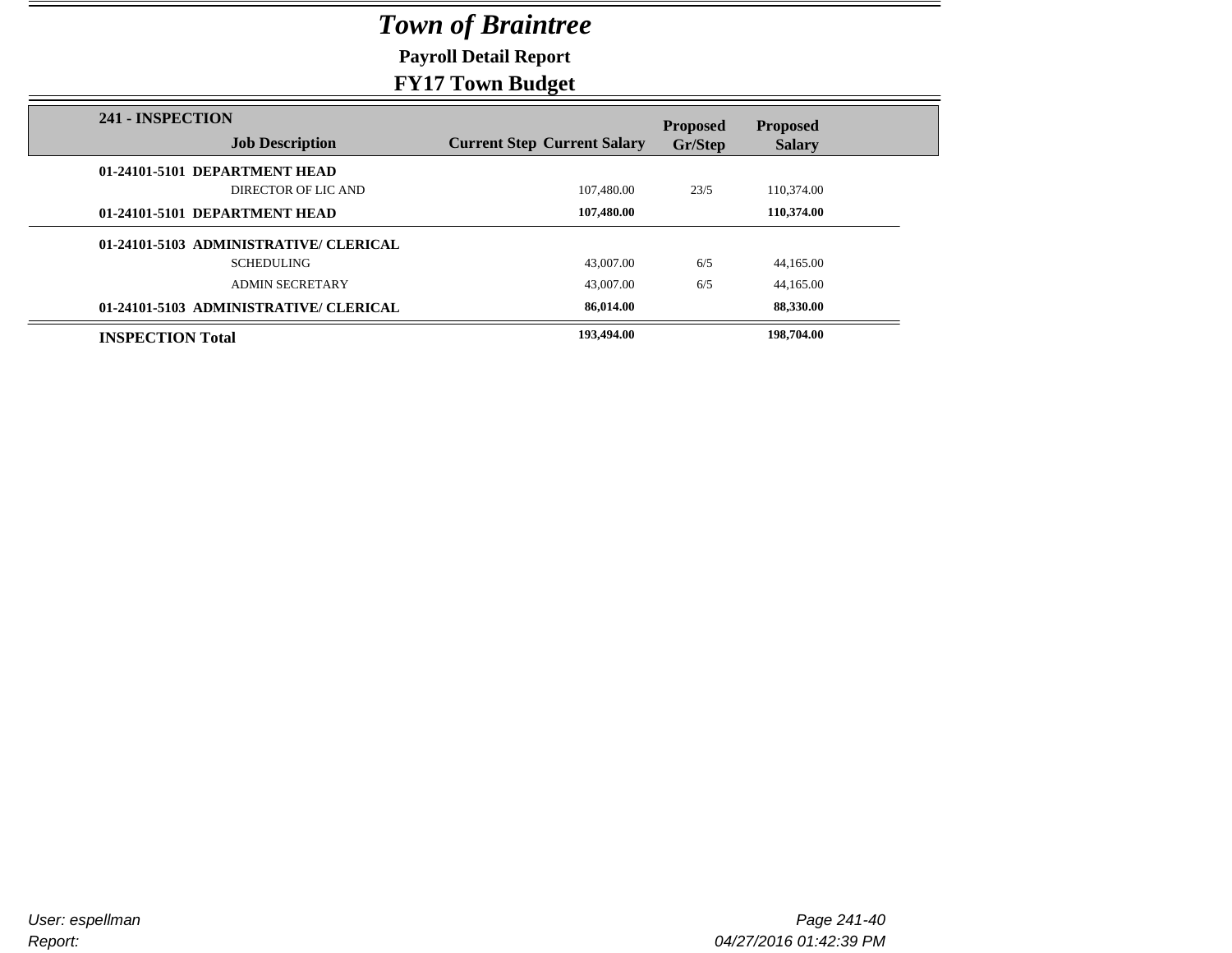**Payroll Detail Report**

|                               |                             | $\mathbf{\sigma}$                  |                            |                                  |
|-------------------------------|-----------------------------|------------------------------------|----------------------------|----------------------------------|
| 241 - INSPECTION              | <b>Job Description</b>      | <b>Current Step Current Salary</b> | <b>Proposed</b><br>Gr/Step | <b>Proposed</b><br><b>Salary</b> |
| 01-24105-5108 INSPECTORS      |                             |                                    |                            |                                  |
|                               | <b>LOCAL BUILDING</b>       | 72,820.00                          | 12/5                       | 74,781.00                        |
|                               | <b>INSPECTOR OF</b>         | 79,464.00                          | 16/4                       | 86,888.00                        |
|                               | <b>LOCAL BUILDING</b>       | 68,350.00                          | 12/4                       | 72,202.00                        |
|                               | <b>INSPECTOR OF WIRES</b>   | 70,069.00                          | 11/5                       | 71,955.00                        |
|                               | PLUMBING/GAS                | 70,069.00                          | 11/5                       | 71,955.00                        |
|                               | <b>LOCAL BLDG INSPECTOR</b> | 72,820.00                          | 12/5                       | 74,781.00                        |
|                               | <b>ALTERNATE INSPECTORS</b> | 6,000.00                           |                            | 6,000.00                         |
| 01-24105-5108 INSPECTORS      |                             | 439,592.00                         |                            | 458,562.00                       |
| 01-24105-5120 ADA COORDINATOR |                             |                                    |                            |                                  |
|                               | <b>ADA COORDINATOR</b>      | 8,580.00                           |                            | 17,622.00                        |
| 01-24105-5120 ADA COORDINATOR |                             | 8,580.00                           |                            | 17,622.00                        |
| <b>INSPECTION Total</b>       |                             | 448,172.00                         |                            | 476,184.00                       |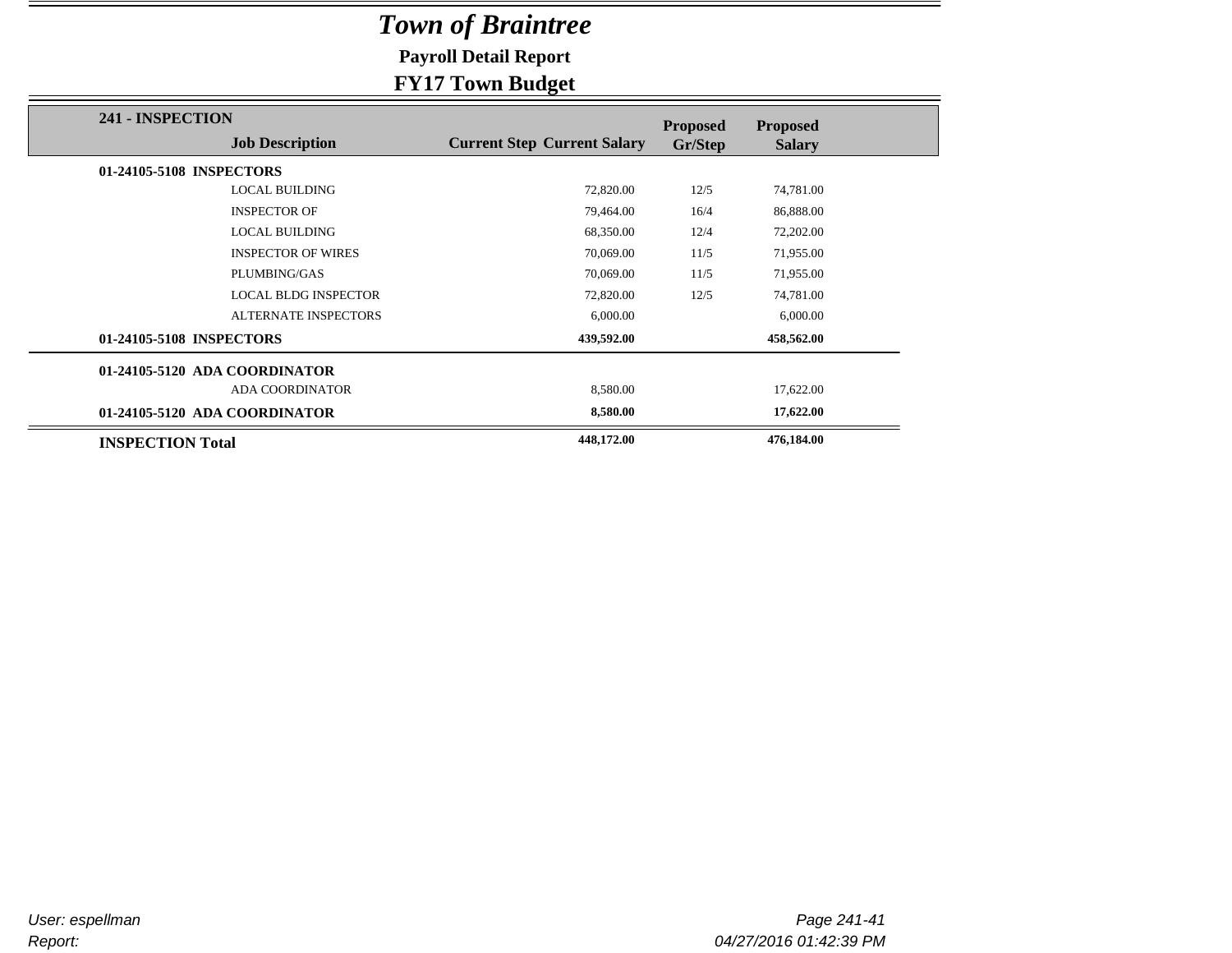**Payroll Detail Report**

**FY17 Town Budget**

|                                    | $\overline{\phantom{a}}$           |                 |                 |
|------------------------------------|------------------------------------|-----------------|-----------------|
| 292 - ANIMAL CONTROL               |                                    | <b>Proposed</b> | <b>Proposed</b> |
| <b>Job Description</b>             | <b>Current Step Current Salary</b> | <b>Gr/Step</b>  | <b>Salary</b>   |
| 01-21010-5106 OTHER POLICE PERSONS |                                    |                 |                 |
| ANIMAL CONTROL                     | 45,885.00                          | 3/3             | 47,121.00       |
| 01-21010-5106 OTHER POLICE PERSONS | 45,885.00                          |                 | 47,121.00       |
| <b>ANIMAL CONTROL Total</b>        | 45,885.00                          |                 | 47,121.00       |

Ī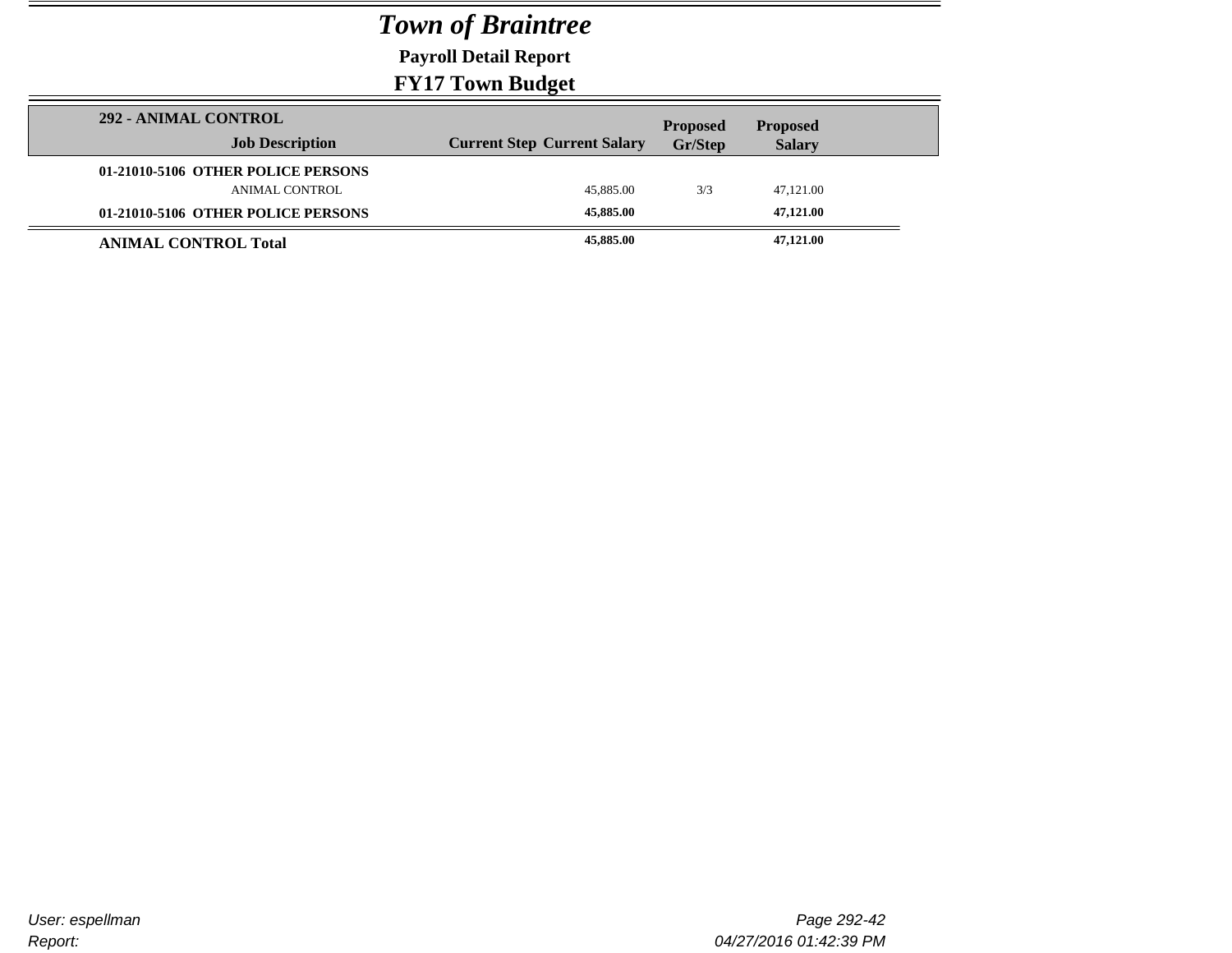**Payroll Detail Report**

|                                                             | $-1.22 - 1.07$                     |                            |                                  |
|-------------------------------------------------------------|------------------------------------|----------------------------|----------------------------------|
| <b>400 - DEPT OF PUBLIC WORKS</b><br><b>Job Description</b> | <b>Current Step Current Salary</b> | <b>Proposed</b><br>Gr/Step | <b>Proposed</b><br><b>Salary</b> |
| 01-40001-5101 DEPARTMENT HEAD                               |                                    |                            |                                  |
| DIRECTOR OF DPW                                             | 111.781.00                         | 24/5                       | 112,641.00                       |
| 01-40001-5101 DEPARTMENT HEAD                               | 111,781.00                         |                            | 112,641.00                       |
| 01-40001-5103 ADMINISTRATIVE/ CLERICAL                      |                                    |                            |                                  |
| PRINCIPAL CLERK                                             | 45,701.00                          | 11/3                       | 44,164.47                        |
| <b>OFFICE MANAGER</b>                                       | 68,350.00                          | 14/2                       | 72,945.47                        |
| <b>ADMIN CLERK</b>                                          | 0.00                               |                            | 48,407.10                        |
| 01-40001-5103 ADMINISTRATIVE/ CLERICAL                      | 114,051.00                         |                            | 165,517.04                       |
| <b>DEPT OF PUBLIC WORKS Total</b>                           | 225,832.00                         |                            | 278,158.04                       |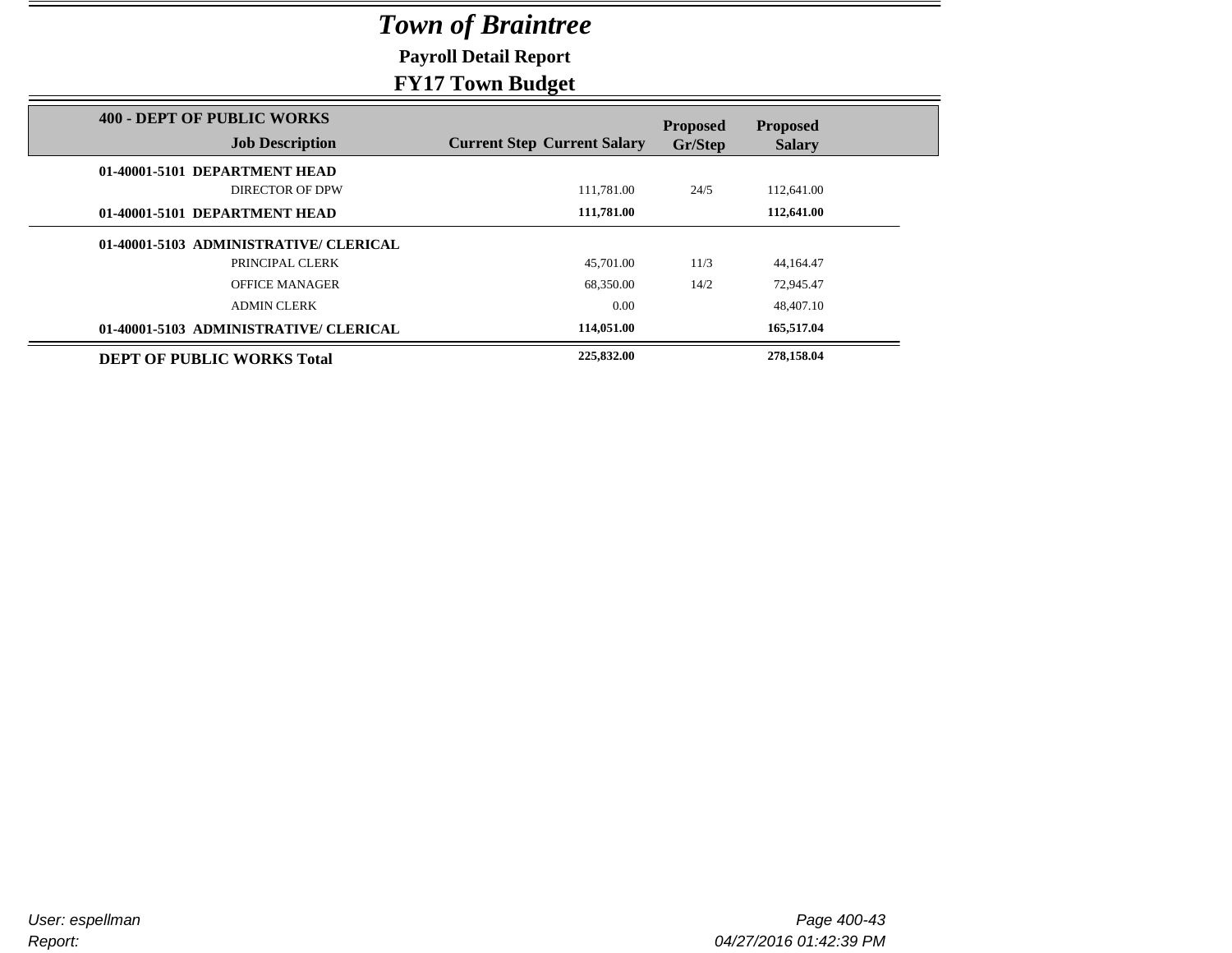**Payroll Detail Report**

|                                                             | $\sim$ $\sim$                      |                                   |                                  |  |
|-------------------------------------------------------------|------------------------------------|-----------------------------------|----------------------------------|--|
| <b>400 - DEPT OF PUBLIC WORKS</b><br><b>Job Description</b> | <b>Current Step Current Salary</b> | <b>Proposed</b><br><b>Gr/Step</b> | <b>Proposed</b><br><b>Salary</b> |  |
| 01-40010-5104 LABOR/CUSTODIANS/MECHANICS                    |                                    |                                   |                                  |  |
| <b>MEO</b>                                                  | 22,173,00                          | 2/3                               | 45,539.52                        |  |
| 01-40010-5104 LABOR/CUSTODIANS/MECHANICS                    | 22,173.00                          |                                   | 45,539.52                        |  |
| <b>DEPT OF PUBLIC WORKS Total</b>                           | 22,173.00                          |                                   | 45,539.52                        |  |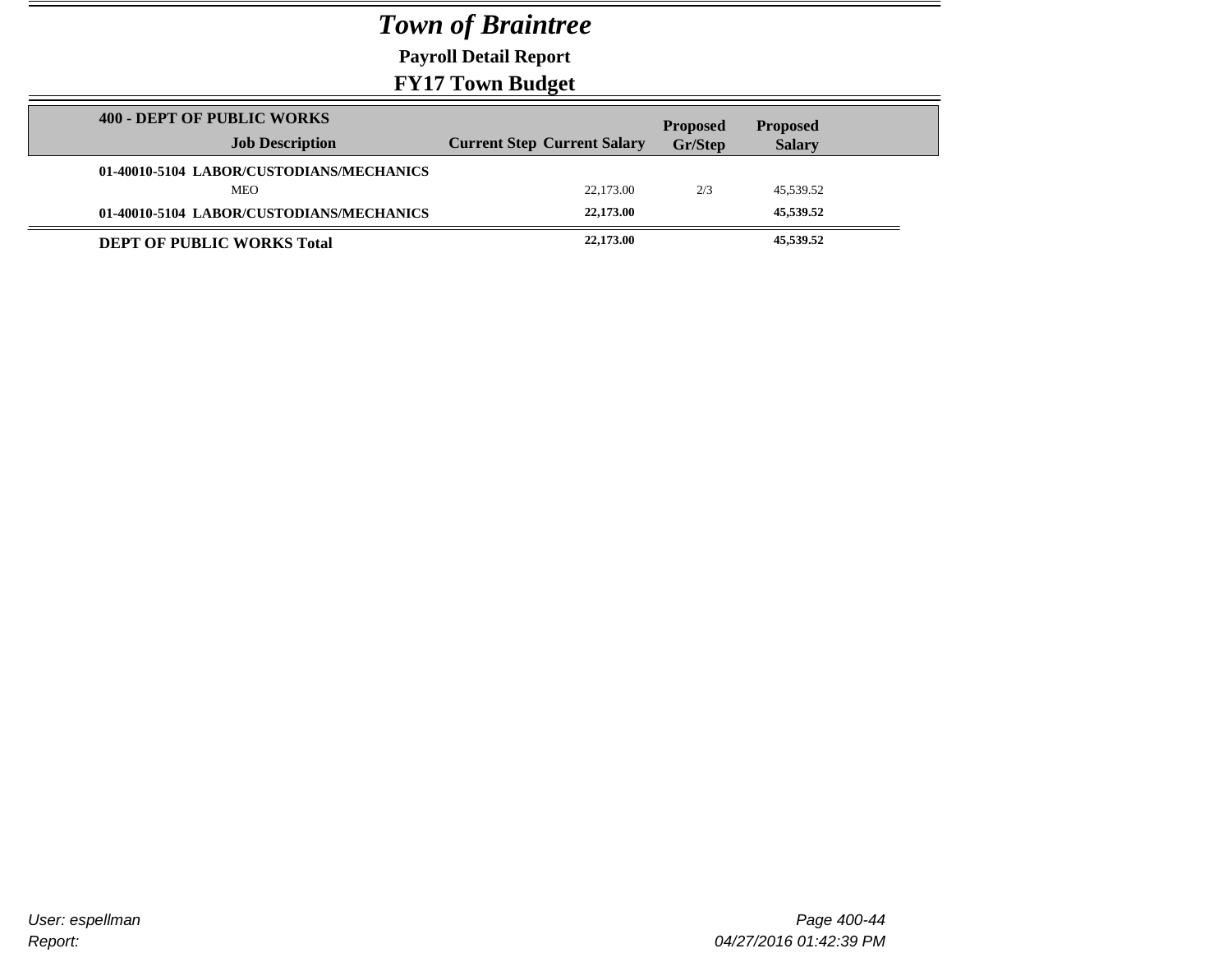**Payroll Detail Report**

| 411 - ENGINEERING             |                                    | <b>Proposed</b> | <b>Proposed</b> |  |
|-------------------------------|------------------------------------|-----------------|-----------------|--|
| <b>Job Description</b>        | <b>Current Step Current Salary</b> | Gr/Step         | <b>Salary</b>   |  |
| 01-40004-5101 DEPARTMENT HEAD |                                    |                 |                 |  |
| <b>ENGINEER</b>               | 114,557.00                         | 24/5            | 117,640.20      |  |
| 01-40004-5101 DEPARTMENT HEAD | 114,557.00                         |                 | 117,640.20      |  |
| <b>ENGINEERING Total</b>      | 114,557.00                         |                 | 117,640.20      |  |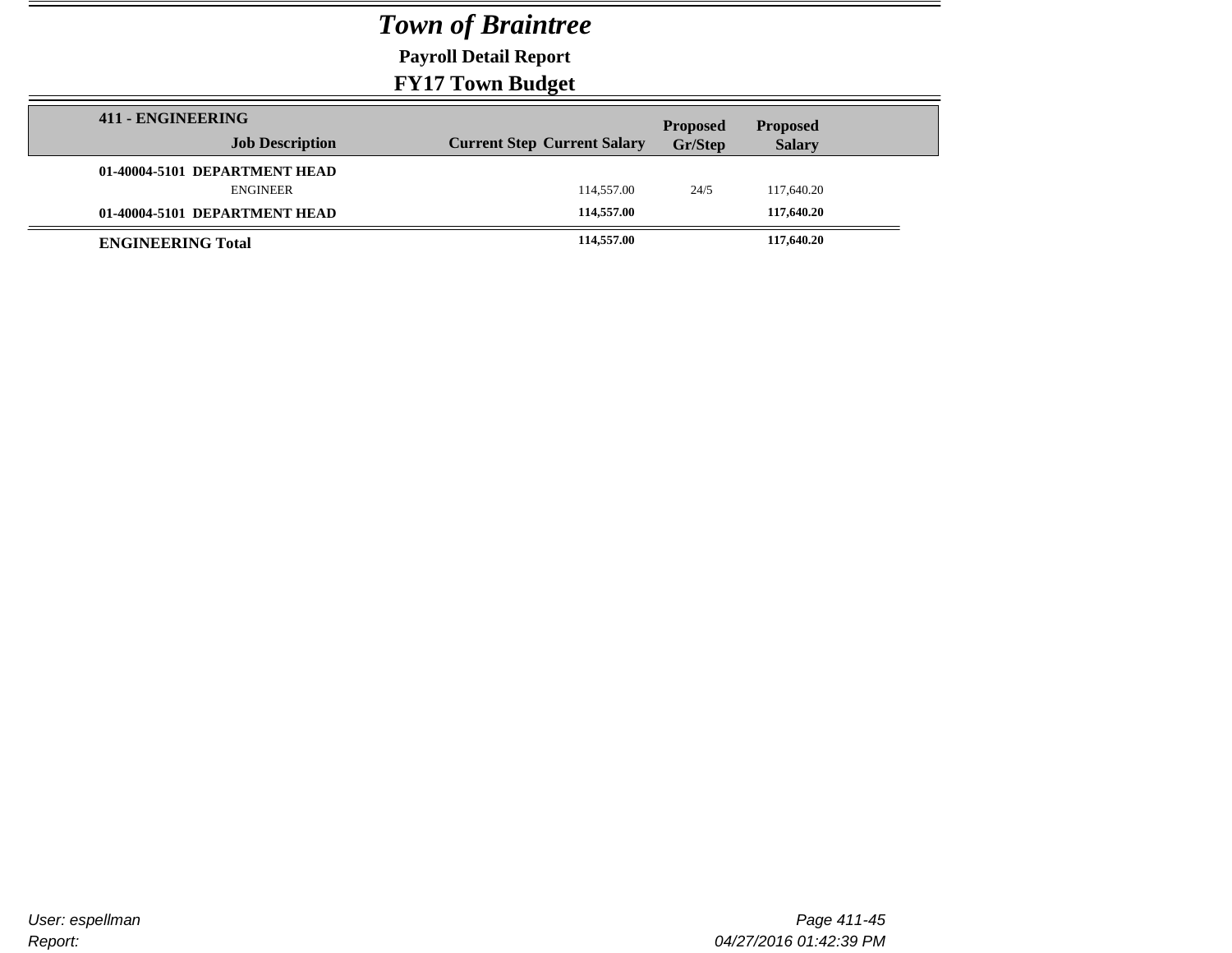**Payroll Detail Report**

| 411 - ENGINEERING        |                        |                                    | <b>Proposed</b> | <b>Proposed</b> |  |
|--------------------------|------------------------|------------------------------------|-----------------|-----------------|--|
|                          | <b>Job Description</b> | <b>Current Step Current Salary</b> | Gr/Step         | <b>Salary</b>   |  |
| 01-40005-5109 ENGINEERS  |                        |                                    |                 |                 |  |
|                          | <b>ENGINEER</b>        | 50,819.60                          | 4/1             | 54,773.93       |  |
|                          | <b>ASSISTANT TOWN</b>  | 94,827.00                          | 19/5            | 97,379.71       |  |
|                          | <b>ENGINEERING AID</b> | 64,096.50                          | s19/E           | 65,822.18       |  |
| 01-40005-5109 ENGINEERS  |                        | 209,743.10                         |                 | 217,975.82      |  |
| <b>ENGINEERING Total</b> |                        | 209,743.10                         |                 | 217,975.82      |  |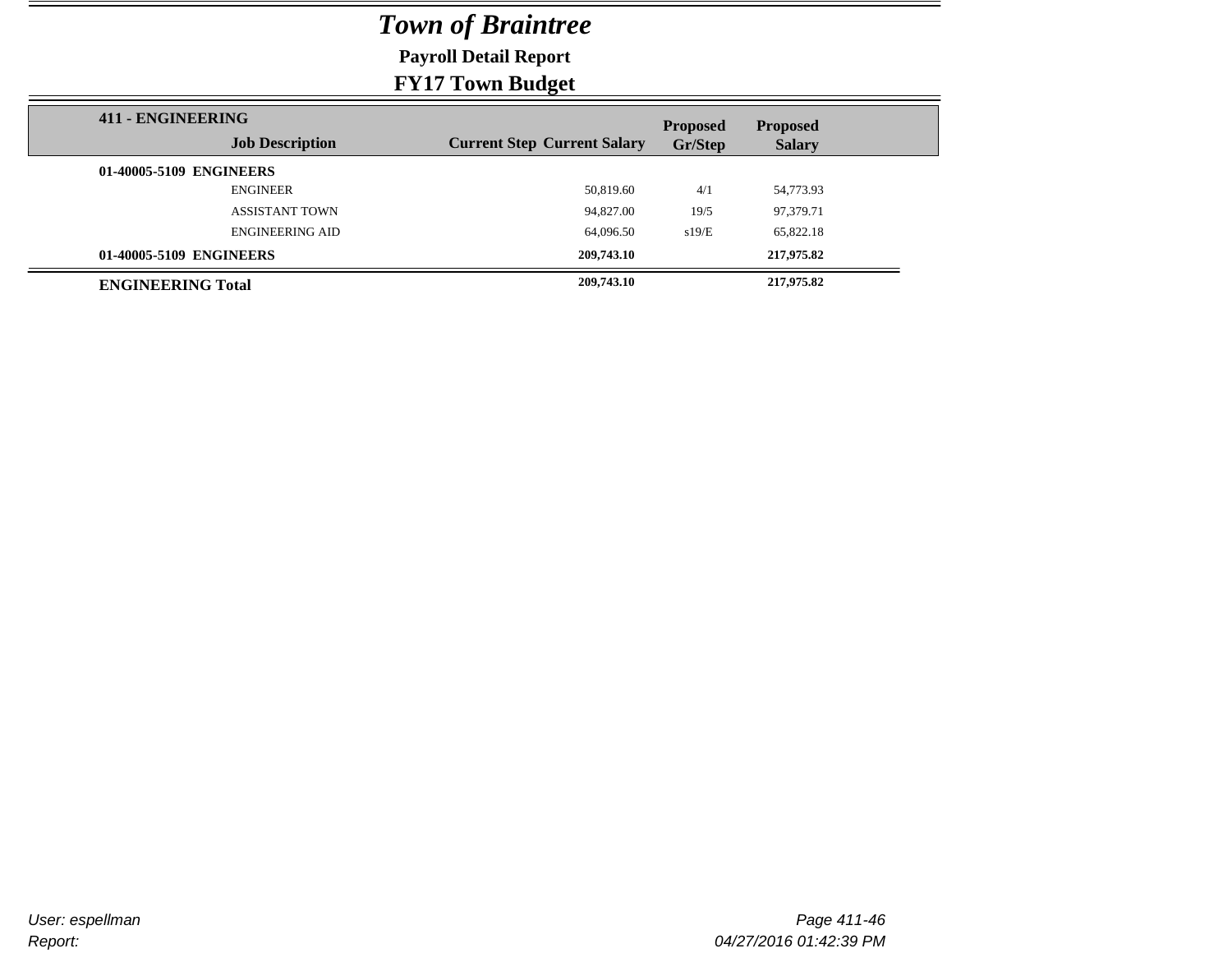**Payroll Detail Report**

|                                                             | --- -- -- <i>-</i> --- ,           |                            |                                  |
|-------------------------------------------------------------|------------------------------------|----------------------------|----------------------------------|
| <b>421 - DEPT OF PUBLIC WORKS</b><br><b>Job Description</b> | <b>Current Step Current Salary</b> | <b>Proposed</b><br>Gr/Step | <b>Proposed</b><br><b>Salary</b> |
|                                                             |                                    |                            |                                  |
| 01-40002-5104 LABOR/CUSTODIANS/MECHANICS                    |                                    |                            |                                  |
| <b>MASTER MECHANIC</b>                                      | 54,372.00                          | 7/3                        | 55,835.04                        |
| <b>CUSTODIAN</b>                                            | 781.00                             | 44/1                       | 802.03                           |
| <b>CUSTODIAN</b>                                            | 45,885.00                          | 3/3                        | 47,120.37                        |
| <b>CUSTODIAN</b>                                            | 45,885.00                          | 3/3                        | 47,120.37                        |
| MOTOR EQUIP.                                                | 49,692.00                          | 5/3                        | 51,029.24                        |
| <b>MASTER MECHANIC</b>                                      | 54,372.00                          | 7/3                        | 55,835.04                        |
| <b>FACILITIES PLUMBER</b>                                   | 49,692.00                          | 5/3                        | 51,029.04                        |
| <b>SENOR BLDG CUSTODIAN</b>                                 | 45,885.00                          | 3/3                        | 47,120.37                        |
| SR. CUSTODIAN/HMEO                                          | 22,943.00                          | 3/3                        | 23,560.70                        |
| <b>BLDG. CUSTODIAN</b>                                      | 45,885.00                          | 3/3                        | 47,120.37                        |
| <b>DPW CUSTODIAN</b>                                        | 45,885.00                          | 3/3                        | 47,120.37                        |
| <b>WORKING FOREMAN</b>                                      | 54,372.00                          | 7/3                        | 55,835.00                        |
| <b>W3 LABORER</b>                                           | 0.00                               | 1/3                        | 0.00                             |
| <b>W3 LABORER</b>                                           | 0.00                               | 1/3                        | 44,863.52                        |
| 01-40002-5104 LABOR/CUSTODIANS/MECHANICS                    | 515,649.00                         |                            | 574,391.46                       |
| <b>DEPT OF PUBLIC WORKS Total</b>                           | 515,649.00                         |                            | 574,391.46                       |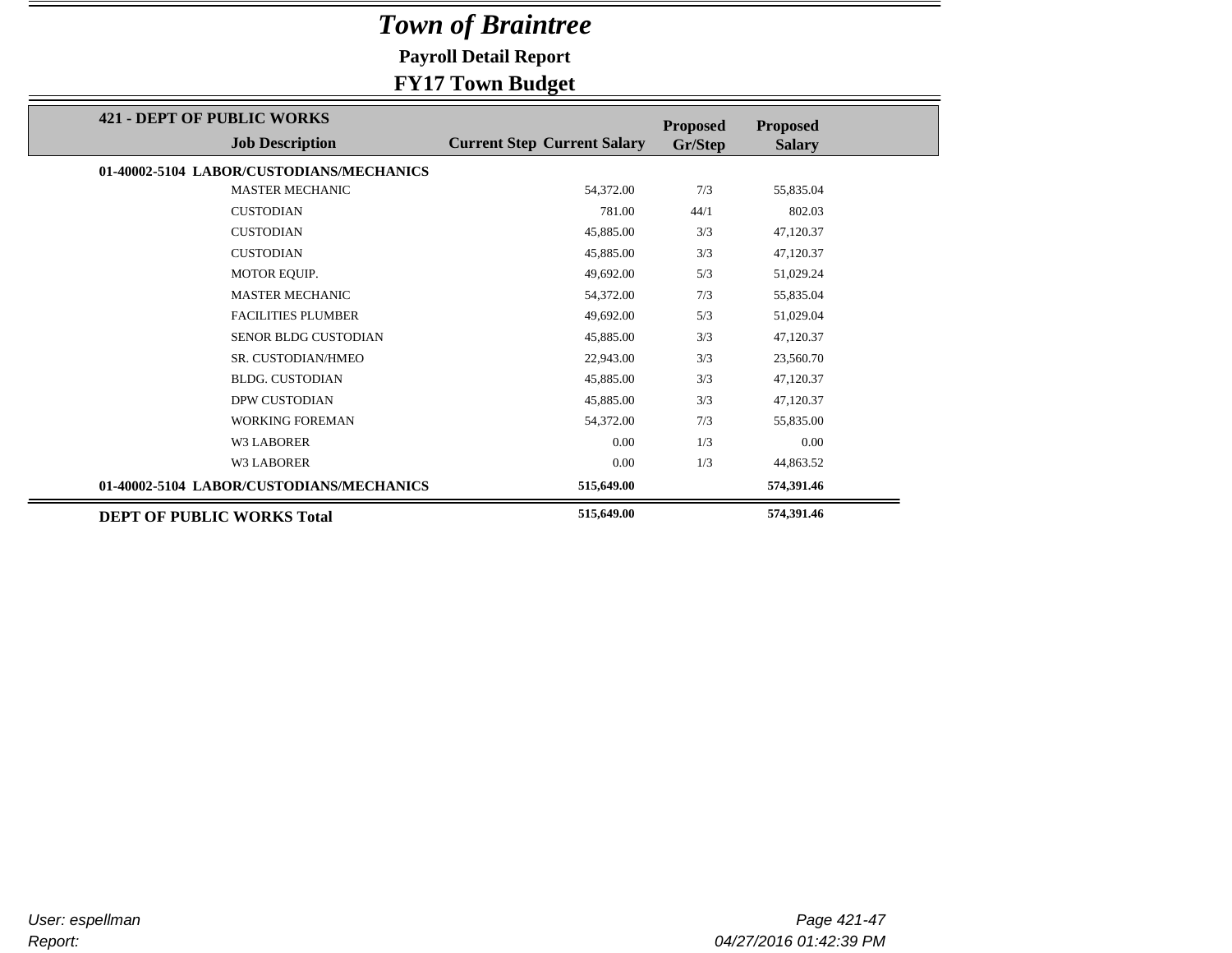**Payroll Detail Report**

| 421 - HIGHWAY        |                                          |                                    | <b>Proposed</b> | <b>Proposed</b> |  |
|----------------------|------------------------------------------|------------------------------------|-----------------|-----------------|--|
|                      | <b>Job Description</b>                   | <b>Current Step Current Salary</b> | Gr/Step         | <b>Salary</b>   |  |
|                      | 01-40006-5101 DEPARTMENT HEAD            |                                    |                 |                 |  |
|                      | <b>SUPERINTENDENT</b>                    | 95,951.00                          | 21/4            | 98,533.68       |  |
|                      | 01-40006-5101 DEPARTMENT HEAD            | 95,951.00                          |                 | 98,533.68       |  |
|                      | 01-40006-5102 ASS'T DEPART HEADS         |                                    |                 |                 |  |
|                      | <b>ASST. SUPERINTENDENT</b>              | 73,718.00                          | 15/3            | 79,566.13       |  |
|                      | <b>ASSISTANT</b>                         | 81,462.00                          | 15/5            | 83,654.83       |  |
|                      | 01-40006-5102 ASS'T DEPART HEADS         | 155,180.00                         |                 | 163,220.96      |  |
|                      | 01-40006-5104 LABOR/CUSTODIANS/MECHANICS |                                    |                 |                 |  |
|                      | <b>WORKING FORMAN</b>                    | 52,521.00                          | 7/2             | 55,799.44       |  |
|                      | <b>HMEO</b>                              | 49,692.00                          | 5/3             | 51,029.04       |  |
|                      | WORKING FOREMAN                          | 49,692.00                          | 5/3             | 51,029.04       |  |
|                      | <b>HIGHWAY</b>                           | 42,994.00                          | 1/3             | 45,610.56       |  |
|                      | <b>WORKING FOREMAN</b>                   | 49,692.00                          | 5/3             | 51,029.86       |  |
|                      | <b>HMEO</b>                              | 44,346.00                          | 3/2             | 47,120.16       |  |
|                      | <b>HMEO</b>                              | 45,885.00                          | 3/3             | 47,120.16       |  |
|                      | <b>HIGHWAY</b>                           | 42,994.00                          | 1/3             | 45,611.80       |  |
|                      | <b>LABORER</b>                           | 45,885.00                          | 3/3             | 47,120.16       |  |
|                      | <b>WORKING FOREMAN</b>                   | 54,372.00                          | 7/3             | 55,835.04       |  |
|                      | <b>MEO</b>                               | 44,346.00                          | 3/2             | 46,754.96       |  |
|                      | <b>WELDER</b>                            | 54,372.00                          | 7/3             | 55,835.04       |  |
|                      | <b>HMEO</b>                              | 49,692.00                          | 5/3             | 51,029.04       |  |
|                      | <b>HIGHWAY</b>                           | 44,346.00                          | 3/2             | 42,994.00       |  |
|                      | <b>LABORER</b>                           | 42,994.00                          | 1/3             | 45,375.72       |  |
|                      | <b>MEO</b>                               | 44,346.00                          | 3/2             | 46,971.04       |  |
|                      | <b>HMEO</b>                              | 45,885.00                          | 3/3             | 47,120.16       |  |
|                      | <b>HIGHWAY</b>                           | 41,600.00                          | W <sub>2</sub>  | 42,720.00       |  |
|                      | MOTOR EQUIPMENT                          | 41,600.00                          | W <sub>2</sub>  | 42,720.00       |  |
|                      | 01-40006-5104 LABOR/CUSTODIANS/MECHANICS | 887,254.00                         |                 | 918,825.22      |  |
| <b>HIGHWAY Total</b> |                                          | 1,138,385.00                       |                 | 1,180,579.86    |  |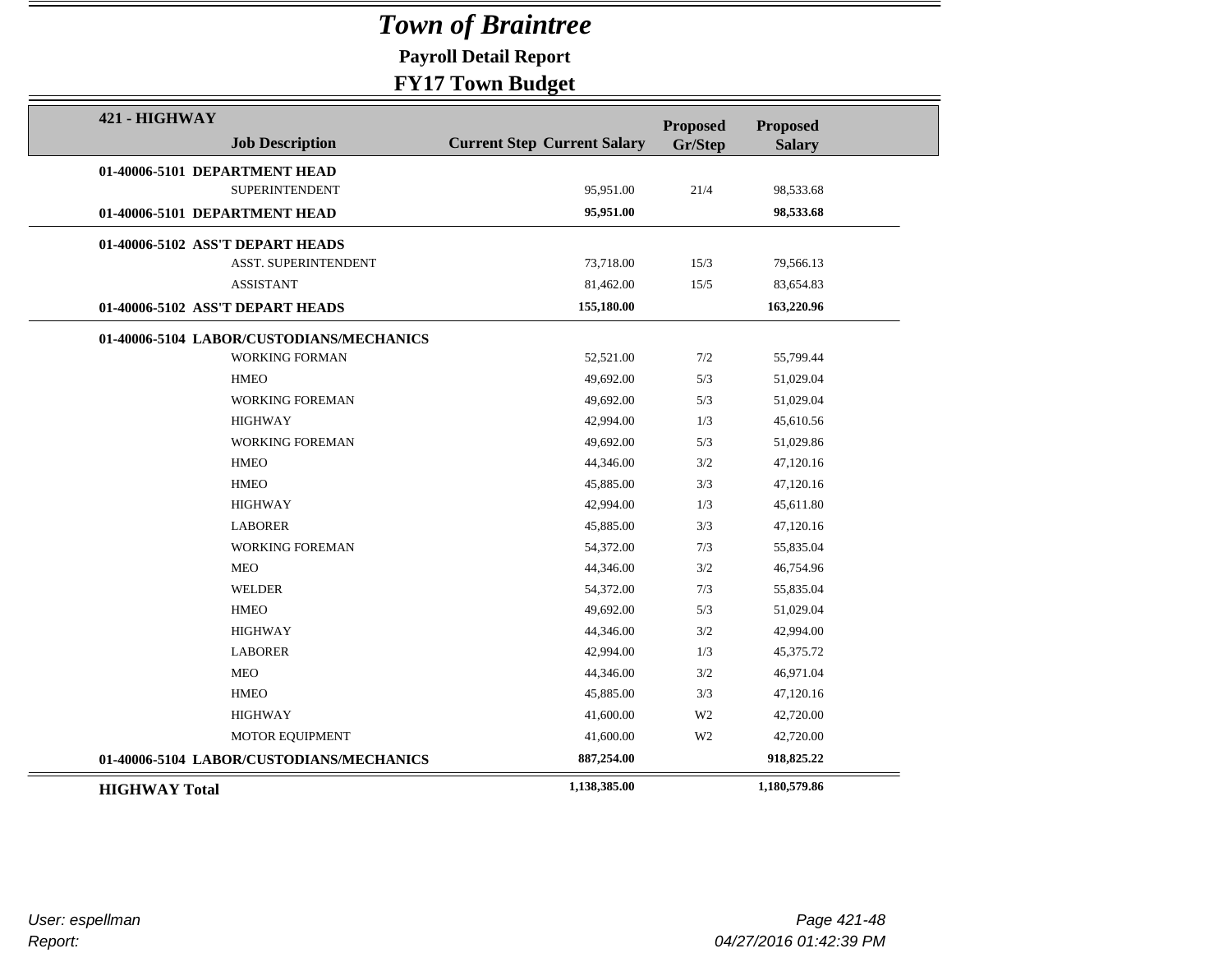**Payroll Detail Report**

| <b>491 - CEMETERY</b>                    |                                    | <b>Proposed</b> | <b>Proposed</b> |  |
|------------------------------------------|------------------------------------|-----------------|-----------------|--|
| <b>Job Description</b>                   | <b>Current Step Current Salary</b> | Gr/Step         | <b>Salary</b>   |  |
| 01-40013-5104 LABOR/CUSTODIANS/MECHANICS |                                    |                 |                 |  |
| <b>LABORER</b>                           | 44,346.00                          | 2/3             | 45,539.52       |  |
| 01-40013-5104 LABOR/CUSTODIANS/MECHANICS | 44,346.00                          |                 | 45,539.52       |  |
| 01-40013-5113 FOREMAN                    |                                    |                 |                 |  |
| WORKING FOREMAN                          | 54,372.00                          |                 | 55,835.04       |  |
| 01-40013-5113 FOREMAN                    | 54,372.00                          |                 | 55,835.04       |  |
| <b>CEMETERY Total</b>                    | 98,718.00                          |                 | 101,374.56      |  |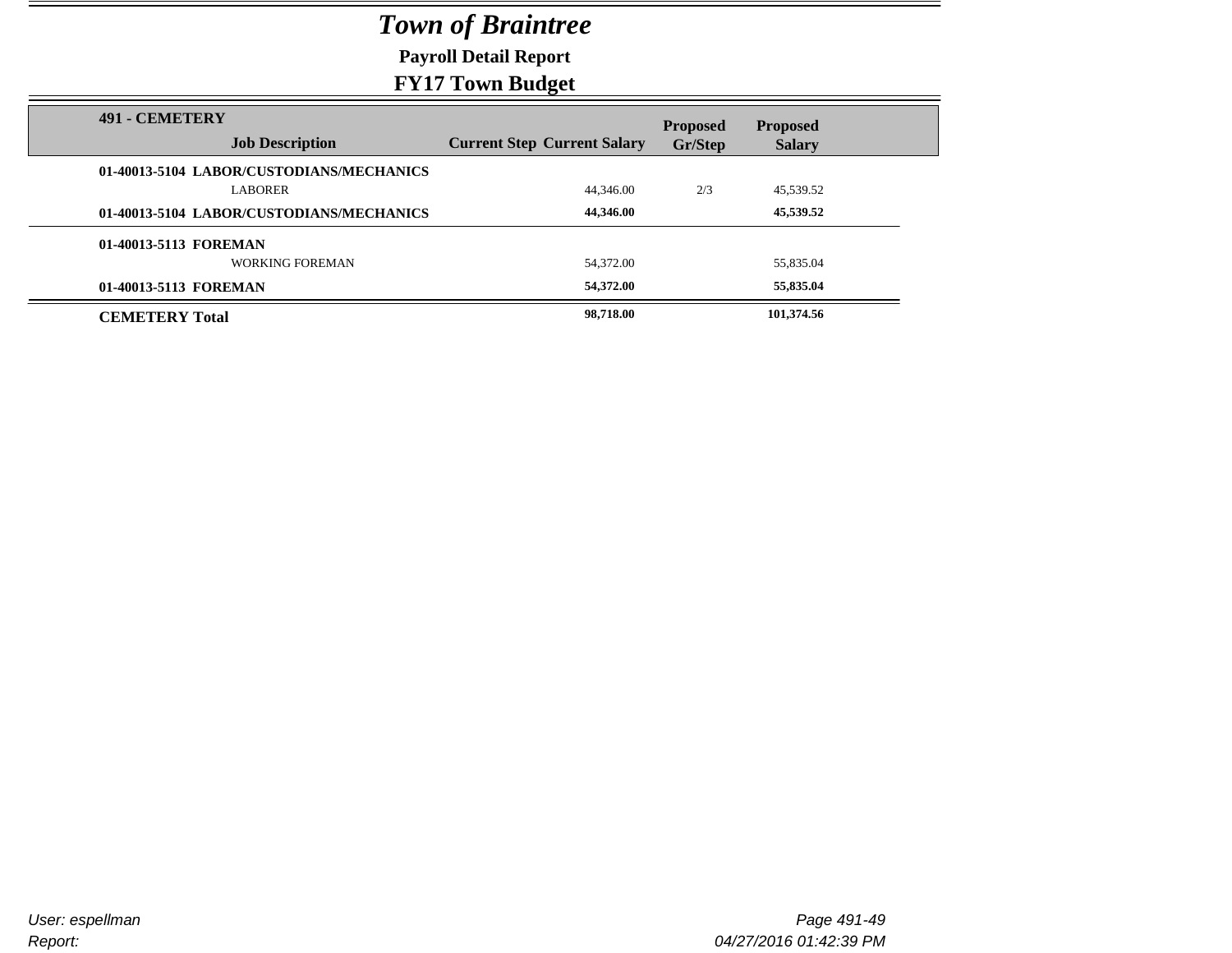**Payroll Detail Report**

### **FY17 Town Budget**

|                                                        | ------ <del>----</del>             |                            |                                  |
|--------------------------------------------------------|------------------------------------|----------------------------|----------------------------------|
| <b>510 - BOARD OF HEALTH</b><br><b>Job Description</b> | <b>Current Step Current Salary</b> | <b>Proposed</b><br>Gr/Step | <b>Proposed</b><br><b>Salary</b> |
| 01-24107-5108 INSPECTORS                               |                                    |                            |                                  |
| HEALTH CODE ENF.                                       | 72,820.00                          | 12/5                       | 74.781.00                        |
| <b>ENVIRONMENTAL</b>                                   | 63.754.00                          | 11/3                       | 66,550.00                        |
| 01-24107-5108 INSPECTORS                               | 136,574.00                         |                            | 141,331.00                       |
| 01-24107-5114 PUBLIC HEALTH NURSE                      |                                    |                            |                                  |
| <b>PUBLIC NURSE</b>                                    | 72,820.00                          | 12/5                       | 74.781.00                        |
| 01-24107-5114 PUBLIC HEALTH NURSE                      | 72,820.00                          |                            | 74,781.00                        |
| <b>BOARD OF HEALTH Total</b>                           | 209,394.00                         |                            | 216,112.00                       |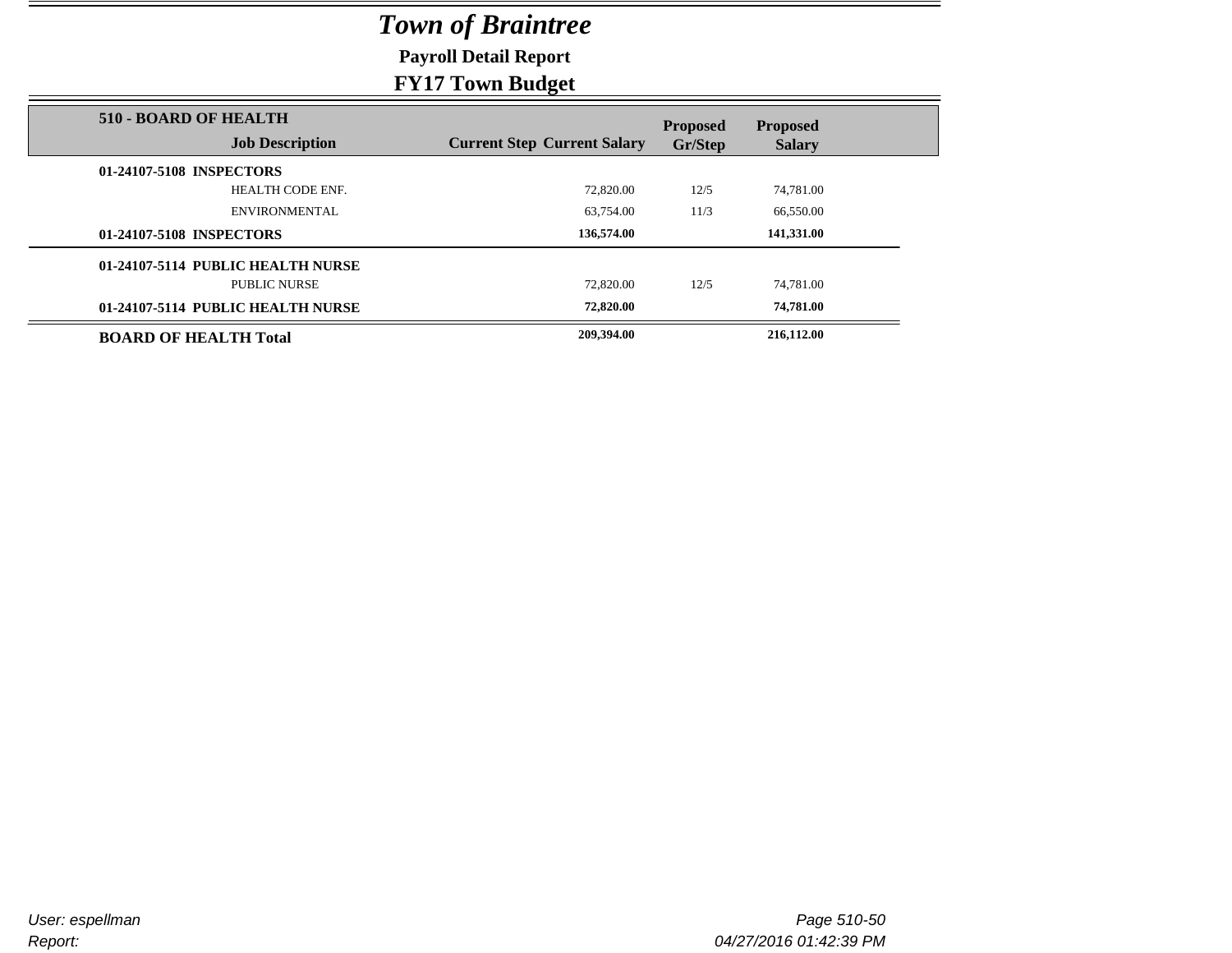**Payroll Detail Report**

### **FY17 Town Budget**

|                                               | ----                               |                            |                                  |
|-----------------------------------------------|------------------------------------|----------------------------|----------------------------------|
| 541 - ELDER AFFAIRS<br><b>Job Description</b> | <b>Current Step Current Salary</b> | <b>Proposed</b><br>Gr/Step | <b>Proposed</b><br><b>Salary</b> |
| 01-54101-5101 DEPARTMENT HEAD                 |                                    |                            |                                  |
| DIRECTOR - DEPT. OF                           | 68.371.00                          | 11/5                       | 70,211.39                        |
| 01-54101-5101 DEPARTMENT HEAD                 | 68,371.00                          |                            | 70,211.39                        |
| 01-54101-5103 ADMINISTRATIVE/ CLERICAL        |                                    |                            |                                  |
| <b>SERVICES COORDINATOR</b>                   | 45,217.00                          | 6/5                        | 46,752.91                        |
| <b>VOLUNTEER</b>                              | 20,203.00                          | 4/5                        | 41,491.80                        |
| <b>OUTREACH</b>                               | 38.110.80                          | 8/1                        | 40.645.99                        |
| 01-54101-5103 ADMINISTRATIVE/ CLERICAL        | 103,530.80                         |                            | 128,890.70                       |
| <b>ELDER AFFAIRS Total</b>                    | 171,901.80                         |                            | 199,102.09                       |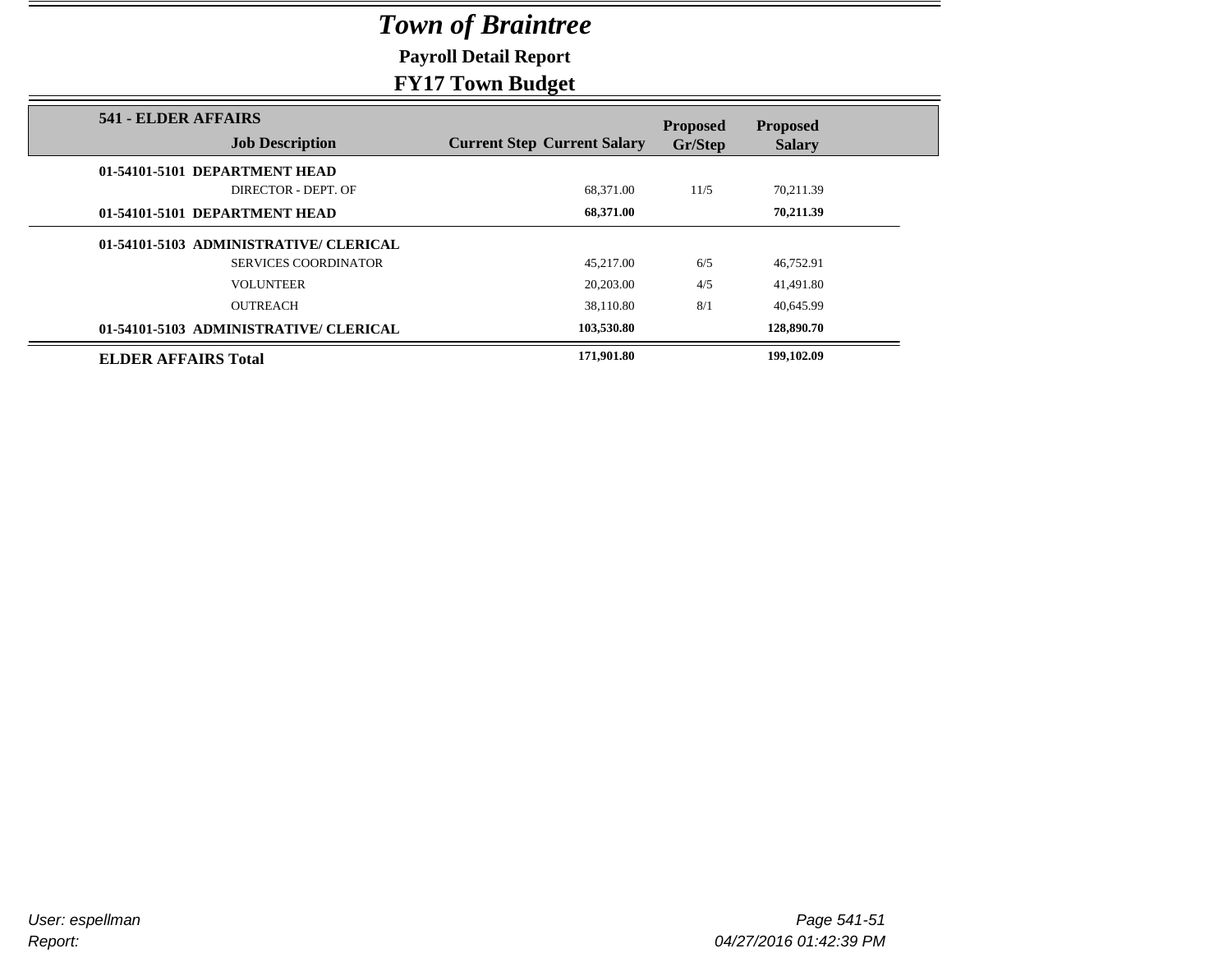**Payroll Detail Report**

| 541 - ELDER AFFAIRS                      |                                    | <b>Proposed</b> | <b>Proposed</b> |  |
|------------------------------------------|------------------------------------|-----------------|-----------------|--|
| <b>Job Description</b>                   | <b>Current Step Current Salary</b> | Gr/Step         | <b>Salary</b>   |  |
| 01-54102-5104 LABOR/CUSTODIANS/MECHANICS |                                    |                 |                 |  |
| VAN DRIVER                               | 45,885.00                          | 3/3             | 47,120.39       |  |
| 01-54102-5104 LABOR/CUSTODIANS/MECHANICS | 45,885.00                          |                 | 47,120.39       |  |
| <b>ELDER AFFAIRS Total</b>               | 45,885.00                          |                 | 47,120.39       |  |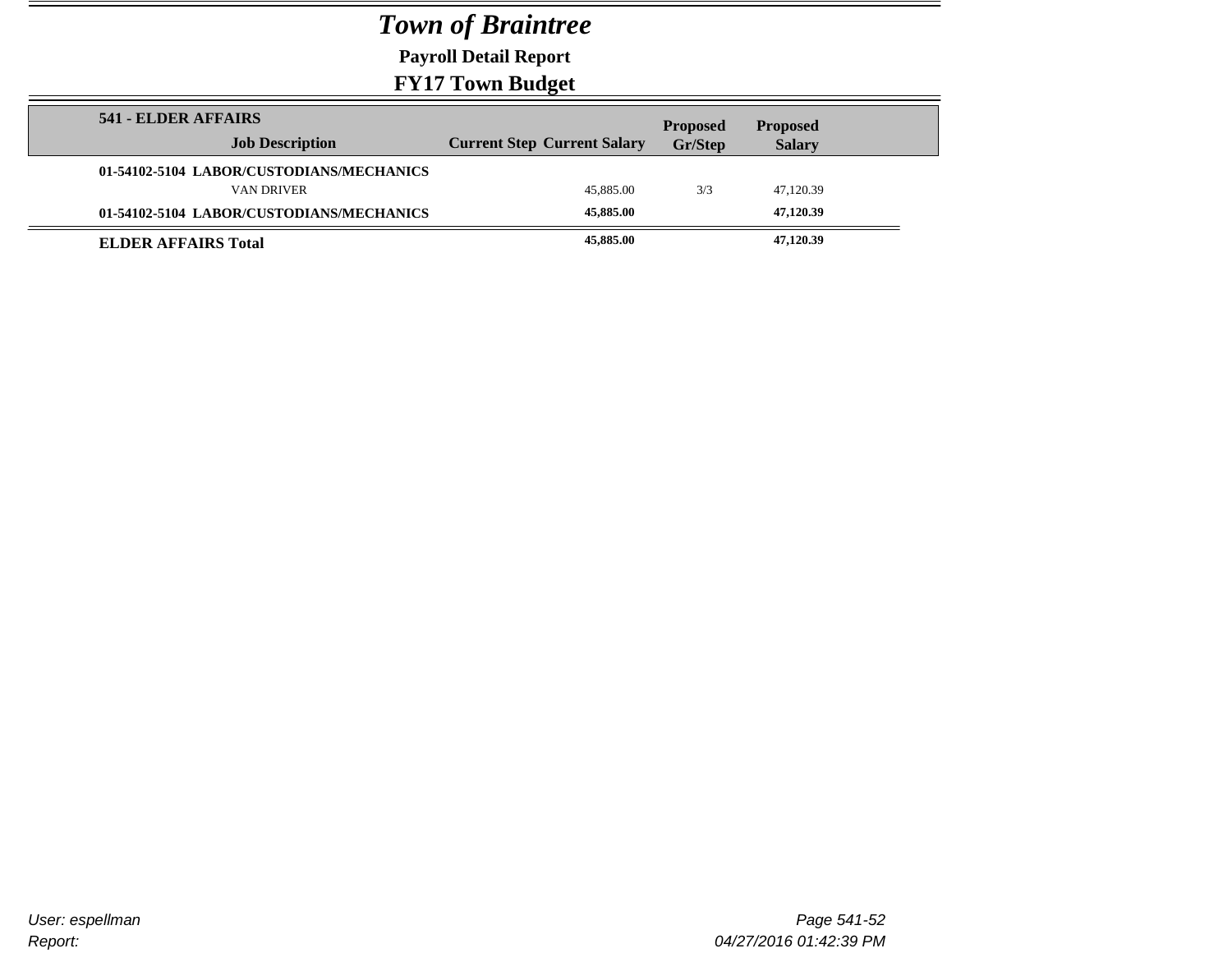**Payroll Detail Report**

|                                | $\sim$ $\sim$                      |                 |                 |  |
|--------------------------------|------------------------------------|-----------------|-----------------|--|
| 543 - VETERANS SERVICES        |                                    | <b>Proposed</b> | <b>Proposed</b> |  |
| <b>Job Description</b>         | <b>Current Step Current Salary</b> | <b>Gr/Step</b>  | <b>Salary</b>   |  |
| 01-15206-5101 DEPARTMENT HEAD  |                                    |                 |                 |  |
| <b>VETERANS AGENT</b>          | 58,282.00                          | 6/5             | 59,851.00       |  |
| 01-15206-5101 DEPARTMENT HEAD  | 58,282.00                          |                 | 59,851.00       |  |
| <b>VETERANS SERVICES Total</b> | 58,282.00                          |                 | 59,851.00       |  |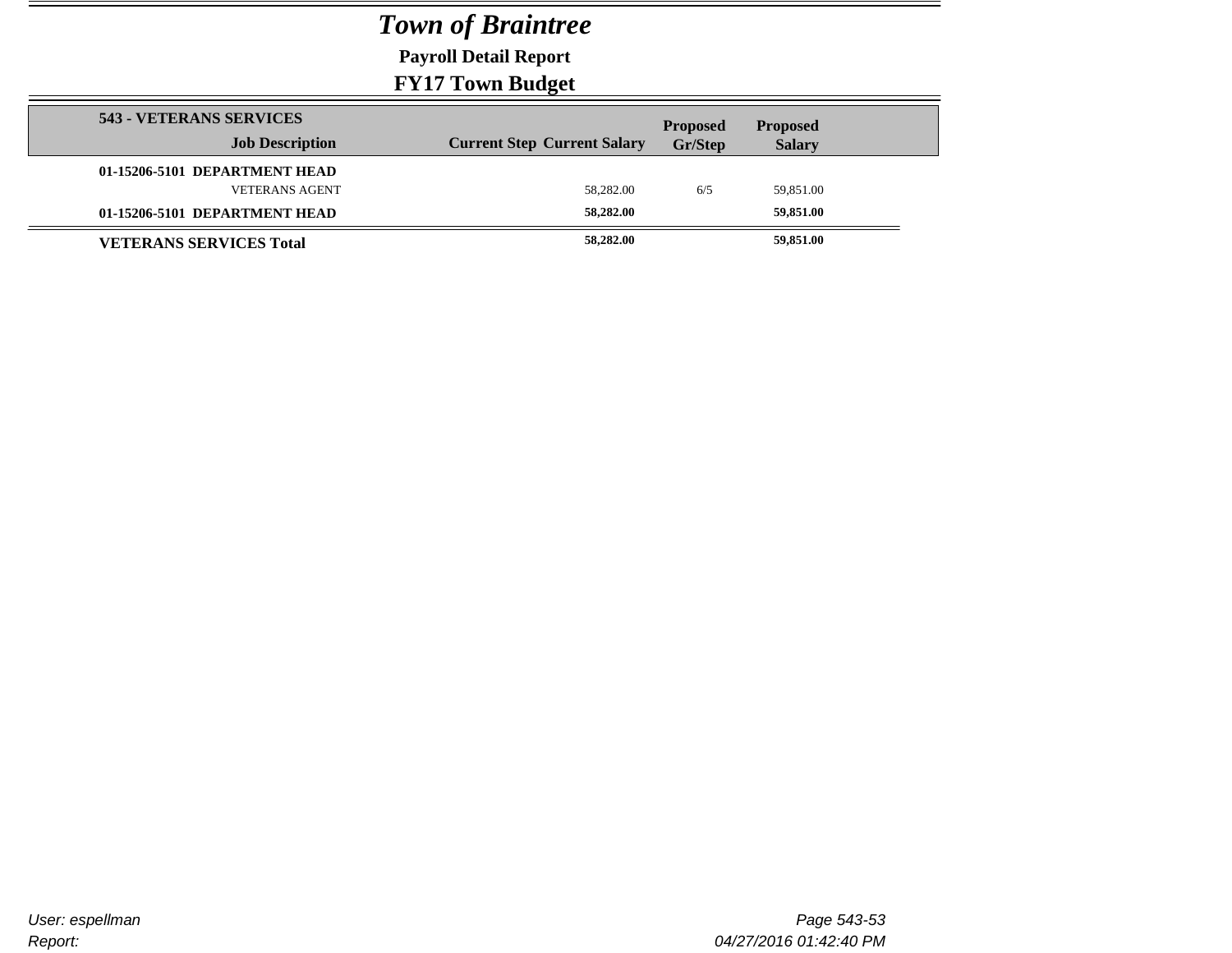**Payroll Detail Report**

|                                         | $\sigma$ .                         |                            |                                  |  |
|-----------------------------------------|------------------------------------|----------------------------|----------------------------------|--|
| 610 - LIBRARY<br><b>Job Description</b> | <b>Current Step Current Salary</b> | <b>Proposed</b><br>Gr/Step | <b>Proposed</b><br><b>Salary</b> |  |
| 01-61001-5101 DEPARTMENT HEAD           |                                    |                            |                                  |  |
| <b>LIBRARY DIRECTOR</b>                 | 95,981.00                          | 20/5                       | 98,564.11                        |  |
|                                         |                                    |                            |                                  |  |
| 01-61001-5101 DEPARTMENT HEAD           | 95,981.00                          |                            | 98,564.11                        |  |
| 01-61001-5102 ASS'T DEPART HEADS        |                                    |                            |                                  |  |
| <b>ASSISTANT DIRECTOR</b>               | 72,820.00                          | 12/5                       | 74,780.00                        |  |
| 01-61001-5102 ASS'T DEPART HEADS        | 72,820.00                          |                            | 74,780.00                        |  |
| 01-61001-5103 ADMINISTRATIVE/ CLERICAL  |                                    |                            |                                  |  |
| LIBRARY SECRETARY                       | 47,139.00                          | 10/5                       | 48,407.00                        |  |
| 01-61001-5103 ADMINISTRATIVE/ CLERICAL  | 47,139.00                          |                            | 48,407.00                        |  |
| <b>LIBRARY Total</b>                    | 215,940.00                         |                            | 221,751.11                       |  |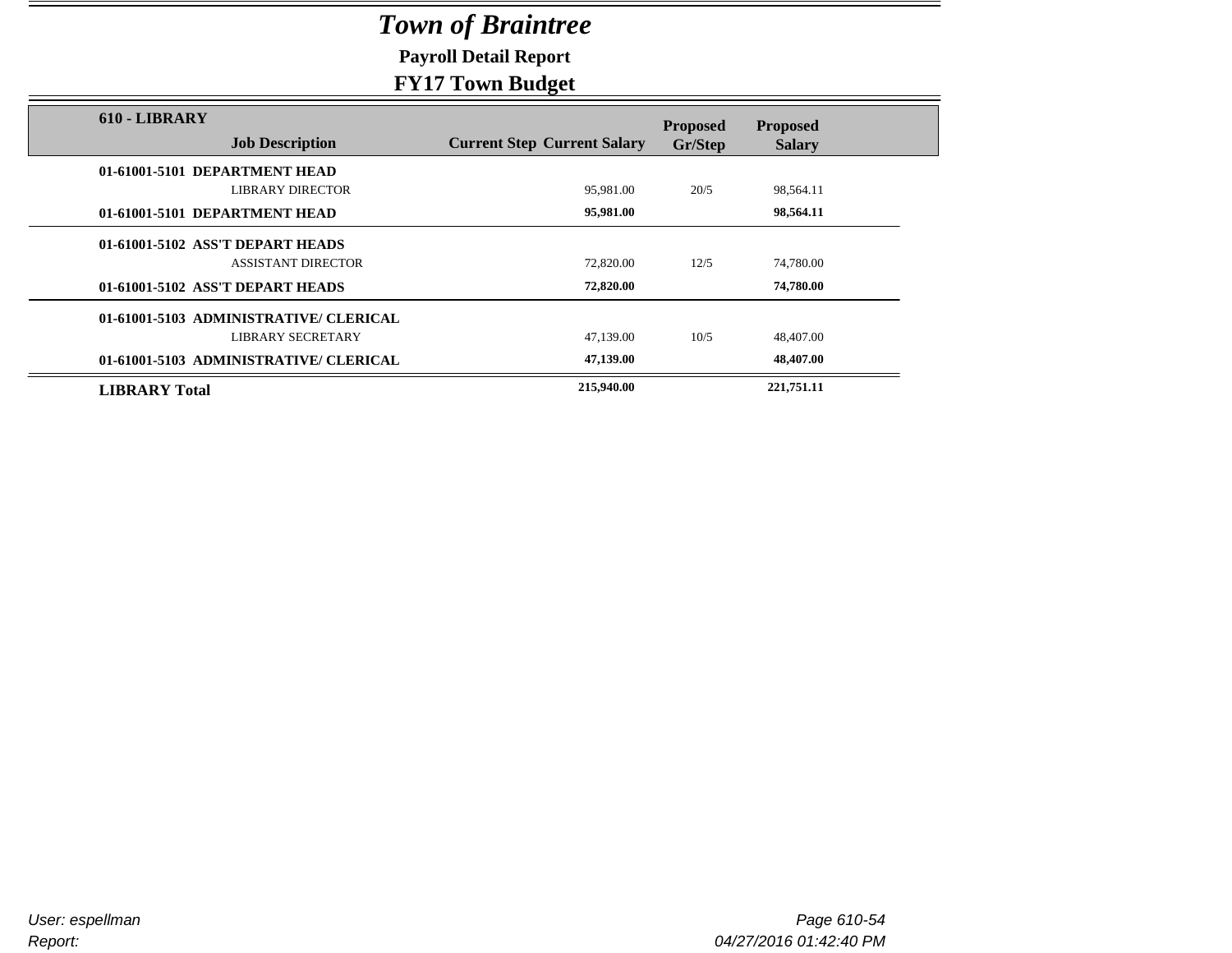**Payroll Detail Report**

| 610 - LIBRARY            |                             |                                    | <b>Proposed</b> | <b>Proposed</b> |
|--------------------------|-----------------------------|------------------------------------|-----------------|-----------------|
|                          | <b>Job Description</b>      | <b>Current Step Current Salary</b> | Gr/Step         | <b>Salary</b>   |
| 01-61005-5110 LIBRARIANS |                             |                                    |                 |                 |
|                          | JR LIBRARY ASSISTANT        | 14,022.00                          | 1/5             | 14,399.00       |
|                          | PRINCIPAL LIBRARY           | 41,680.00                          | 3/5             | 42,802.00       |
|                          | JR. LIBRARY ASSISTANT       | 14,022.00                          | 1/5             | 14,399.00       |
|                          | JR. LIBRARY ASSISTANT       | 12,925.00                          | 1/2             | 13,793.00       |
|                          | JR. LIBRARY ASSISTANT       | 14,022.00                          | 1/5             | 14,399.00       |
|                          | <b>LIBRARY</b>              | 35,736.00                          | 2/2             | 37,428.00       |
|                          | <b>SENIOR LIBRARY</b>       | 35,736.00                          | 2/2             | 37,883.00       |
|                          | <b>CIRCULATION</b>          | 55,232.00                          | 4/5             | 56,753.52       |
|                          | JR. LIBRARY ASSISTANT       | 14,022.00                          | 1/5             | 14,399.00       |
|                          | <b>LIBRARIAN</b>            | 49,403.00                          | 4/2             | 51,408.00       |
|                          | SR. LIBRARY ASSISTANT       | 41,680.00                          | 3/5             | 42,802.00       |
|                          | JR. LIBRARY ASSISTANT       | 14,022.00                          | 1/5             | 14,399.00       |
|                          | JR. LIBRARY ASSISTANT       | 13,280.00                          | 1/3             | 13,817.00       |
|                          | <b>LIBRIAN</b>              | 49,403.00                          | 4/2             | 51,472.00       |
|                          | SR. LIBRARY ASSISTANT       | 36,872.00                          | 2/3             | 39,165.00       |
|                          | <b>CHILDREN'S LIBRARIAN</b> | 55,232.00                          | 4/5             | 56,754.00       |
|                          | SR. LIBRARY ASSISTANT       | 36,872.00                          | 2/3             | 39,187.00       |
|                          | JR. LIBRARY ASSISTANT       | 14,399.00                          | 1/5             | 14,399.00       |
|                          | SR. LIBRARY ASSISTANT       | 37,838.00                          | 2/4             | 39,702.20       |
|                          | PRINCIPAL LIBRARY           | 41,680.00                          | 3/5             | 42,802.00       |
| 01-61005-5110 LIBRARIANS |                             | 628,078.00                         |                 | 652,162.72      |
| <b>LIBRARY Total</b>     |                             | 628,078.00                         |                 | 652,162.72      |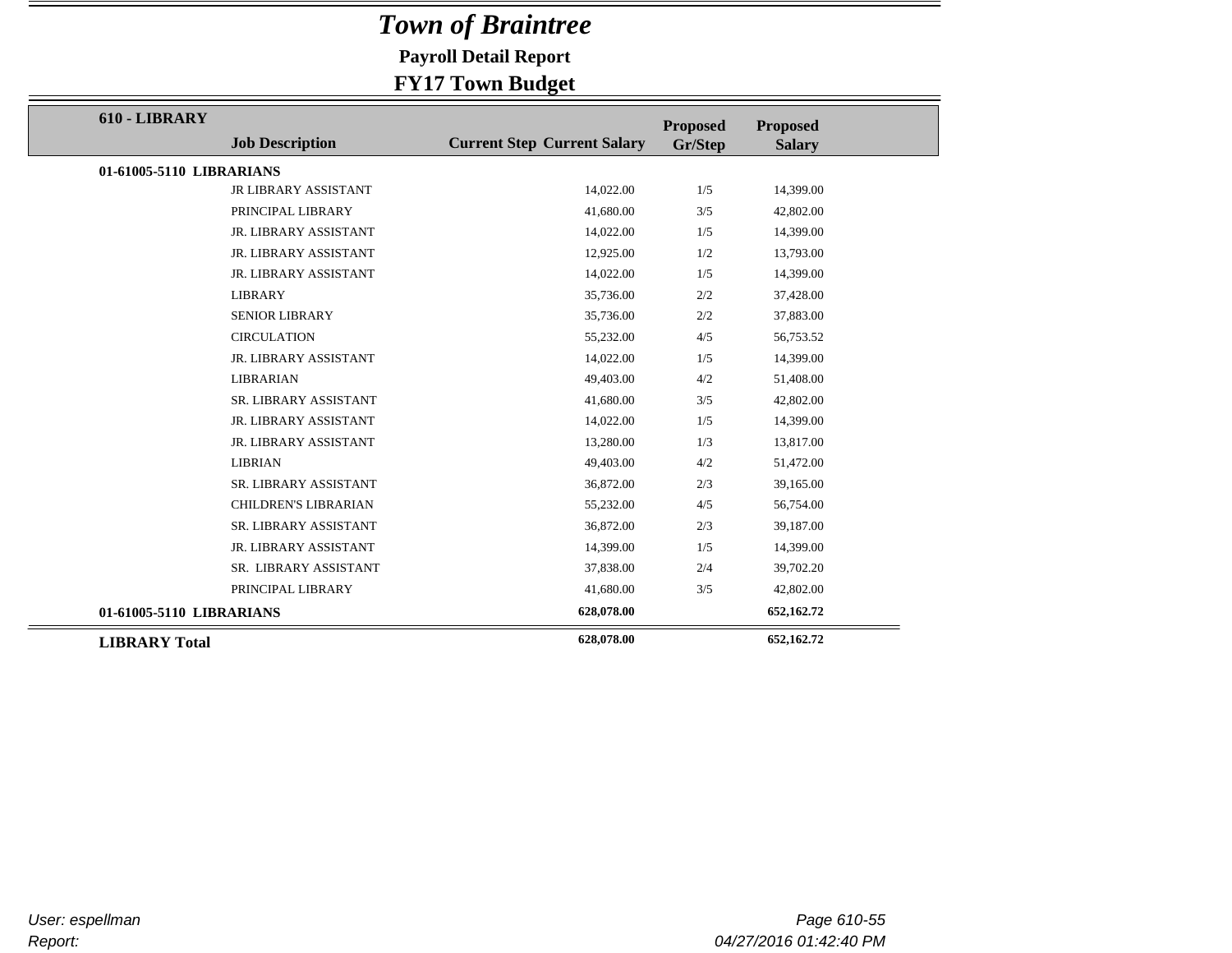**Payroll Detail Report**

| 610 - LIBRARY        |                          |                                    | <b>Proposed</b> | <b>Proposed</b> |  |
|----------------------|--------------------------|------------------------------------|-----------------|-----------------|--|
|                      | <b>Job Description</b>   | <b>Current Step Current Salary</b> | Gr/Step         | <b>Salary</b>   |  |
|                      | 01-61006-5110 LIBRARIANS |                                    |                 |                 |  |
|                      | REFERENCE LIBRARIAN      | 55,232.00                          | 4/5             | 56,754.00       |  |
|                      | REFERENCE LIBRARIAN      | 55,232.00                          | 4/5             | 56,754.00       |  |
|                      | 01-61006-5110 LIBRARIANS | 110.464.00                         |                 | 113,508.00      |  |
| <b>LIBRARY</b> Total |                          | 110,464.00                         |                 | 113,508.00      |  |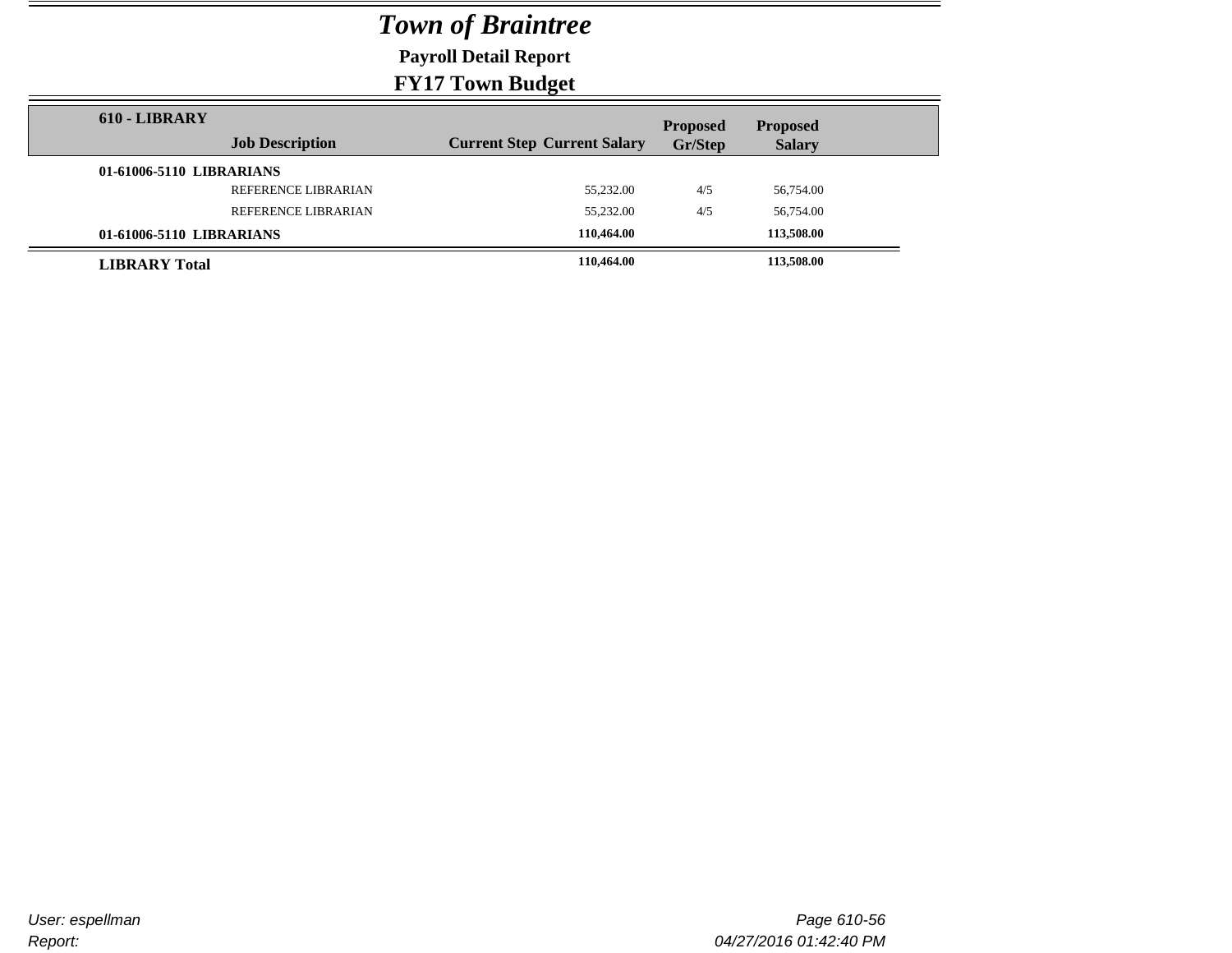**Payroll Detail Report**

| <b>650 - PARKS</b>                     |                                    | <b>Proposed</b> | <b>Proposed</b> |
|----------------------------------------|------------------------------------|-----------------|-----------------|
| <b>Job Description</b>                 | <b>Current Step Current Salary</b> | Gr/Step         | <b>Salary</b>   |
| 01-40015-5101 DEPARTMENT HEAD          |                                    |                 |                 |
| <b>RECREATION EVENT</b>                | 84,609.00                          | 16/5            | 86,886.87       |
| 01-40015-5101 DEPARTMENT HEAD          | 84,609.00                          |                 | 86,886.87       |
| 01-40015-5103 ADMINISTRATIVE/CLERICAL  |                                    |                 |                 |
| OFFICE CLERK                           | 21,503.30                          |                 | 22,802.24       |
| 01-40015-5103 ADMINISTRATIVE/ CLERICAL | 21,503.30                          |                 | 22,802.24       |
| <b>PARKS Total</b>                     | 106,112.30                         |                 | 109,689.11      |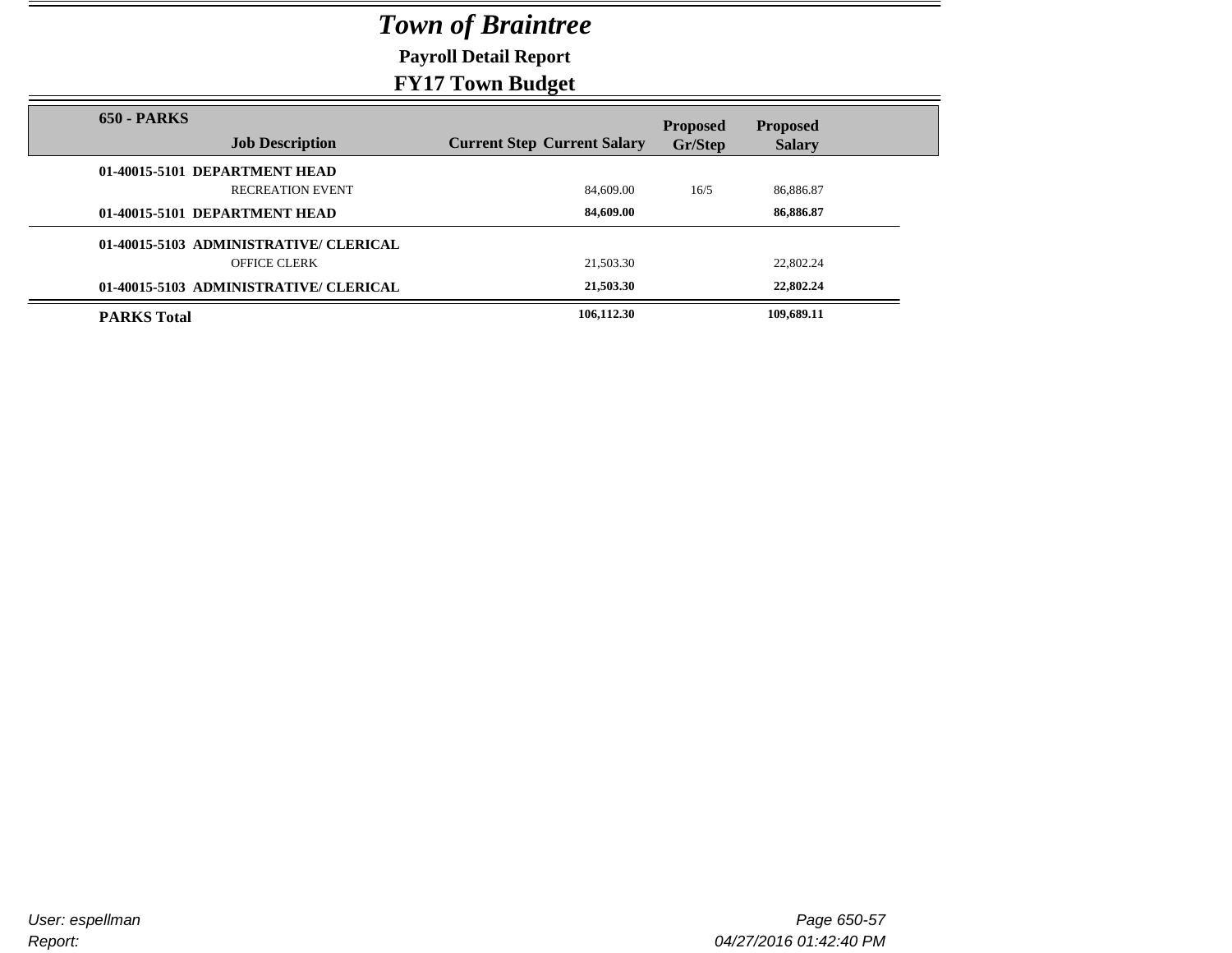**Payroll Detail Report**

### **FY17 Town Budget**

|                           |                                          | $\sigma$ .                         |                            |                                  |  |
|---------------------------|------------------------------------------|------------------------------------|----------------------------|----------------------------------|--|
| <b>650 - PARKS</b>        | <b>Job Description</b>                   | <b>Current Step Current Salary</b> | <b>Proposed</b><br>Gr/Step | <b>Proposed</b><br><b>Salary</b> |  |
|                           | 01-40018-5104 LABOR/CUSTODIANS/MECHANICS |                                    |                            |                                  |  |
|                           | <b>SHMEO</b>                             | 54,372.00                          | 7/3                        | 55,835.04                        |  |
|                           | <b>HMEO</b>                              | 49,692.00                          | 5/3                        | 51,029.04                        |  |
|                           | <b>HMEO</b>                              | 45,885.00                          | 3/3                        | 47,120.16                        |  |
|                           | <b>HMEO</b>                              | 45,885.00                          | 3/3                        | 47,120.16                        |  |
|                           | <b>LABORER</b>                           | 45,885.00                          | 3/3                        | 47,120.16                        |  |
|                           |                                          | 47,777.60                          |                            | 49,063.92                        |  |
|                           | 01-40018-5104 LABOR/CUSTODIANS/MECHANICS | 289,496.60                         |                            | 297,288.48                       |  |
| <b>PARKS Total</b>        |                                          | 289,496.60                         |                            | 297,288.48                       |  |
| <b>GENERAL FUND Total</b> |                                          | 21, 271, 271.88                    |                            | 22,302,893.30                    |  |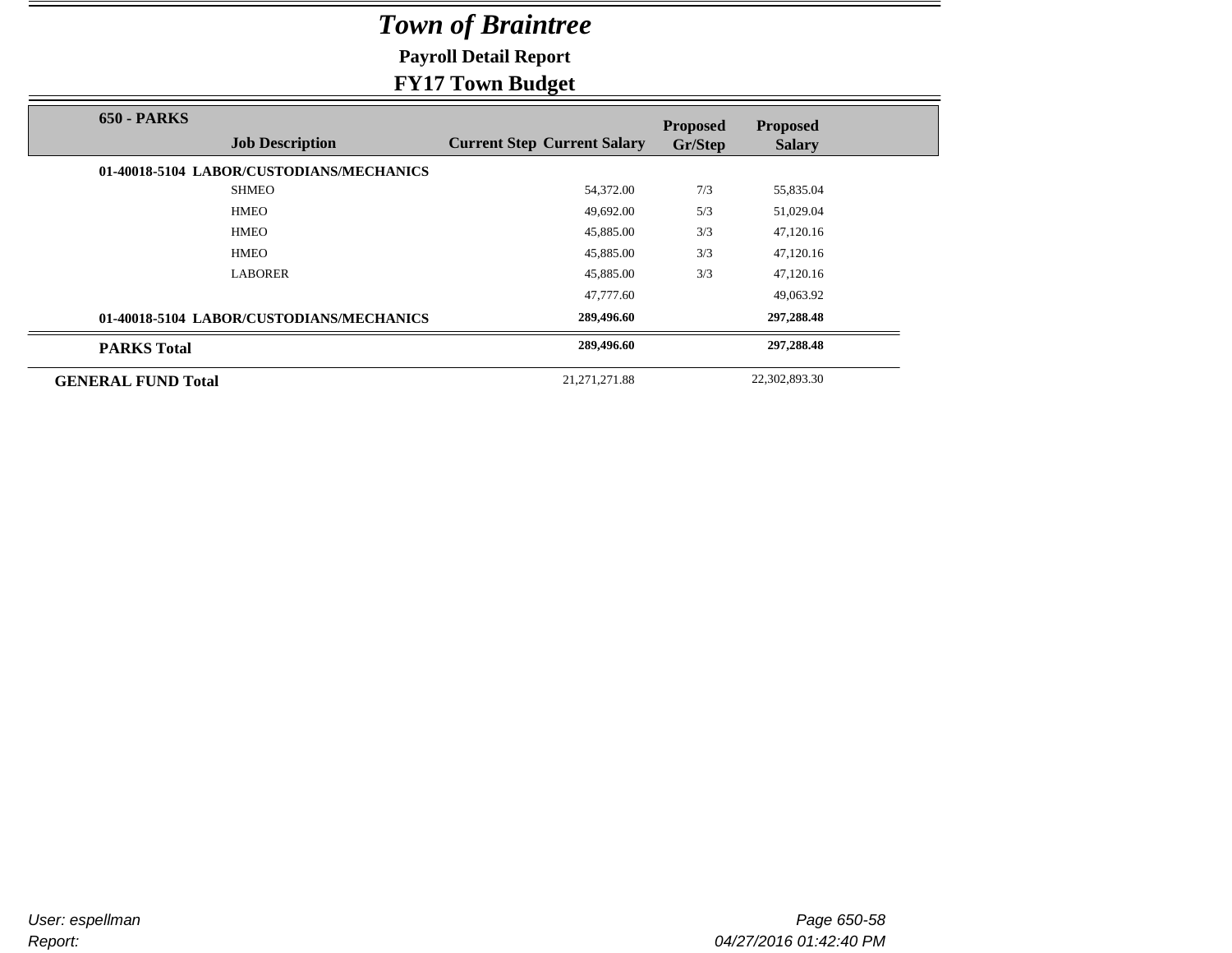**Payroll Detail Report**

|                                                  | $\mathbf{\sigma}$                  |                            |                                  |
|--------------------------------------------------|------------------------------------|----------------------------|----------------------------------|
| 436 - W/S - WASTEWATER<br><b>Job Description</b> | <b>Current Step Current Salary</b> | <b>Proposed</b><br>Gr/Step | <b>Proposed</b><br><b>Salary</b> |
|                                                  |                                    |                            |                                  |
| 61-43605-5104 LABOR/CUSTODIANS/ MECHANICS        |                                    |                            |                                  |
| <b>APPRENTICESHIP</b>                            | 46,031.00                          | 1/2                        | 0.00                             |
| <b>SHMEO</b>                                     | 59,820.80                          | 8/5                        | 61,431.36                        |
| <b>SYSTEM OPER. ASST</b>                         | 81,462.00                          | 15/5                       | 83,654.84                        |
| <b>WORKING FOREMAN</b>                           | 59,820.80                          | 8/5                        | 61,431.36                        |
| <b>SYS. MAINT. CRAFTSMAN</b>                     | 46,030.40                          |                            | 51,004.00                        |
| <b>SMEO</b>                                      | 57,158.40                          |                            | 58,697.28                        |
| <b>SYSTEMS MAINTENANCE</b>                       | 54,537.60                          |                            | 56,005.92                        |
| 61-43605-5104 LABOR/CUSTODIANS/MECHANICS         | 404,861.00                         |                            | 372,224.76                       |
| W/S - WASTEWATER Total                           | 404,861.00                         |                            | 372,224.76                       |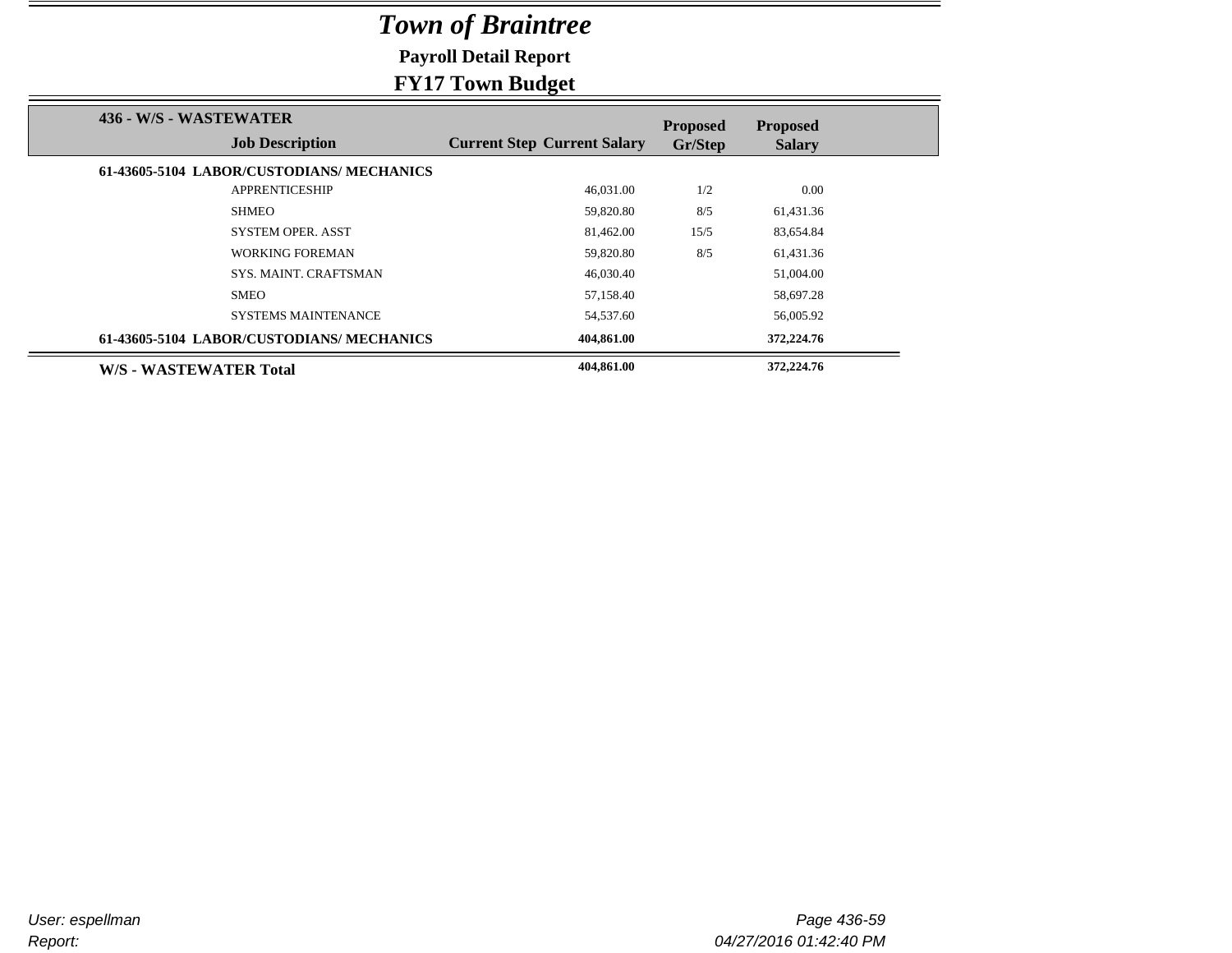**Payroll Detail Report**

| 438 - W/S - WATER                        |                                    | <b>Proposed</b> | <b>Proposed</b> |
|------------------------------------------|------------------------------------|-----------------|-----------------|
| <b>Job Description</b>                   | <b>Current Step Current Salary</b> | Gr/Step         | <b>Salary</b>   |
| 61-43804-5104 LABOR/CUSTODIANS/MECHANICS |                                    |                 |                 |
| <b>MAINTENANCE</b>                       | 53,477.00                          | 4/4             | 55,749.52       |
| <b>SHMEO</b>                             | 57,159.00                          | 6/5             | 58,697.28       |
| <b>WORKING FOREMAN</b>                   | 59.820.80                          | 8/5             | 61,431.36       |
| <b>MAINTENANCE</b>                       | 50,044.80                          | 2/3             | 53.459.44       |
| 61-43804-5104 LABOR/CUSTODIANS/MECHANICS | 220,501.60                         |                 | 229,337.60      |
| W/S - WATER Total                        | 220,501.60                         |                 | 229,337.60      |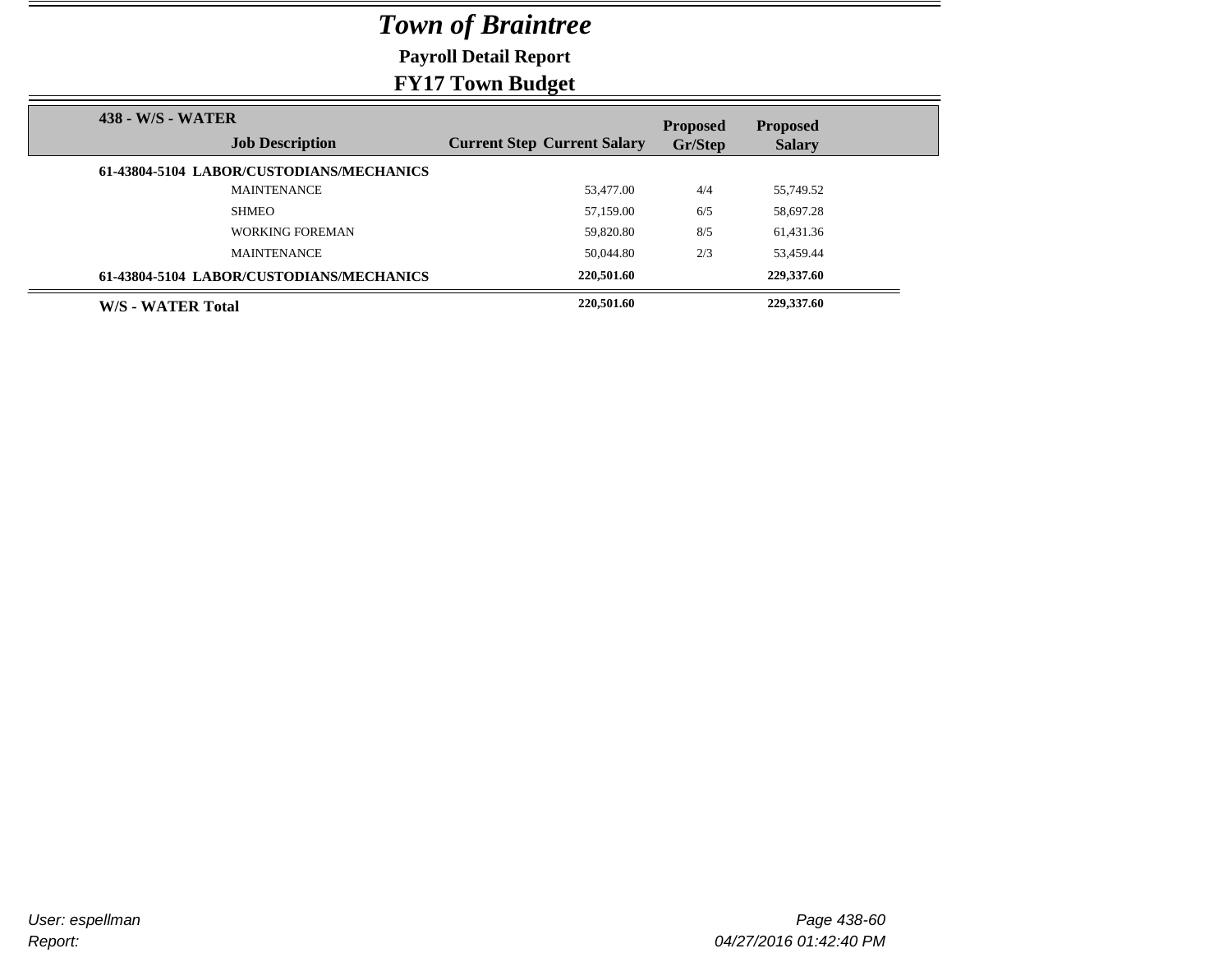**Payroll Detail Report**

|                                             | 78. - 1                            |                            |                                  |
|---------------------------------------------|------------------------------------|----------------------------|----------------------------------|
| 438 - W/S - WATER<br><b>Job Description</b> | <b>Current Step Current Salary</b> | <b>Proposed</b><br>Gr/Step | <b>Proposed</b><br><b>Salary</b> |
| 61-43805-5104 LABOR/CUSTODIANS/MECHANICS    |                                    |                            |                                  |
| <b>CHIEF FILTRATION</b>                     | 57,636.80                          | 7/5                        | 59,188.56                        |
| <b>FILTRATION PLANT</b>                     | 53,976.00                          | 5/4                        | 55,429.20                        |
| <b>FILTRATION PLANT</b>                     | 2,080.00                           | 0/0                        | 2,136.00                         |
| <b>WATER WORKS SUPER</b>                    | 81,462.00                          | 15/5                       | 83,654.84                        |
| <b>FILTRATION PLANT</b>                     | 2,080.00                           | 0/0                        | 2,136.00                         |
| <b>FILTRATION PLANT</b>                     | 55,057.60                          | 0/0                        | 56,539.92                        |
| <b>FILTRATION PLANT</b>                     | 5,200.00                           | 5/5                        | 5,340.00                         |
| <b>FILTRATION PLANT</b>                     | 55,057.00                          | 5/5                        | 56,539.92                        |
| <b>FILTRATION PLANT</b>                     | 5,200.00                           | 0/0                        | 5,340.00                         |
| FILTRATION PLANT                            | 53,976.00                          |                            | 55,429.20                        |
| FILTRATION PLANT                            | 53,976.00                          |                            | 55,429.20                        |
| 61-43805-5104 LABOR/CUSTODIANS/MECHANICS    | 425,701.40                         |                            | 437,162.84                       |
| W/S - WATER Total                           | 425,701.40                         |                            | 437,162.84                       |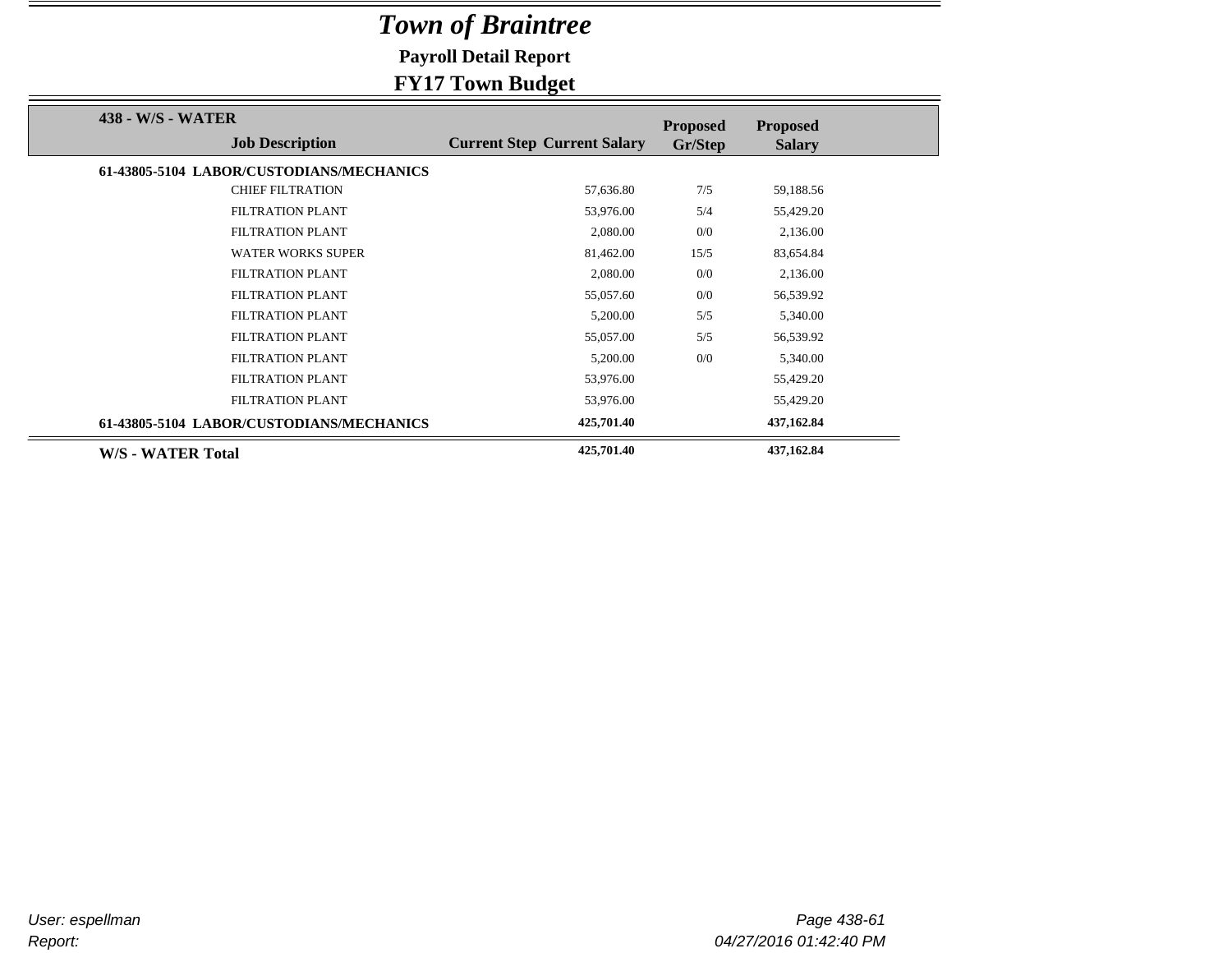**Payroll Detail Report**

| 438 - W/S - WATER |                                          |                                    | <b>Proposed</b> | <b>Proposed</b> |
|-------------------|------------------------------------------|------------------------------------|-----------------|-----------------|
|                   | <b>Job Description</b>                   | <b>Current Step Current Salary</b> | Gr/Step         | <b>Salary</b>   |
|                   | 61-43806-5104 LABOR/CUSTODIANS/MECHANICS |                                    |                 |                 |
|                   | <b>TECHNICIAN</b>                        | 47.819.20                          | 1/3             | 50,342.16       |
|                   | METER TECHNICIAN                         | 46,030.40                          |                 | 47,269.68       |
|                   | 61-43806-5104 LABOR/CUSTODIANS/MECHANICS | 93,849.60                          |                 | 97,611.84       |
| W/S - WATER Total |                                          | 93,849.60                          |                 | 97,611.84       |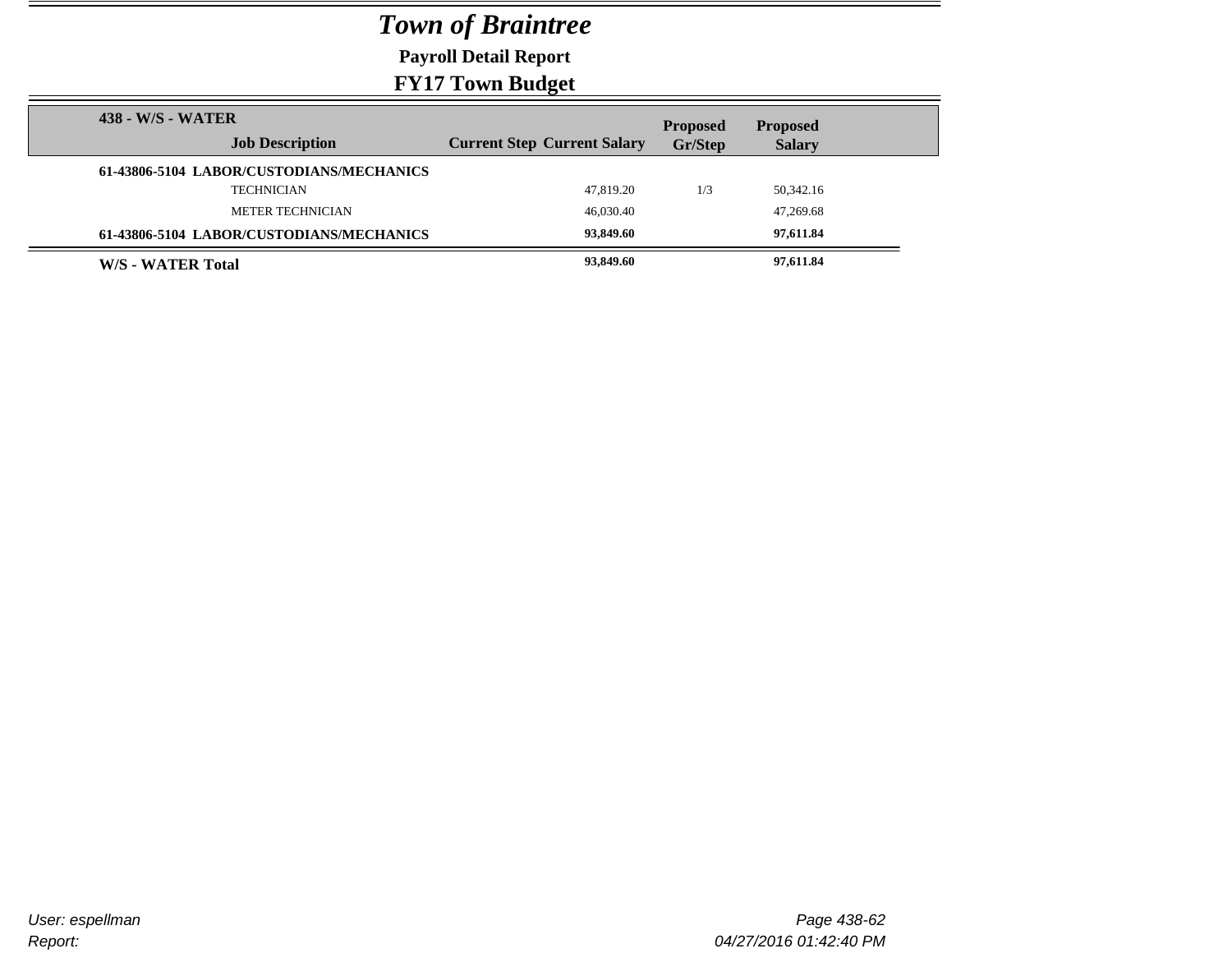**Payroll Detail Report**

|                                                   | $\rightarrow$ $\rightarrow$ $\rightarrow$ |                            |                                  |
|---------------------------------------------------|-------------------------------------------|----------------------------|----------------------------------|
| 439 - W/S - ADMIN & GEN<br><b>Job Description</b> | <b>Current Step Current Salary</b>        | <b>Proposed</b><br>Gr/Step | <b>Proposed</b><br><b>Salary</b> |
| 61-43801-5103 ADMINISTRATIVE/CLERICAL             |                                           |                            |                                  |
| <b>BILLING ANALYST</b>                            | 48.612.20                                 | 11/5                       | 49.920.99                        |
| PRINCIPAL CASH CLERK                              | 43,006.60                                 | 6/5                        | 44,164.47                        |
| PRINCIPAL CASH CLERK                              | 42,042.00                                 |                            | 41,206.00                        |
| 61-43801-5103 ADMINISTRATIVE/CLERICAL             | 133,660.80                                |                            | 135,291.46                       |
| W/S - ADMIN & GEN Total                           | 133,660.80                                |                            | 135,291.46                       |
| <b>WATER/SEWER OPERATING Total</b>                | 1.278.574.40                              |                            | 1.271.628.50                     |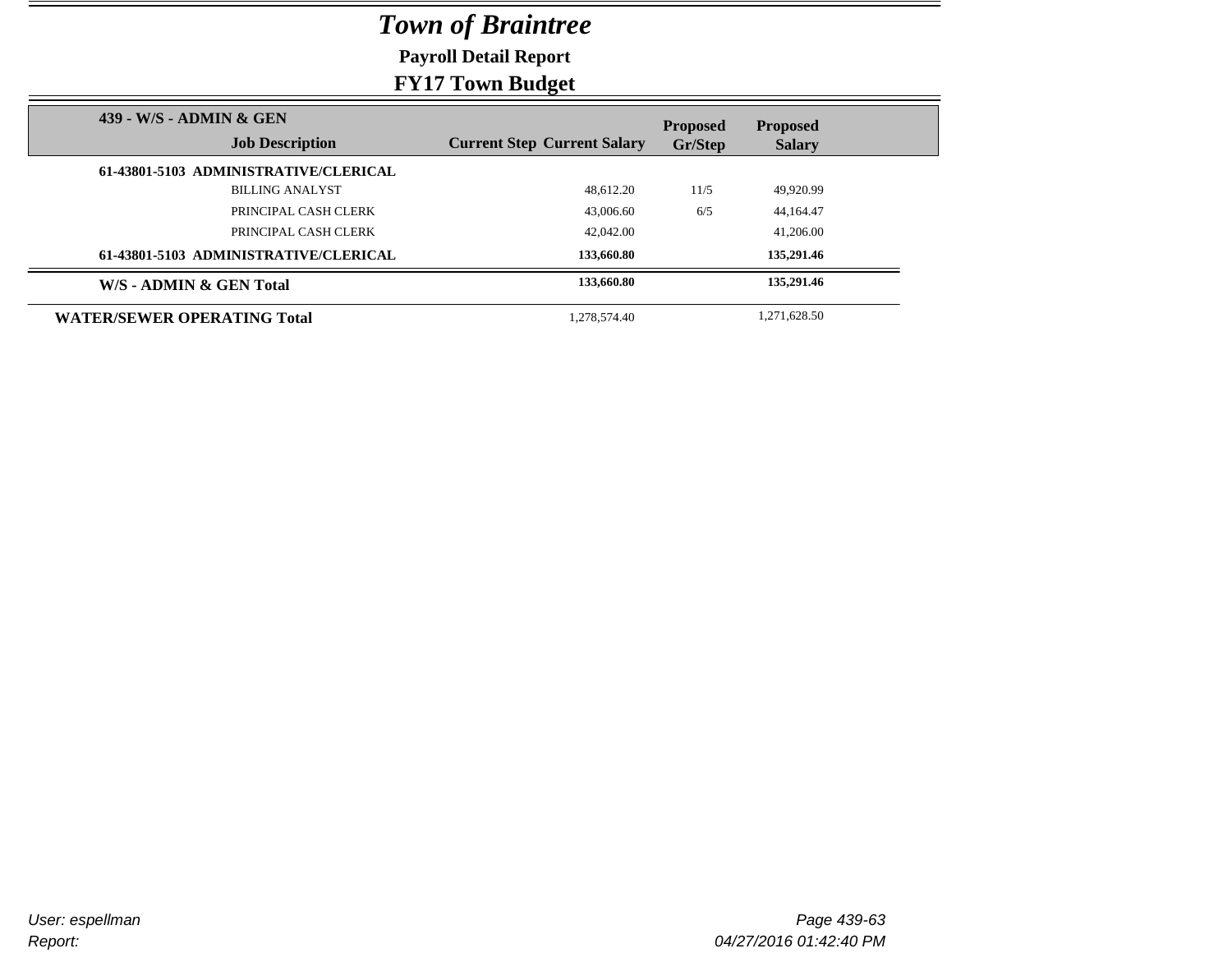**Payroll Detail Report**

|                                                    | $\rightarrow$ $\rightarrow$ $\rightarrow$ |                            |                                  |
|----------------------------------------------------|-------------------------------------------|----------------------------|----------------------------------|
| <b>630 - GOLF COURSE</b><br><b>Job Description</b> | <b>Current Step Current Salary</b>        | <b>Proposed</b><br>Gr/Step | <b>Proposed</b><br><b>Salary</b> |
|                                                    |                                           |                            |                                  |
| 63-63001-5101 DEPARTMENT HEAD                      |                                           |                            |                                  |
| <b>GREENS</b>                                      | 87,752.08                                 | 17/5                       | 90,114.64                        |
| 63-63001-5101 DEPARTMENT HEAD                      | 87,752.08                                 |                            | 90,114.64                        |
| 63-63001-5103 ADMINISTRATIVE/ CLERICAL             |                                           |                            |                                  |
| <b>OFFICE CLERK</b>                                | 21,503.30                                 |                            | 22,082.24                        |
| 63-63001-5103 ADMINISTRATIVE/ CLERICAL             | 21,503.30                                 |                            | 22,082.24                        |
| <b>GOLF COURSE Total</b>                           | 109,255.38                                |                            | 112,196.88                       |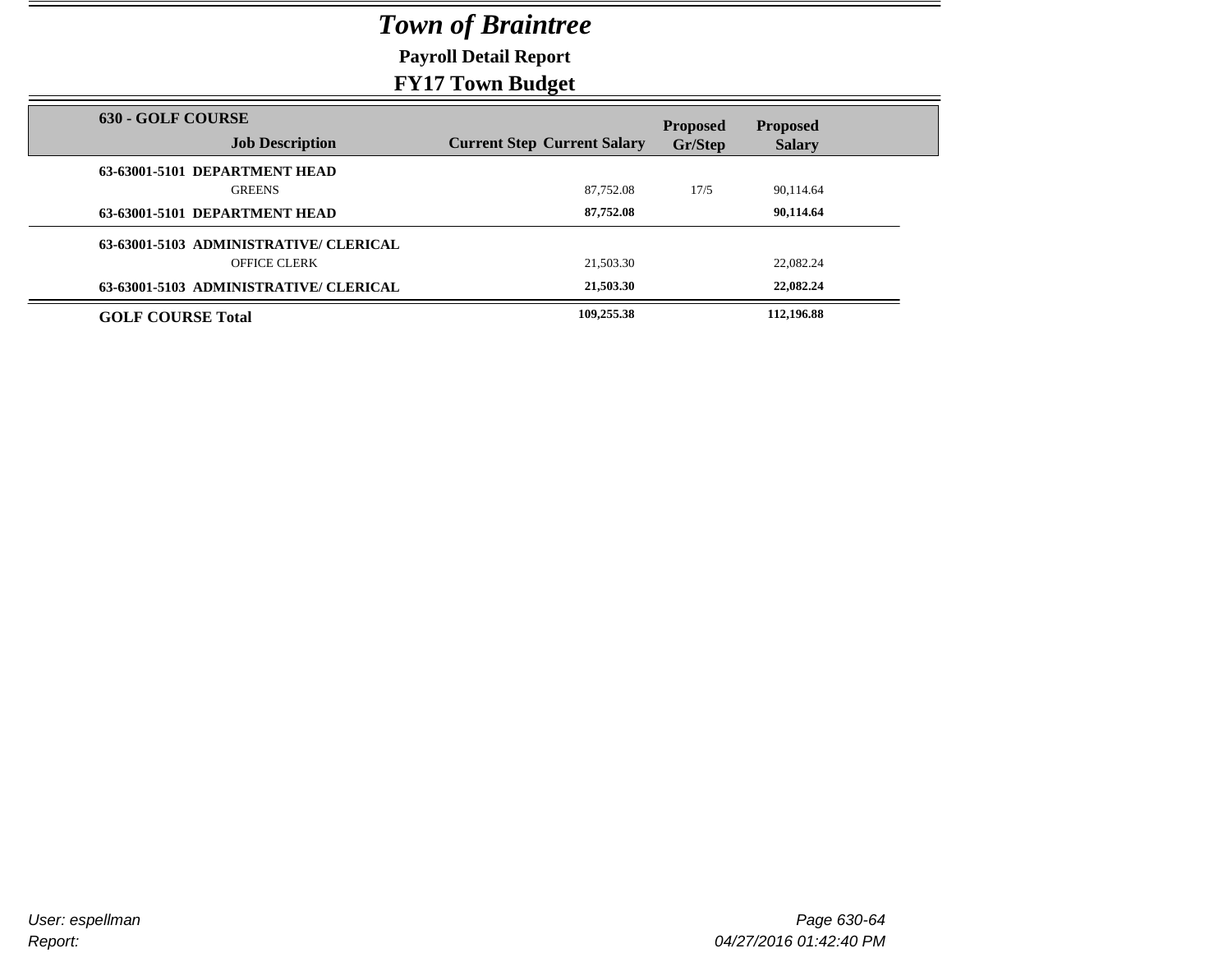**Payroll Detail Report**

|                                                    | $\mathbf{\sigma}$                  |                            |                                  |
|----------------------------------------------------|------------------------------------|----------------------------|----------------------------------|
| <b>630 - GOLF COURSE</b><br><b>Job Description</b> | <b>Current Step Current Salary</b> | <b>Proposed</b><br>Gr/Step | <b>Proposed</b><br><b>Salary</b> |
| 63-63004-5104 LABOR/CUSTODIANS/MECHANICS           |                                    |                            |                                  |
| <b>HMEO</b>                                        | 49.691.20                          | 5/3                        | 51,029.04                        |
| <b>HMEO</b>                                        | 45,884.80                          | 3/3                        | 47,120.16                        |
| <b>HMEO</b>                                        | 44,345.60                          | 3/2                        | 45,539.52                        |
| <b>MOTOR EQUIP.</b>                                | 45,884.80                          | 3/3                        | 47,120.16                        |
| <b>FOREMAN</b>                                     | 54.371.20                          | 7/3                        | 55,835.04                        |
| 63-63004-5104 LABOR/CUSTODIANS/MECHANICS           | 240,177.60                         |                            | 246,643.92                       |
| <b>GOLF COURSE Total</b>                           | 240,177.60                         |                            | 246,643.92                       |